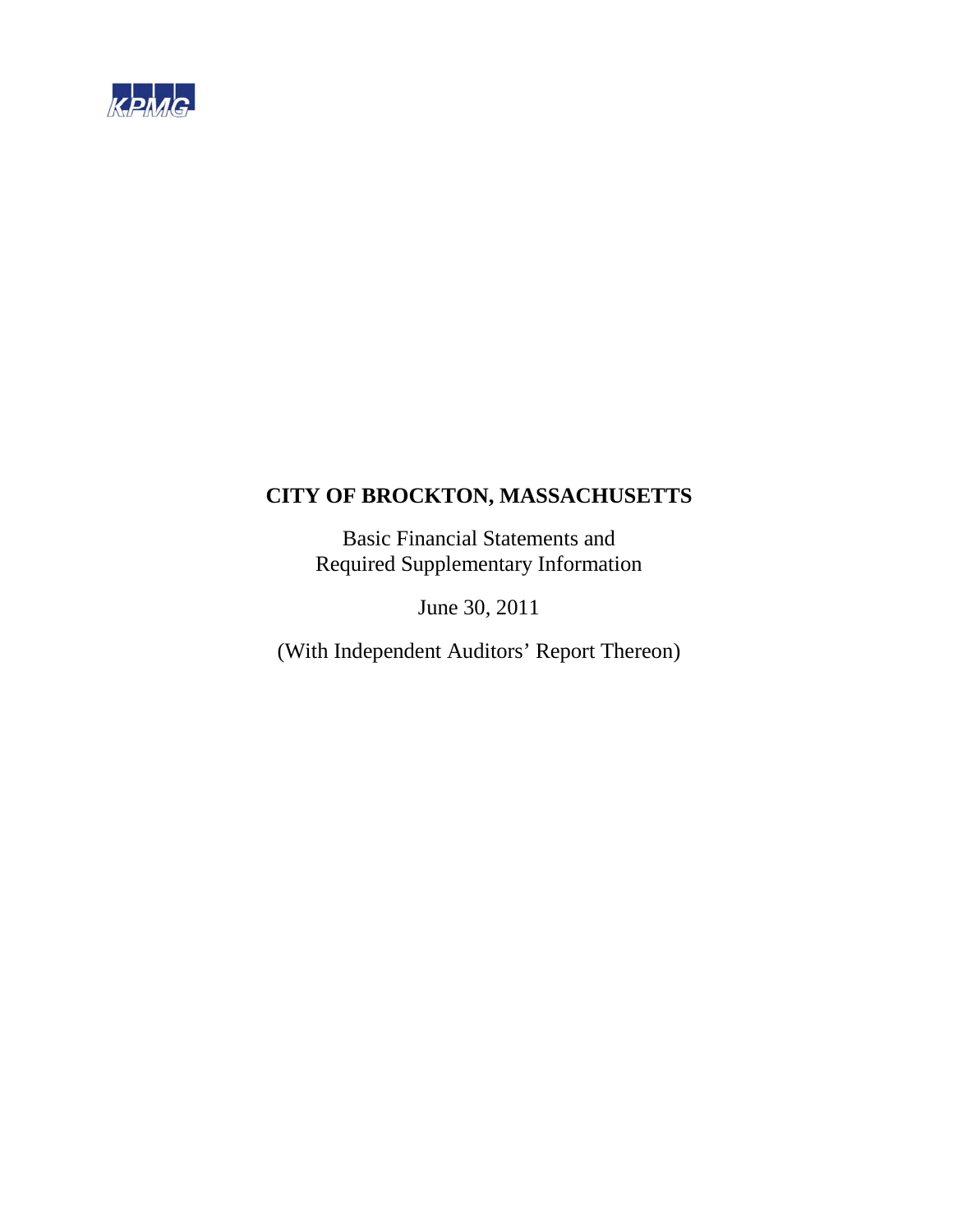### **Table of Contents**

|                                                                                                                                                 | Page(s)   |
|-------------------------------------------------------------------------------------------------------------------------------------------------|-----------|
| <b>Independent Auditors' Report</b>                                                                                                             | $1 - 2$   |
| Management's Discussion and Analysis                                                                                                            | $3 - 17$  |
| <b>Basic Financial Statements:</b>                                                                                                              |           |
| Government-Wide Financial Statements:                                                                                                           |           |
| <b>Statement of Net Assets</b>                                                                                                                  | 18        |
| <b>Statement of Activities</b>                                                                                                                  | 19        |
| <b>Fund Financial Statements:</b>                                                                                                               |           |
| <b>Balance Sheet - Governmental Funds</b>                                                                                                       | 20        |
| Reconciliation of the Governmental Funds Balance Sheet to the Statement of Net Assets                                                           | 21        |
| Statement of Revenues, Expenditures, and Changes in Fund Balance – Governmental<br>Funds                                                        | 22        |
| Reconciliation of the Statement of Revenues, Expenditures, and Changes in Fund<br>Balances of Governmental Funds to the Statement of Activities | 23        |
| Statement of Net Assets - Proprietary Funds                                                                                                     | 24        |
| Statement of Revenues, Expenses, and Changes in Net Assets - Proprietary Funds                                                                  | 25        |
| Statement of Cash Flows - Proprietary Funds                                                                                                     | 26        |
| <b>Statement of Net Assets - Fiduciary Funds</b>                                                                                                | 27        |
| Statement of Changes in Net Assets – Fiduciary Funds                                                                                            | 28        |
| <b>Notes to Basic Financial Statements</b>                                                                                                      | $29 - 60$ |
| <b>Required Supplementary Information</b>                                                                                                       |           |
| Budgetary Comparison Schedule - General Fund                                                                                                    | 61        |
| Notes to Required Supplementary Information                                                                                                     | $62 - 63$ |
| Schedules of Funding Progress and Contributions from Employers                                                                                  | 64        |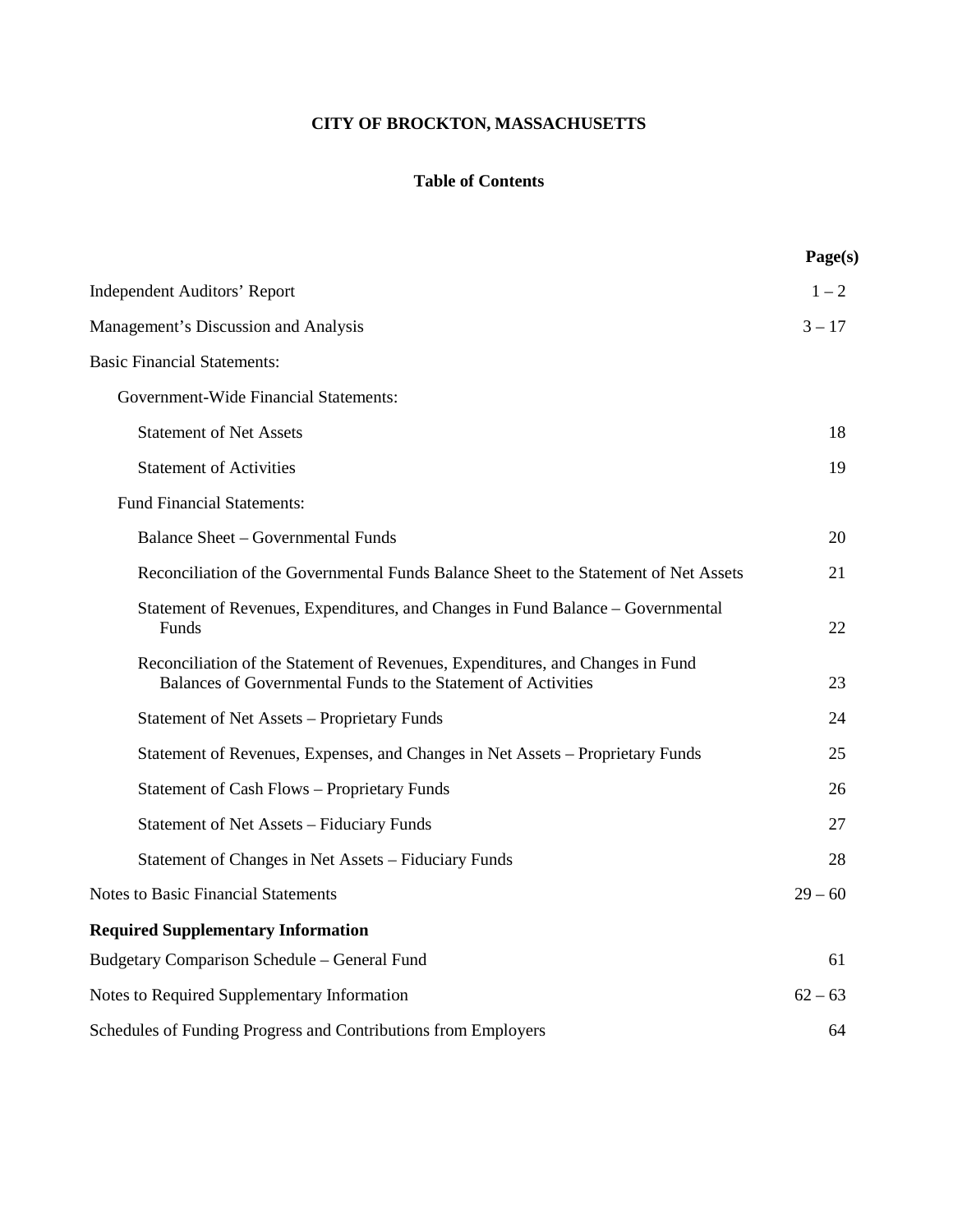

**KPMG LLP**  Two Financial Center 60 South Street Boston, MA 02111

### **Independent Auditor's Report**

The Honorable Mayor and City Council City of Brockton, Massachusetts:

We have audited the accompanying financial statements of the governmental activities, the business-type activities, each major fund, and the aggregate remaining fund information of the City of Brockton, Massachusetts (the City), as of and for the year ended June 30, 2011, which collectively comprise the City's basic financial statements as listed in the table of contents. These financial statements are the responsibility of the City's management. Our responsibility is to express opinions on these financial statements based on our audit.

We conducted our audit in accordance with auditing standards generally accepted in the United States of America and the standards applicable to financial audits contained in *Government Auditing Standards*, issued by the Comptroller General of the United States. Those standards require that we plan and perform the audit to obtain reasonable assurance about whether the financial statements are free of material misstatement. An audit includes consideration of internal control over financial reporting as a basis for designing audit procedures that are appropriate in the circumstances, but not for the purpose of expressing an opinion on the effectiveness of the City's internal control over financial reporting. Accordingly, we express no such opinion. An audit also includes examining, on a test basis, evidence supporting the amounts and disclosures in the financial statements, assessing the accounting principles used and significant estimates made by management, as well as evaluating the overall financial statement presentation. We believe that our audit provides a reasonable basis for our opinions.

In our opinion, the financial statements referred to above present fairly, in all material respects, the respective financial position of the governmental activities, the business-type activities, each major fund, and the aggregate remaining fund information of the City of Brockton, Massachusetts, as of June 30, 2011, and the respective changes in financial position, and where applicable, cash flows thereof for the year then ended in conformity with U.S. generally accepted accounting principles.

In accordance with *Government Auditing Standards*, we have also issued our report dated April 11, 2012, on our consideration of the City's internal control over financial reporting and on our tests of its compliance with certain provisions of laws, regulations, contracts, and grant agreements and other matters. The purpose of that report is to describe the scope of our testing of internal control over financial reporting and compliance and the results of that testing, and not to provide an opinion on the internal control over financial reporting or on compliance. That report is an integral part of an audit performed in accordance with *Government Auditing Standards* and should be considered in assessing the results of our audit.

As described in note 2(l) of the financial statements, the City adopted the provisions of Governmental Accounting Standards Board Statement No. 54, *Fund Balance Reporting and Governmental Fund Type Definitions*, as of July 1, 2010.

The management's discussion and analysis on pages 3 through 17, the budgetary comparison information on pages 61 through 63, and the schedules of funding progress and contributions from employers on page 64 are not required parts of the basic financial statements but are supplementary information required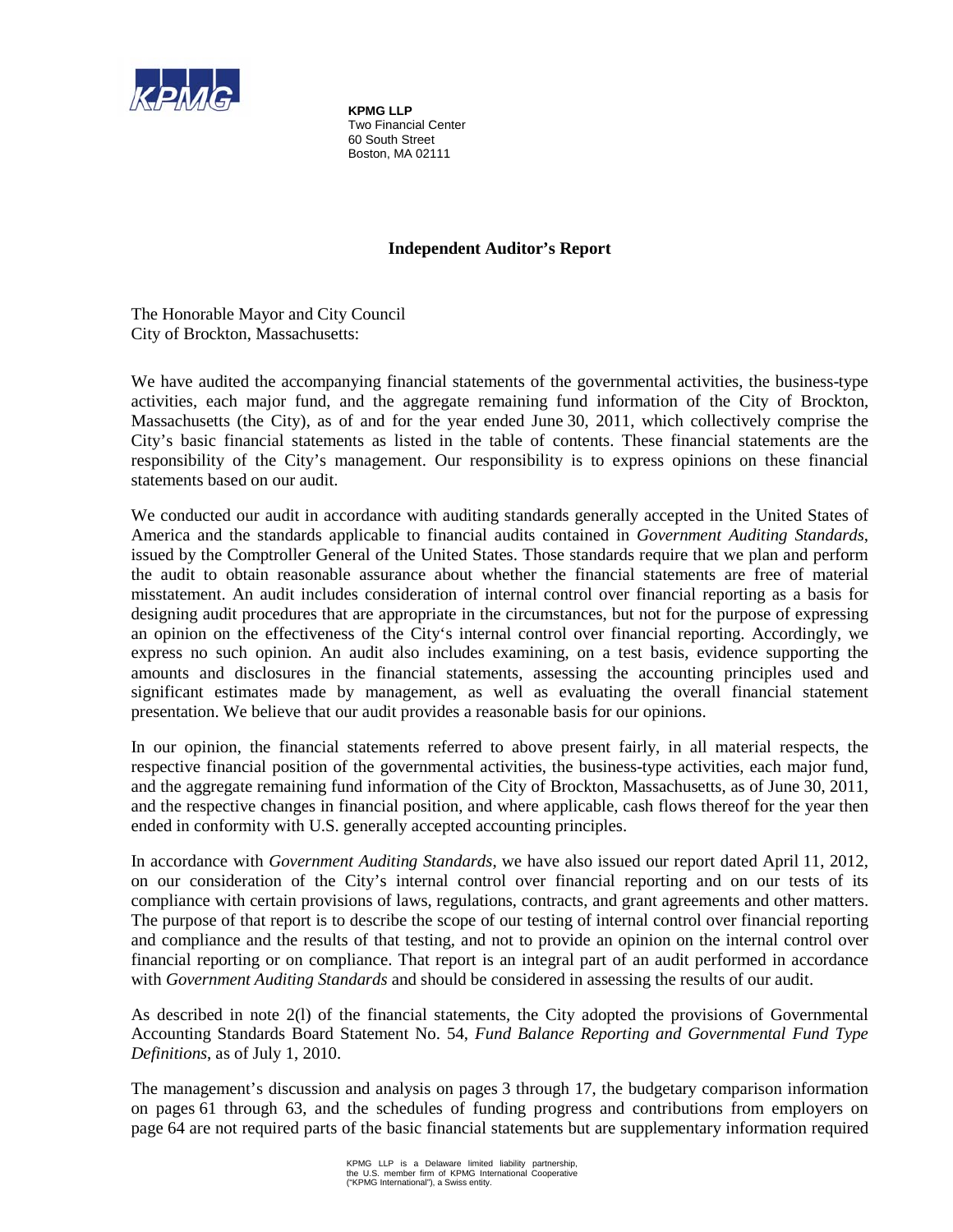

by U.S. generally accepted accounting principles. We have applied certain limited procedures, which consisted principally of inquiries of management regarding the methods of measurement and presentation of the required supplementary information. However, we did not audit the information and express no opinion on it.

KPMG LLP

April 11, 2012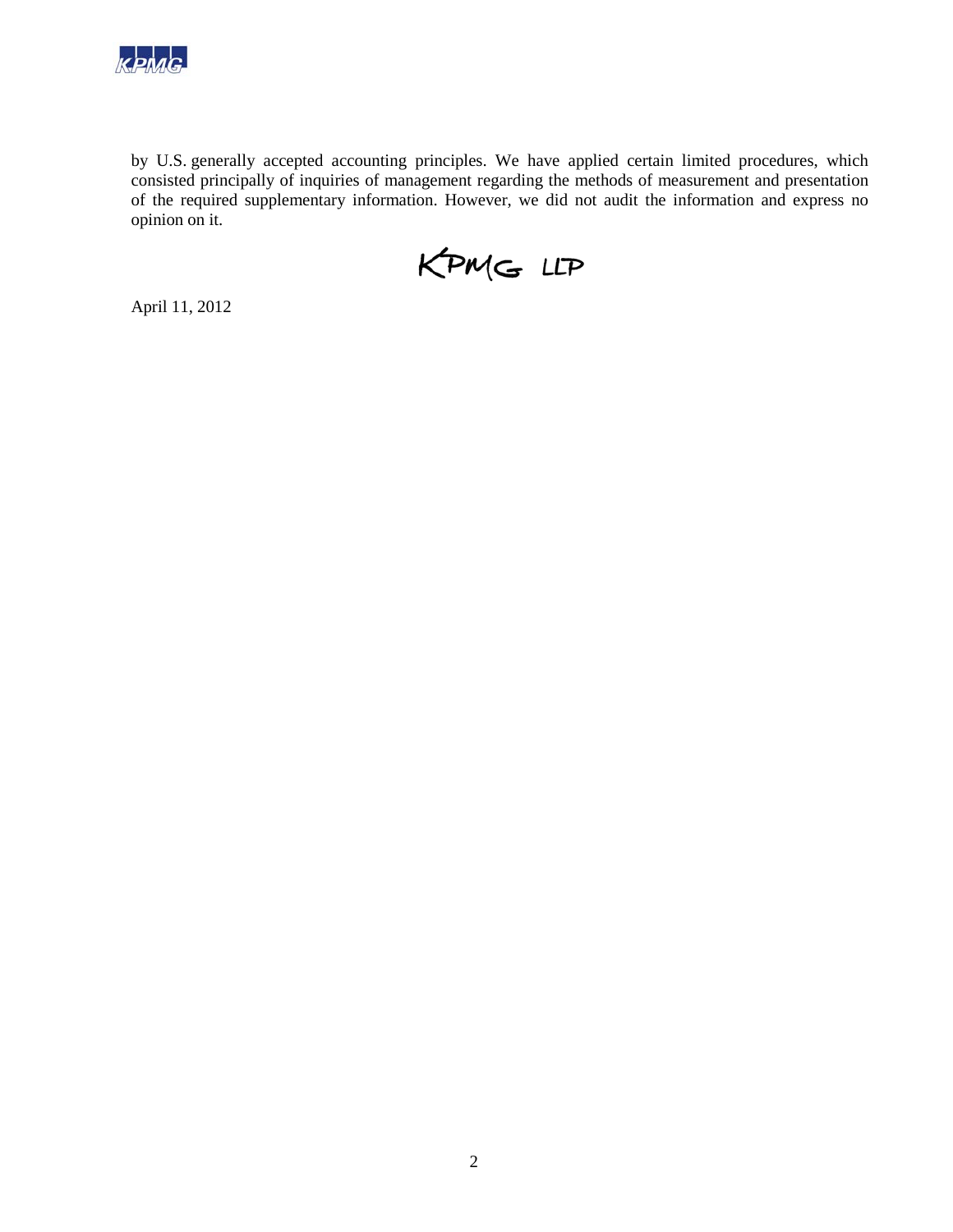Management's Discussion and Analysis

June 30, 2011

(Unaudited)

As management of the City of Brockton (the City), we offer readers of the City's financial statements this narrative overview and analysis of the financial activities of the City for the fiscal year ended June 30, 2011.

Brockton is a city located in Plymouth County, 20 miles southwest of Boston. The City has a population of approximately 93,810 (2010 federal census) and occupies a land area of 21.4 square miles. Brockton is the population center of a primary metropolitan statistical area of approximately 170,000 persons. Government is by an elected mayor and 11-member city council.

The City provides general governmental services for the territory within its boundaries, including police and fire protection, public education, water and sewer maintenance, trash disposal and parks and recreational facilities. Residential trash disposal and operation of the water filtration and wastewater treatment plant facilities are contracted out to private parties.

### **Financial Highlights**

- The assets of the City exceeded its liabilities at the close of fiscal year 2011 by approximately \$208.7 million (net assets).
- The City's total net assets decreased in fiscal year 2011 by approximately \$36.3 million, or 14.8%. This is primarily due to the recognition of a \$40.2 million increase in the other post employment benefit liability.
- At the end of fiscal year 2011, unassigned fund balance for the general fund was approximately \$18.9 million or 6.5%, of total general fund expenditures.
- The City's total bonded debt decreased by approximately \$284 thousand during fiscal year 2011. This decrease was due to scheduled debt repayments exceeding new debt issuances.

### **Overview of the Financial Statements**

Our discussion and analysis of the City is intended to serve as an introduction to the City's basic financial statements. The City's basic financial statements are comprised of three components: (1) government-wide financial statements, (2) fund financial statements, and (3) notes to the financial statements. This analysis also contains other required supplementary information in addition to the basic financial statements themselves.

**Government-Wide Financial Statements** – The government-wide financial statements are designed to provide readers with a broad overview of the City's finances, in a manner similar to private-sector business.

The statement of net assets presents information on all of the City's assets and liabilities, with the difference between the two reported as net assets. Over time, increases or decreases in net assets may serve as a useful indicator of whether the financial position of the City is improving or deteriorating.

The statement of activities presents information showing how the City's net assets changed during the most recent fiscal year. All changes in net assets are reported as soon as the underlying event giving rise to the change occurs, regardless of the timing of related cash flows. Thus, revenues and expenses are reported in this statement for some items that will result in cash flows in future fiscal periods (e.g., uncollected taxes and earned but unused sick and vacation time).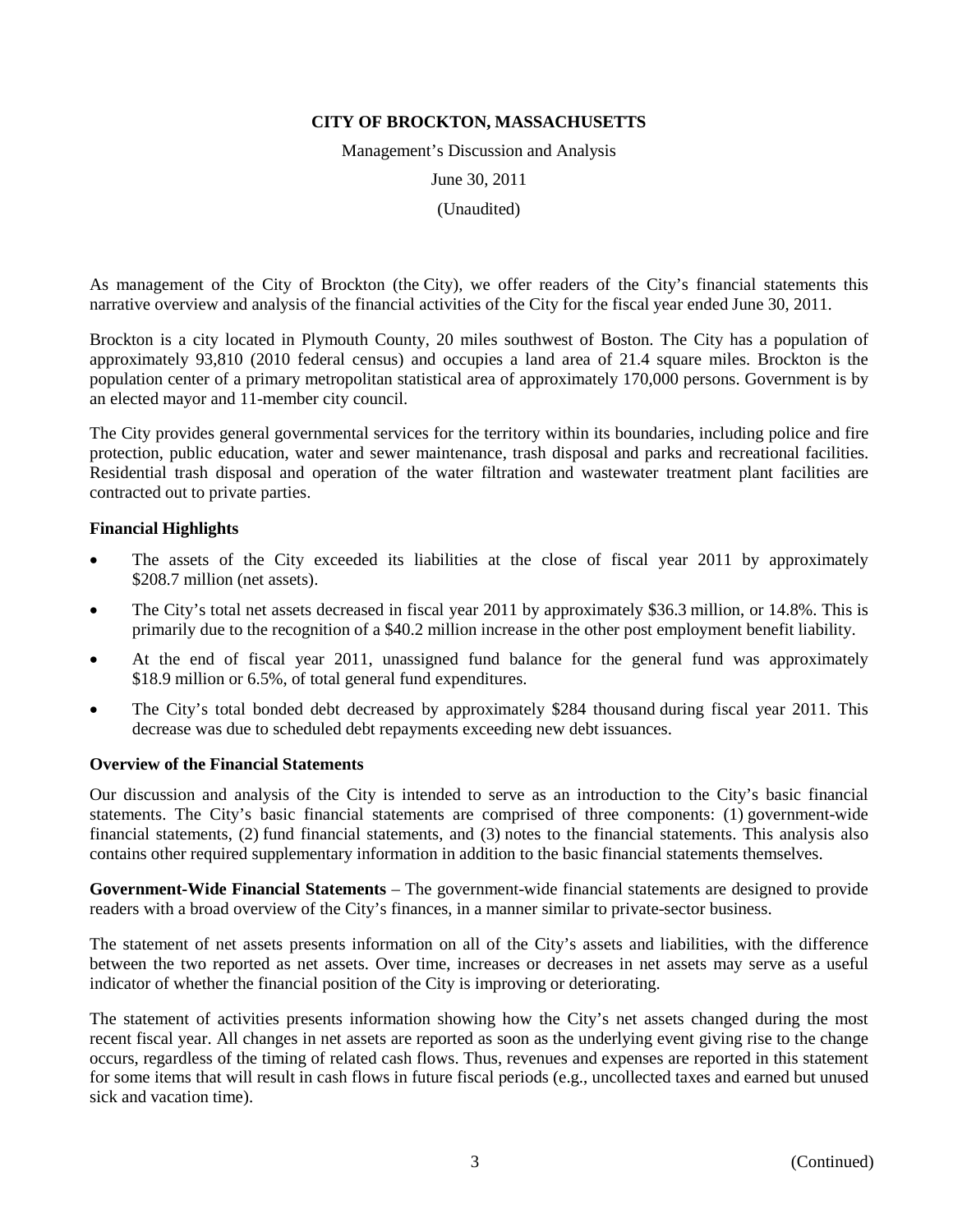Management's Discussion and Analysis

June 30, 2011

(Unaudited)

Both of the government-wide financial statements distinguish functions of the City that are principally supported by taxes and intergovernmental revenues (governmental activities) from other functions that are intended to recover all or a significant portion of their costs through user fees and charges (business-type activities). The governmental activities of the City include general administration, public safety, education, public works, human services, and cultural development. The business-type activities of the City include water and sewer systems and recreational and refuse activities.

**Fund Financial Statements** – A fund is a grouping of related accounts that is used to maintain control over resources that have been segregated for specific activities or objectives. The City, like other state and local governments, uses fund accounting to ensure and demonstrate compliance with finance related legal requirements. All of the funds of the City can be divided into three categories: governmental funds, proprietary funds, and fiduciary funds.

**Governmental Funds** – Governmental funds are used to account for essentially the same functions reported as governmental activities in the government-wide financial statements. However, unlike the government-wide financial statements, governmental fund financial statements focus on near-term inflows and outflows of spendable resources, as well as on balances of spendable resources available at the end of the fiscal year. Such information may be useful in evaluating a government's near-term financing requirements.

Because the focus of governmental funds is narrower than that of the government-wide financial statements, it is useful to compare the information presented for governmental funds with similar information presented for governmental activities in the government-wide financial statements. By doing so, readers may better understand the long-term impact of the government's near-term financing decisions. Both the governmental fund balance sheet and the governmental fund statement of revenues, expenditures, and changes in fund balance provide a reconciliation to facilitate this comparison between governmental funds and governmental activities.

The City maintains 40 governmental funds. Information is presented separately in the governmental fund balance sheet and in the governmental fund statement of revenues, expenditures, and changes in fund balance for the general fund, which is the City's only major governmental fund. Data from the other nonmajor governmental funds are combined into a single, aggregated presentation.

**Proprietary Funds** – Enterprise funds (one type of proprietary fund) are used to report the same functions presented as business-type activities in the government-wide financial statements. The City uses enterprise funds to account for its water and sewer systems and its refuse, recreational and renewable energy activities.

Proprietary funds provide the same type of information as the government-wide financial statements, only in more detail. The proprietary fund financial statements provide separate information for the water and sewer systems, both of which are considered to be major funds of the City. Refuse, recreational and renewable energy activities are combined into a single nonmajor fund.

**Fiduciary Funds** – Fiduciary funds are used to account for resources held for the benefit of parties outside the government. Fiduciary funds are not reflected in the government-wide financial statements because the resources of those funds are not available to support the City's own programs. The accounting used for fiduciary funds is much like that used for proprietary funds.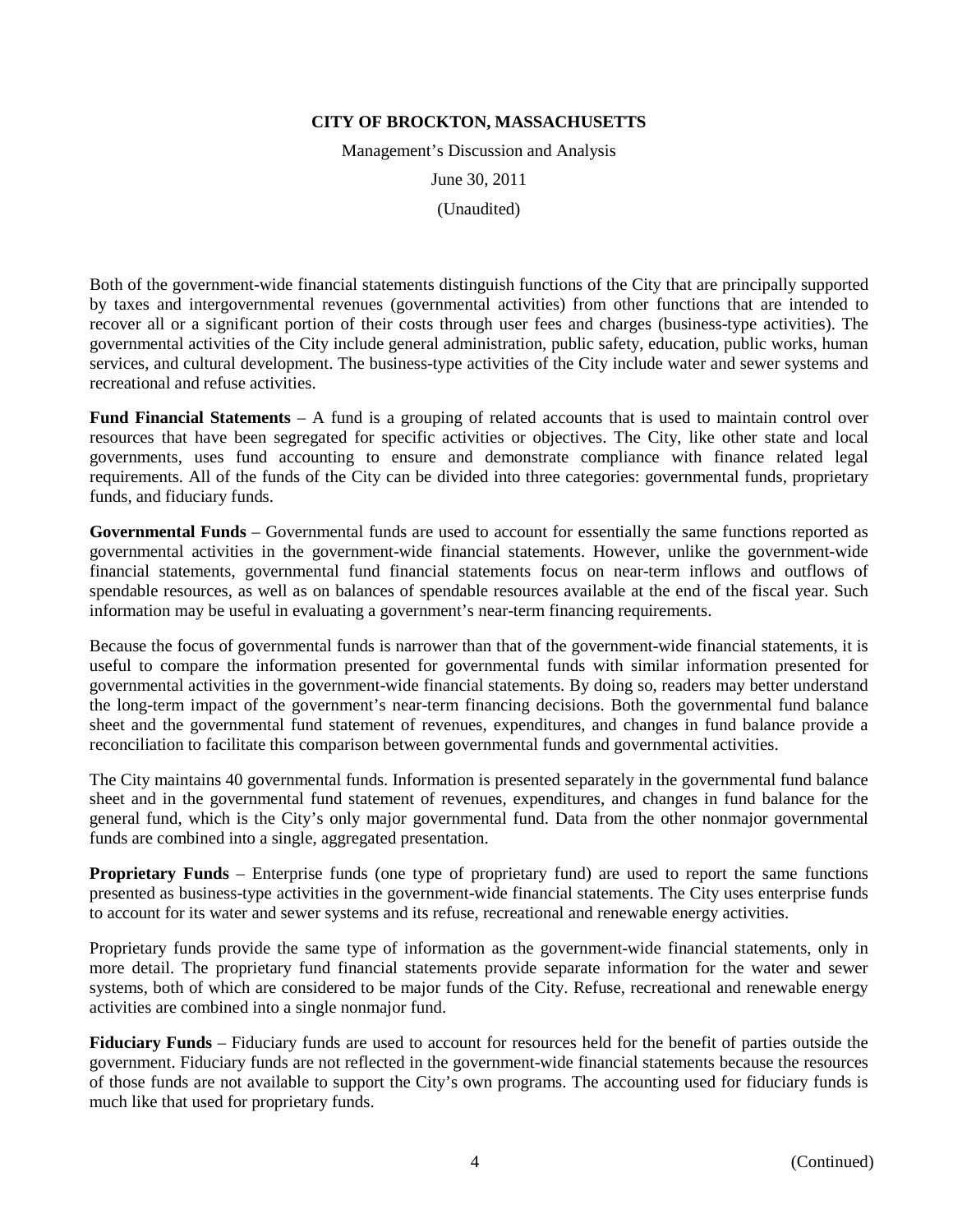Management's Discussion and Analysis

June 30, 2011

(Unaudited)

Fiduciary fund reporting focuses on net assets and changes in net assets. The fiduciary fund category is split into two classifications: a pension trust fund and agency funds. Agency funds are custodial in nature (assets equal liabilities) and do not involve measurement of results of operations. The City's agency fund accounts for police and fire off-duty details, as well as the school lunch program's meals tax.

The City is the trustee, or fiduciary, for its employees' pension plan. The City's fiduciary activities are reported in a separate statement of fiduciary net assets and a statement of changes in fiduciary net assets. These activities are excluded from the City's government-wide financial statements because the City cannot use these assets to finance its operations.

**Notes to Basic Financial Statements** – The notes provide additional information that is essential to a full understanding of the data provided in the government-wide and fund financial statements.

**Other Information** – In addition to the basic financial statements and accompanying notes, these financial statements also present certain required supplementary information (RSI).

The City adopts an annual appropriated budget for the general fund and for its enterprise funds. A budgetary comparison schedule has been provided for the general fund as RSI to demonstrate compliance with this budget. Also provided as RSI is the information concerning the City's progress in funding its obligations to provide pension and post employment health benefits to its employees.

### **Government-Wide Financial Analysis**

As noted earlier, net assets may serve over time as a useful indicator of a government's financial position. In the case of the City, assets exceeded liabilities by approximately \$208.7 million at the close of the most recent fiscal year.

A significant portion of the City's net assets reflects its investment in capital assets, less any related debt used to acquire those assets that is still outstanding. This amount increased by approximately \$1.8 million, or less than 1% from the prior fiscal year. The City uses these capital assets to provide services to citizens; consequently, these assets are not available for future spending. Although the City's investment in its capital assets is reported net of related debt, it should be noted that the resources needed to repay this debt are generally provided from other sources, since the capital assets themselves typically are not used to liquidate these liabilities.

An additional portion of the City's net assets (24.2%) represents resources that are subject to external restrictions on how they may be used. The remaining balance of a negative \$52.3 million (25.1%) represents unrestricted net assets.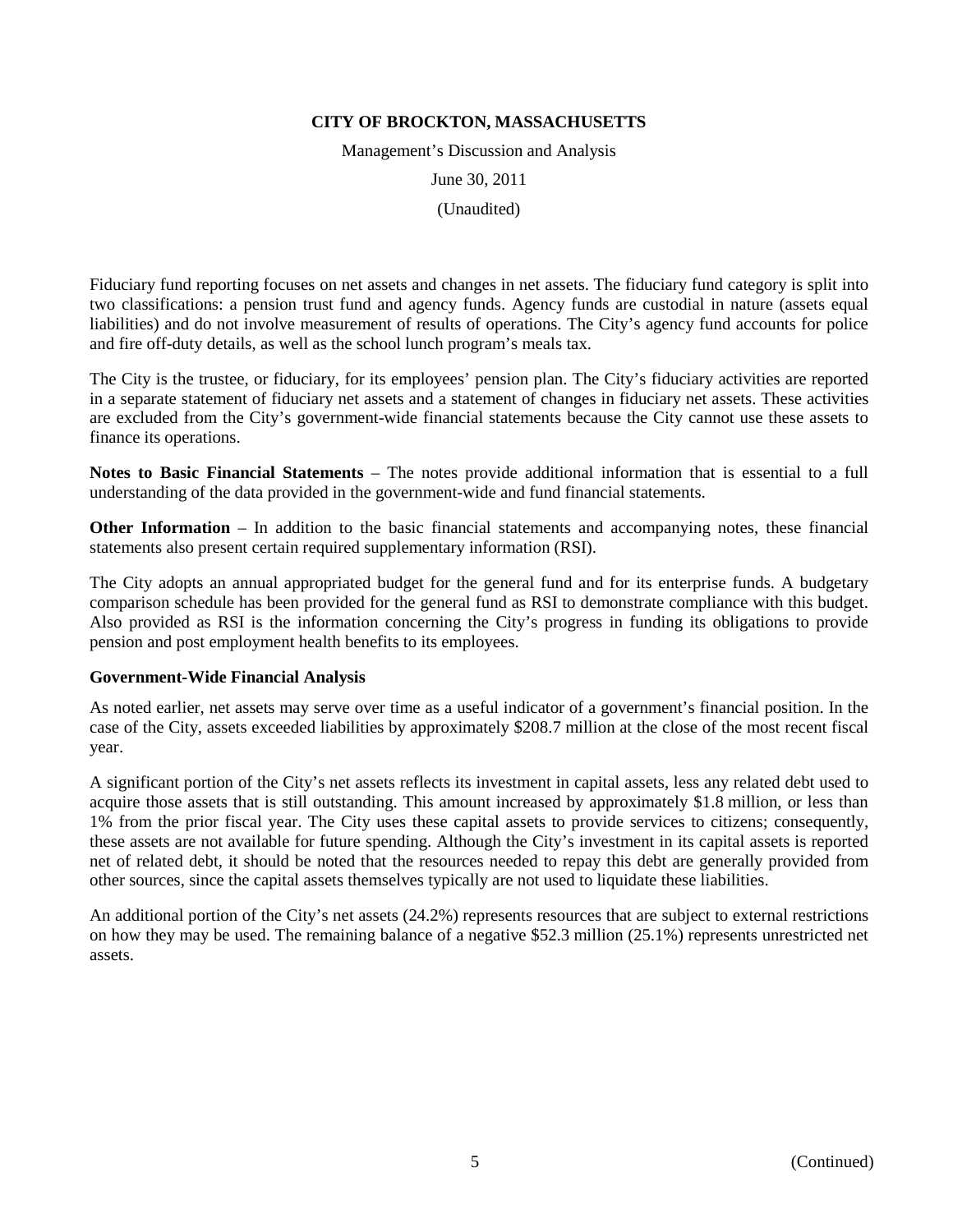Management's Discussion and Analysis

June 30, 2011

#### (Unaudited)

At the end of the current fiscal year, the City is able to report positive balances in all three categories of net assets, both for the City as a whole, as well as for its separate governmental and business-type activities. The same situation held true for the prior fiscal year.

|                                                    | <b>Governmental activities</b> |          | <b>Business-type activities</b> |         | <b>Total</b> |         |  |
|----------------------------------------------------|--------------------------------|----------|---------------------------------|---------|--------------|---------|--|
|                                                    | 2011                           | 2010     | 2011                            | 2010    | 2011         | 2010    |  |
|                                                    |                                |          | (In thousands)                  |         |              |         |  |
| Current and other assets                           | \$<br>245,880                  | 249,499  | 49,156                          | 52,625  | 295,036      | 302,124 |  |
| Capital assets                                     | 169,173                        | 173,439  | 184,055                         | 179,964 | 353,228      | 353,403 |  |
| Total assets                                       | 415,053                        | 422,938  | 233,211                         | 232,589 | 648,264      | 655,527 |  |
| Long-term debt outstanding                         | \$<br>131,393                  | 131,156  | 115,369                         | 115,890 | 246,762      | 247,046 |  |
| Other liabilities                                  | 177,985                        | 147,772  | 14,831                          | 15,730  | 192,816      | 163,502 |  |
| <b>Total liabilities</b>                           | 309,378                        | 278,928  | 130,200                         | 131,620 | 439,578      | 410,548 |  |
| Net assets:                                        |                                |          |                                 |         |              |         |  |
| Invested in capital assets,<br>net of related debt | \$<br>133,985                  | 133,417  | 75,572                          | 75,196  | 209,557      | 208,613 |  |
| Restricted                                         | 50,594                         | 40,609   |                                 |         | 50,594       | 40,609  |  |
| Unrestricted                                       | (78, 903)                      | (30,016) | 27,439                          | 25,773  | (51, 464)    | (4,243) |  |
| Total net assets                                   | \$<br>105,676                  | 144,010  | 103.011                         | 100.969 | 208,687      | 244.979 |  |

#### **Condensed Statement of Net Assets**

### *Total Net Assets*

During fiscal year 2011, the City's net assets decreased by about \$36.3 million, or 14.8%. The decrease in net assets was due to the recognition of the increase in the City's other post employment benefit net obligation totaling \$40.2 million.

### *Governmental Activities – Assets*

For governmental activities, current and other assets decreased \$3.6 million, coupled with a decrease in capital assets of \$4.3 million, resulting in a decrease in assets of \$7.9 million. The decrease in the capital assets of was the result of the completed construction and resulting depreciation for the building of two new schools called the Manthala George and Mary Baker schools.

### *Governmental Activities – Liabilities*

Governmental activities liabilities increased by \$30.5 million. There was an increase of \$30.2 million in other liabilities and a \$237 thousand decrease in long-term debt outstanding. The increase in other liabilities was due to the recognition of a \$40.2 million increase of the other post employment benefit (OPEB) net obligation while the decrease in long-term debt outstanding was due to scheduled debt repayments offset by increases in debt service due to new debt financing.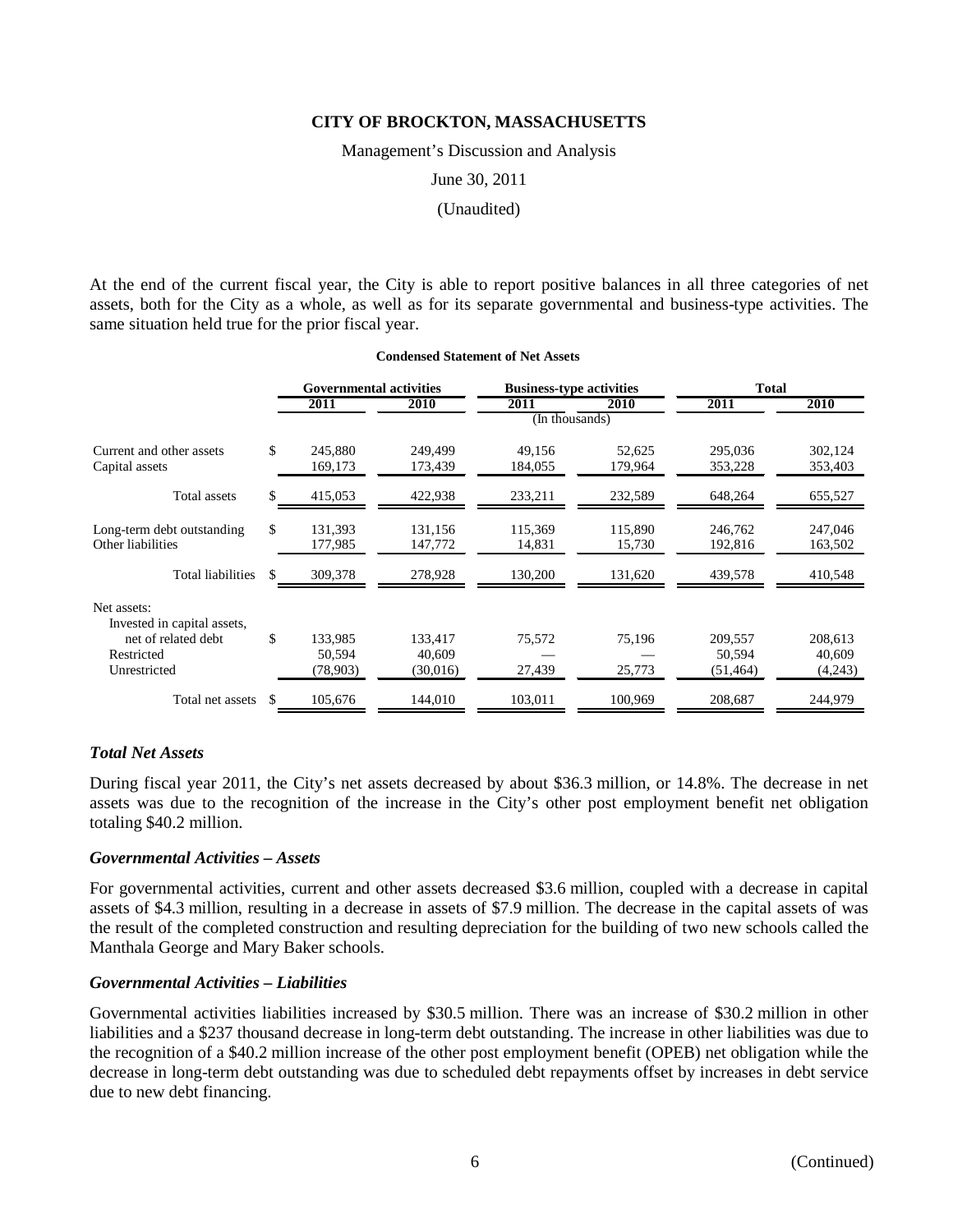Management's Discussion and Analysis

June 30, 2011

(Unaudited)

The City's 2011 annual required contribution (ARC) was \$60.3 million. Interest on the net OPEB obligation and adjustments to the ARC totaled \$61 thousand. Contributions against the ARC on a pay-as-you-go basis totaled \$20.2 million resulting in an increase in the government-wide net OPEB obligation of \$40.2 million. While the City's net OPEB obligation is \$136.3 million as of June 30, 2011, ultimately, over the next 28 years, the City will recognize the entire OPEB obligation, which is estimated at \$693.6 million as of June 30, 2010, the date of the City's most recent actuarial valuation.

### *Business Type Activities – Assets*

For business type activities, there was an increase in net assets of \$2.1 million. Current and other assets decreased by \$3.5 million, while capital assets increased by \$4.1 million, and total assets increased by \$622 thousand. The decrease in current and other assets was due primarily to the decrease in the recognition of intergovernmental receivables related to the major ongoing investment in and upgrade of the wastewater and water treatment plant. The increase in capital assets is due to the City's continued investment in capital spending that has been funded with borrowings from the MWPAT. In 2011, additions to business type activities capital assets totaled \$9.3 million, which is reflected in construction in progress, buildings, machinery and equipment and infrastructure. The work, when completed, will have improved the processing capability and increased the throughput capacity of the plant.

### *Business Type Activities – Liabilities*

Business type activities liabilities decreased by \$1.4 million. There was a decrease of \$900 thousand in other liabilities and a decrease of \$521 thousand in long-term debt outstanding. The decrease of the long-term debt was the result of yearly required debt service payments exceeding new issuances.

### *Governmental Activities – Statement of Activities*

Gross expenses for governmental activities were \$373.2 million for fiscal year 2011. This reflected an increase of \$3.1 million, or 1.0%. Included in this net increase is the City's recognition of \$40.2 million of additional expense across all category of governments related to the increase in the City's other post employment benefit net obligation.

Total general revenues for governmental activities of \$134.0 million offset total net expenses of \$172.3 million. Major ongoing revenue contributors were the net property tax at \$103.2 million, an increase of \$4.95 million. The remaining categories in total increased by \$429 thousand, excise taxes at \$6.6 million, an increase of \$250 thousand; intergovernmental at \$19.1 million, a decrease of \$157 thousand and other totaling \$3.6 million, an increase of \$336 thousand.

In assessing the City's revenue adequacy to finance governmental activities, it is important to acknowledge the criticality of payments from outside agencies, especially from state and federal programs. Total revenues for governmental activities were \$333.4 million. Of this total almost \$187.4 million, or 56.2%, is from operating/capital grants contributions as well as charges for services, which is mainly from state and federal aid. Further, the City received \$19.1 million in intergovernmental aid that is classified as general revenue. An additional 31.0% of the total is derived from the City's property tax. The severe constraints on the City's revenue flexibility to pay for governmental activities is demonstrated by the fact that almost 90% of its revenues are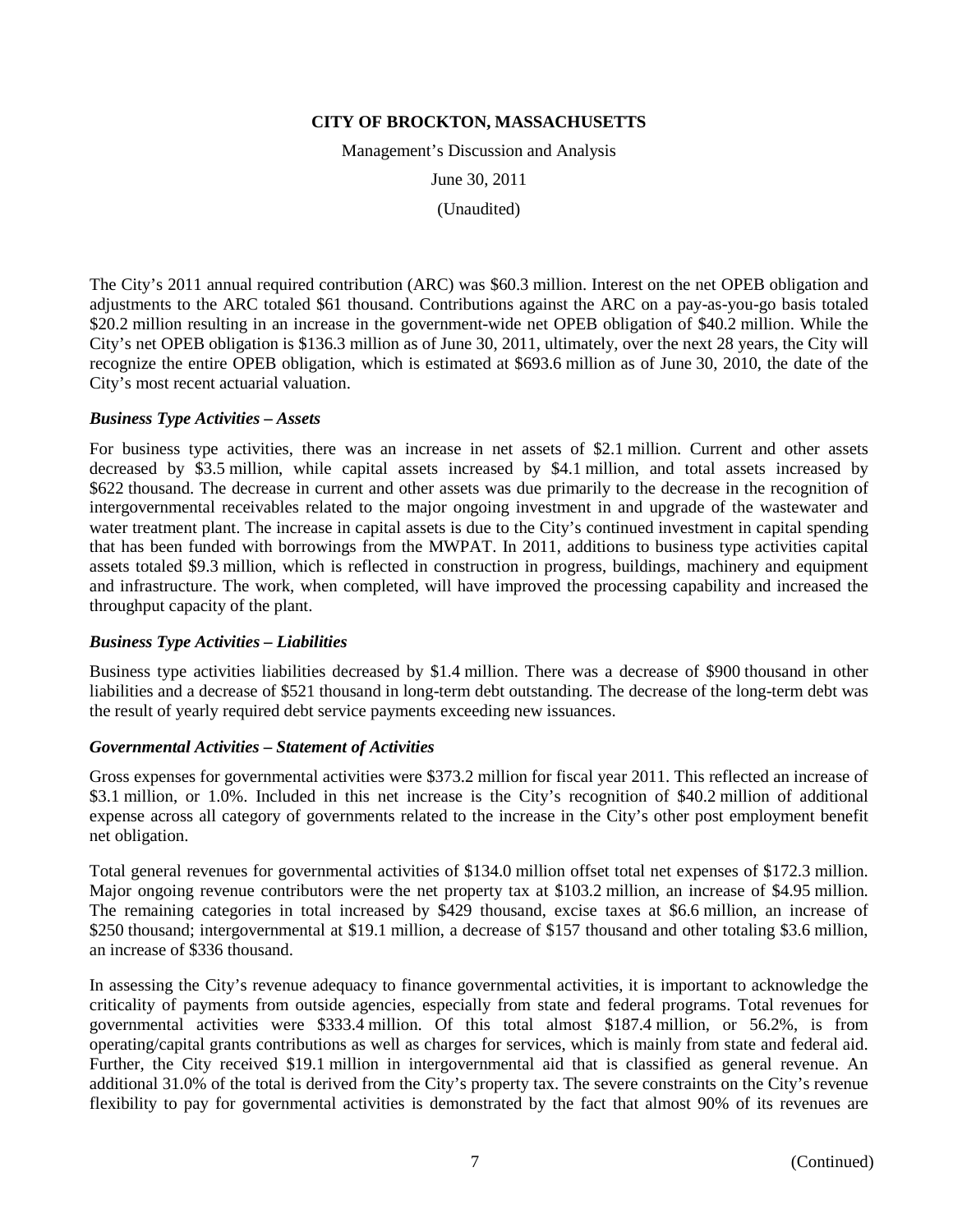Management's Discussion and Analysis

June 30, 2011

(Unaudited)

obtained from either intergovernmental sources over which the City has no control, or from the property tax, a source whose growth is limited by state law.

A statewide tax limitation statute known as "Proposition 2½" limits the property tax levy to an amount equal to 2 1/2% of the fair market assessed value of all taxable property in the City. This limit is called the levy ceiling. A secondary limitation is that no levy in a fiscal year may exceed the preceding year's allowable tax levy by more than 2 1/2%, plus taxes levied on certain property newly added to the tax rolls. This restriction is called the levy limit. The levy limit can be overridden by a citywide referendum vote, but the levy ceiling is an absolute limit.

For fiscal year 2011, the City levied a total of 103.3 million in real estate property taxes against an aggregate fair market assessed value of \$5.6 billion. This levy compared to a maximum allowable levy under the levy limit of \$103.3 million, leaving only a small amount in unused levy capacity without the approval of the voters. However, the levy comprised only 1.8% of the City's aggregate assessed value. With voter approval, the city could levy an additional \$37.4 million and still remain under the levy ceiling. Accordingly, the taxing capacity exists to substantially improve the City's revenues for financing governmental activities, but converting this potential capacity to real revenues would require voter approval.

### *Business Type Activities – Statement of Activities*

**Business-Type Activities** – The business-type activities increased the City's net assets by approximately \$2.0 million, or 2.0%.

The water fund contributed a \$500 thousand decrease; the sewer fund contributed \$2.7 million of the increase, the net assets for the combination of the nonmajor recreation, refuse and renewable energy funds decreased \$158 thousand. The nonmajor refuse fund is self-sufficient. The nonmajor recreation and renewable energy funds require a transfer of general fund revenues to support its programs. Most of the recreation fund's revenues derive from the golf course, but those revenues are not sufficient to pay for both the golf course operations and other park and recreation programs. For this reason, a transfer of other revenues is required. The Solar Energy facility has begun to generate and sell electricity.

The operations of the water fund and sewer fund are self-sufficient. The water and sewer funds are designed to recover the costs of operations of those funds. In the water and sewer funds, operating income totaled \$456 thousand and \$5.4 million, respectively. In the water and sewer funds, cash flow from operations of \$1.8 million and \$8.1 million, respectively. In both of these funds a major upgrade to the wastewater and water treatment plants is ongoing and required a major contribution of resources to finance both the construction itself and the impact of construction in increased plant operating costs.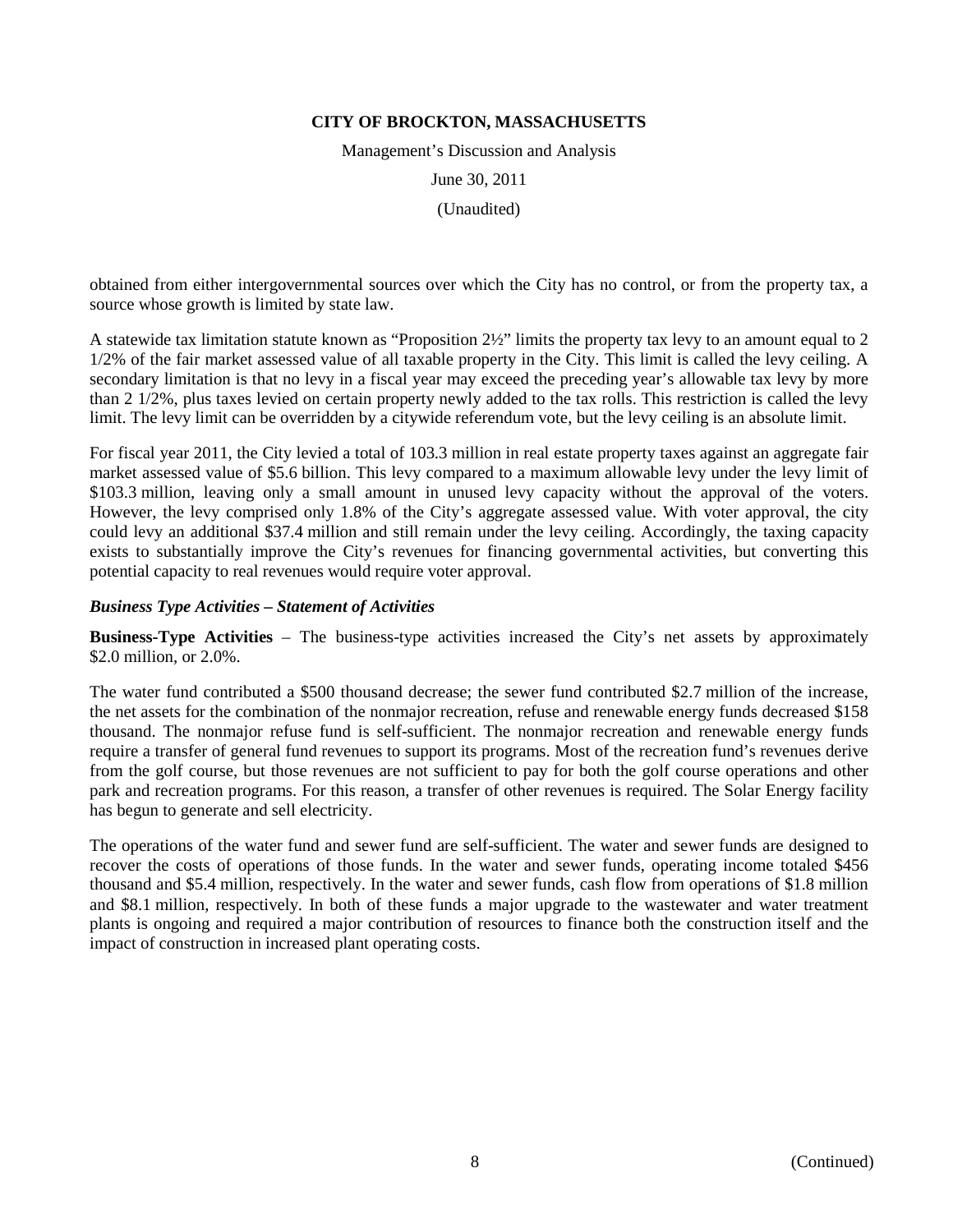Management's Discussion and Analysis

### June 30, 2011

### (Unaudited)

### **Condensed Statement of Changes in Net Assets**

|                                         |           | <b>Governmental activities</b><br><b>Business-type activities</b> |                |         | <b>Total</b> |           |
|-----------------------------------------|-----------|-------------------------------------------------------------------|----------------|---------|--------------|-----------|
|                                         | 2011      | 2010                                                              | 2011           | 2010    | 2011         | 2010      |
|                                         |           |                                                                   | (In thousands) |         |              |           |
| Revenues:                               |           |                                                                   |                |         |              |           |
| Program revenues:                       |           |                                                                   |                |         |              |           |
| \$<br>Charge for services               | 12,635    | 13,158                                                            | 40,972         | 41,094  | 53,607       | 54,252    |
| Operating grants                        | 187,357   | 190,877                                                           | 827            | 728     | 188,184      | 191,605   |
| Capital grants                          | 907       | 404                                                               | 495            | 513     | 1,402        | 917       |
| General revenues:                       |           |                                                                   |                |         |              |           |
| Property taxes                          | 103,228   | 98,277                                                            |                |         | 103,228      | 98,277    |
| Excise taxes                            | 6,571     | 6,321                                                             |                |         | 6,571        | 6,321     |
| Intergovernmental                       | 19,068    | 19,225                                                            |                |         | 19,068       | 19,225    |
| Other                                   | 3,594     | 3,258                                                             |                |         | 3,594        | 3,258     |
| Total revenues                          | 333,360   | 331,520                                                           | 42,294         | 42,335  | 375,654      | 373,855   |
| Expenses:                               |           |                                                                   |                |         |              |           |
| General government                      | 18,507    | 24,580                                                            |                |         | 18,507       | 24,580    |
| Public safety                           | 58,323    | 60,589                                                            |                |         | 58,323       | 60,589    |
| Education                               | 258,970   | 251,233                                                           |                |         | 258,970      | 251,233   |
| Public works                            | 16,381    | 13,308                                                            |                |         | 16,381       | 13,308    |
| Human services                          | 4,473     | 3,575                                                             |                |         | 4,473        | 3,575     |
| Culture and recreation                  | 3,459     | 3,726                                                             |                |         | 3,459        | 3,726     |
| State and county assessments            | 5,659     | 5,605                                                             |                |         | 5,659        | 5,605     |
| Court judgments                         | 133       | 230                                                               |                |         | 133          | 230       |
| Interest on long-term debt              | 7,301     | 7,261                                                             |                |         | 7,301        | 7,261     |
| Enterprise accounts:                    |           |                                                                   |                |         |              |           |
| Water                                   |           |                                                                   | 15,200         | 13,814  | 15,200       | 13,814    |
| Sewer                                   |           |                                                                   | 14,533         | 13,518  | 14,533       | 13,518    |
| Other                                   |           |                                                                   | 9,007          | 8,855   | 9,007        | 8,855     |
| Total expenses                          | 373,206   | 370,107                                                           | 38,740         | 36,187  | 411,946      | 406,294   |
|                                         |           |                                                                   |                |         |              |           |
| Excess (deficiency)<br>before transfers | (39, 846) | (38, 587)                                                         | 3,554          | 6,148   | (36,292)     | (32, 439) |
| Transfers                               | 1,512     | (266)                                                             | (1,512)        | 266     |              |           |
| Total transfers                         | 1,512     | (266)                                                             | (1,512)        | 266     |              |           |
| Change in net assets                    | (38, 334) | (38, 853)                                                         | 2,042          | 6,414   | (36,292)     | (32, 439) |
| Net assets - beginning of year          | 144,010   | 182,863                                                           | 100,969        | 94,555  | 244,979      | 277,418   |
| \$<br>Net assets – end of year          | 105,676   | 144,010                                                           | 103,011        | 100,969 | 208,687      | 244,979   |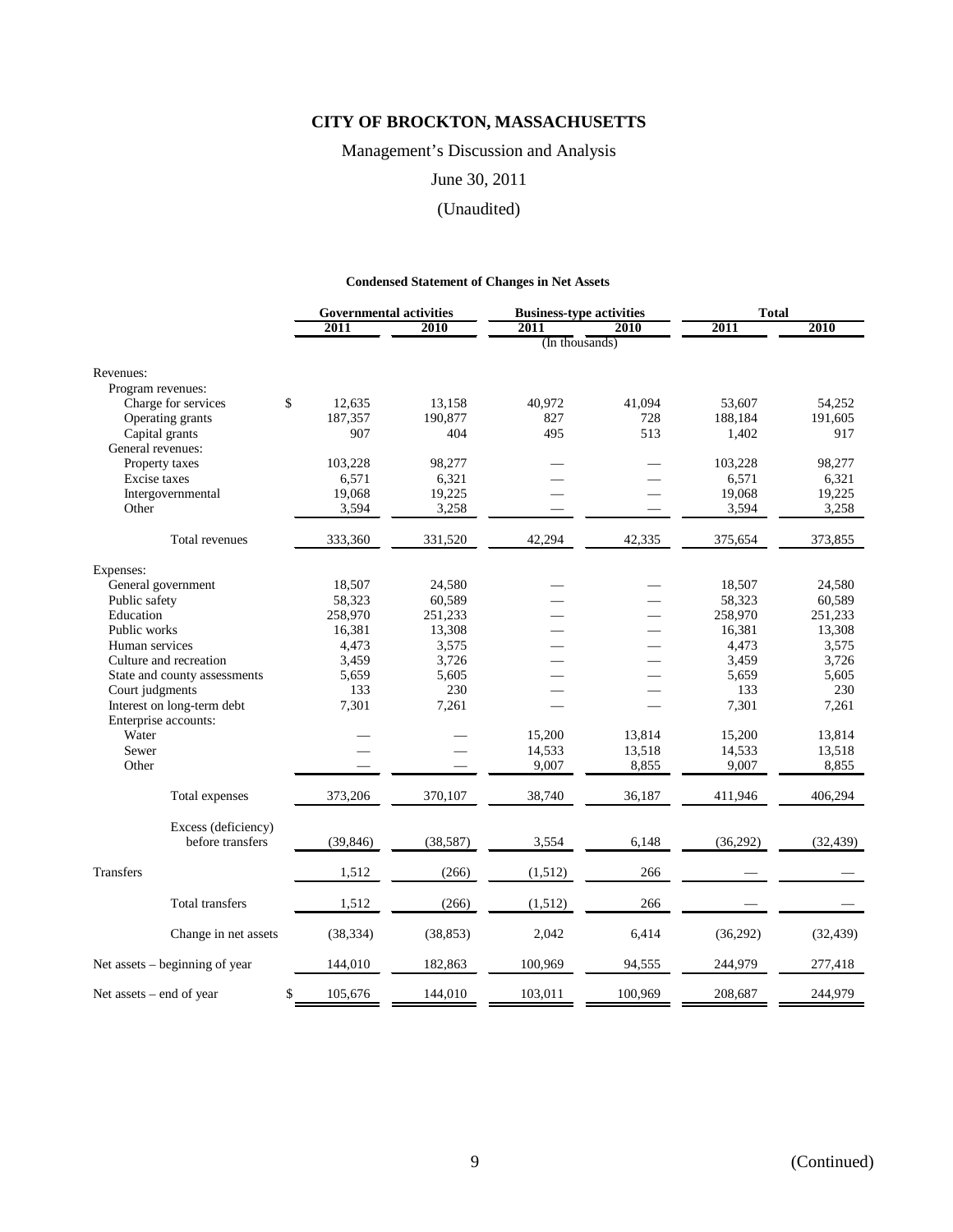Management's Discussion and Analysis

June 30, 2011

(Unaudited)

#### **Financial Analysis of the City's Governmental Funds**

As noted earlier, the City uses fund accounting to ensure and demonstrate compliance with finance-related legal requirements.

**Governmental Funds** – The focus of the City's governmental funds is to provide information on near-term inflows, outflows, and balances of spendable resources. Such information is useful in assessing the City's financing requirements. In particular, unreserved fund balance may serve as a useful measure of a government's net resources available for spending at the end of the fiscal year.

As of the end of the fiscal year 2011, the City's governmental funds reported combined fund balances of approximately \$104.1 million, an increase of approximately \$9.1 million, or 9.6%, in comparison with the prior year. The general fund balance decreased by \$2.2 million, from \$80.0 million to \$77.8 million and the combined fund balances for all the other funds increased, by \$11.3 million, from \$15.0 million to \$26.3 million.

In assessing these balances, it is important to note that the "Balance Sheet – Governmental Funds" does not include capital assets or bonded indebtedness. Please refer to the "Reconciliation of the Statement of Revenues, Expenditures, and Changes in Fund Balances of Governmental Funds to the Statement of Activities" and the "Reconciliation of the Governmental Funds Balance Sheet to the Statement of Net Assets." These reconciliations will demonstrate that essentially the City's increase in fund balances of \$9.1 million, compared to its decrease in net assets of \$38.3 million, a difference of \$47.4 million, is explained largely by the following factors:

- 1. \$700 thousand the positive effect of revenue accruals.
- 2. \$4.3 million the negative effect of the amount by which capital assets was decreased, net of depreciation expense.
- 4. \$900 thousand the amortization effect of the pension asset in the statement of activities, which is not included in the operating statement of the governmental funds.
- 5. \$41.3 million the negative effect of increases in other liabilities, primarily other post employment benefits, which did not require the use of current resources.
- 6. \$3.2 million the negative effect of the collection of the long-term intergovernmental receivable that is recorded as revenue in the governmental funds.
- 7. \$200 thousand the negative effect of the amount by which the amortization of deferred losses on refundings and bond issue costs exceed bond premiums.
- 8. \$37 thousand the positive effect of the amount by which the repayment of bond principal are expenditures in the governmental funds but reduce long-term liabilities in the statement of net assets.

For the fiscal year ended June 30, 2011, the City implemented GASB Statement No. 54, *Fund Balance Reporting and Governmental Fund Type Definitions* (GASB 54). GASB 54 requires the use of new fund balance classifications that compose a hierarchy primarily based upon the extent to which the government is bound to follow constraints on the use of governmental fund resources.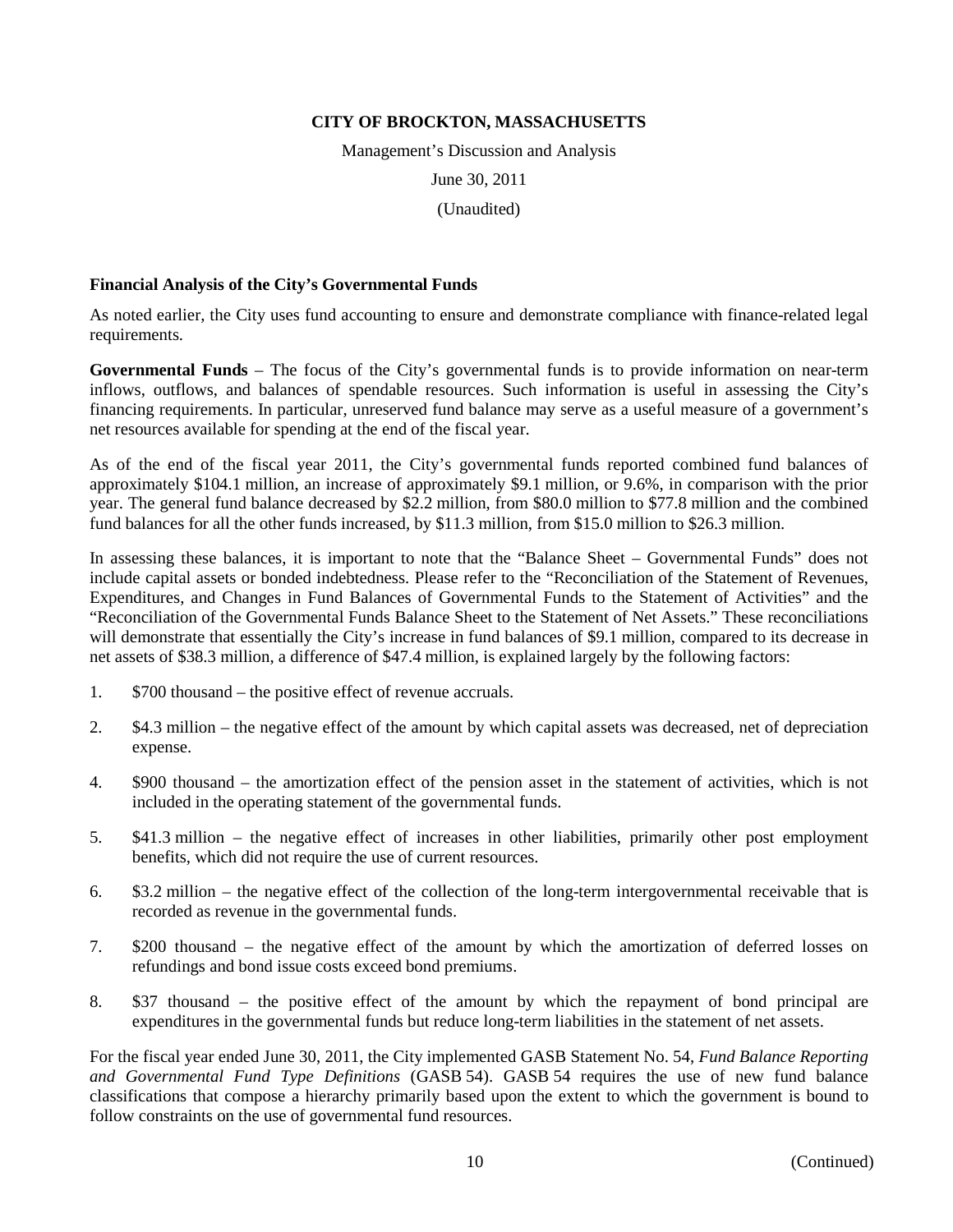Management's Discussion and Analysis

June 30, 2011

(Unaudited)

Of the total of ending fund balances of \$104.1 million, \$12.7 million constitutes "nonspendable" fund balance, which is not available for spending by the City because this fund balance amount cannot be spent because they are either not in spendable form or they are legally or contractually required to remain intact. \$45.4 million constitutes "restricted for" fund balance, which are amounts the use of which is subject to constraints imposed by external parties, including creditors, grantors, and laws and regulations of other governments, or imposed by City Charter or enabling legislation. \$6.4 million constitutes "committed to" fund balance, amounts that can only be used for specific purposes pursuant to constraints imposed by formal action of the government's highest level of decision-making authority. For the City, this formal action takes the form of statutes, which are passed by the City Council and approved by the Mayor. \$20.8 million constitutes "assigned to" fund balance, amounts that are constrained by the City's intent for use for specific purposes, but are considered neither restricted nor committed. \$18.9 million constitutes "unassigned" fund balance, amounts in the general fund that are not otherwise constrained for a specific purpose more narrow than the general operations of the City.

The general fund is the chief operating fund of the City. Total fund balance was approximately \$77.8 million, a decrease of \$2.2 million. This decrease in fund balance was largely driven by a deficiency of revenues and other financing sources over expenditures and other financing uses.

As a measure of the general fund's liquidity, it may be useful to compare both unassigned fund balance and total fund balance to total fund expenditures. Unassigned fund balance represents 6.5% of total general fund expenditures, while total fund balance represents 26.8% of that same amount.

The City's liquidity has declined somewhat since fiscal year 2003. This recent trend toward declining balances, especially for the stabilization, unreserved, and undesignated categories, has occurred because revenues have not grown to compensate for certain heavy cost pressures, especially from health and pension benefits. Accordingly, the City has drawn down reserves in order to maintain services.

### **Proprietary Funds**

The City's proprietary funds provide the same type of information found in the business-type activities financial statements, but in more detail.

The net assets of the proprietary funds at the end of the current fiscal year totaled approximately \$103.0 million. Changes in net assets of the proprietary funds at the end of the current fiscal year totaled an increase of approximately \$2.0 million, or 2.0%.

The Proprietary Funds of the City are comprised of five (5) enterprise funds: water, sewer, recreation, refuse, and renewable energy. The results for the water and sewer funds are reported separately; the results for the recreation, refuse, and renewable energy funds are combined. The water, sewer, and refuse enterprise funds have long been self sufficient financially. The nonmajor recreation fund, which includes a golf course, has never been self sufficient. The operation of the golf course creates a modest surplus, but a substantial subsidy from the general fund is required to support the full range of recreation programs. The nonmajor renewable energy fund is also not self sufficient. The operation of the renewable energy fund creates a surplus, but a subsidy from the general fund is required to support the renewable energy fund cost of debt service.

For the water fund, the fiscal year 2011 operating income was \$456 thousand, or 3.0% of operating revenues. Nonoperating revenues (expenses) and transfers essentially netted to a negative \$910 thousand, and so net assets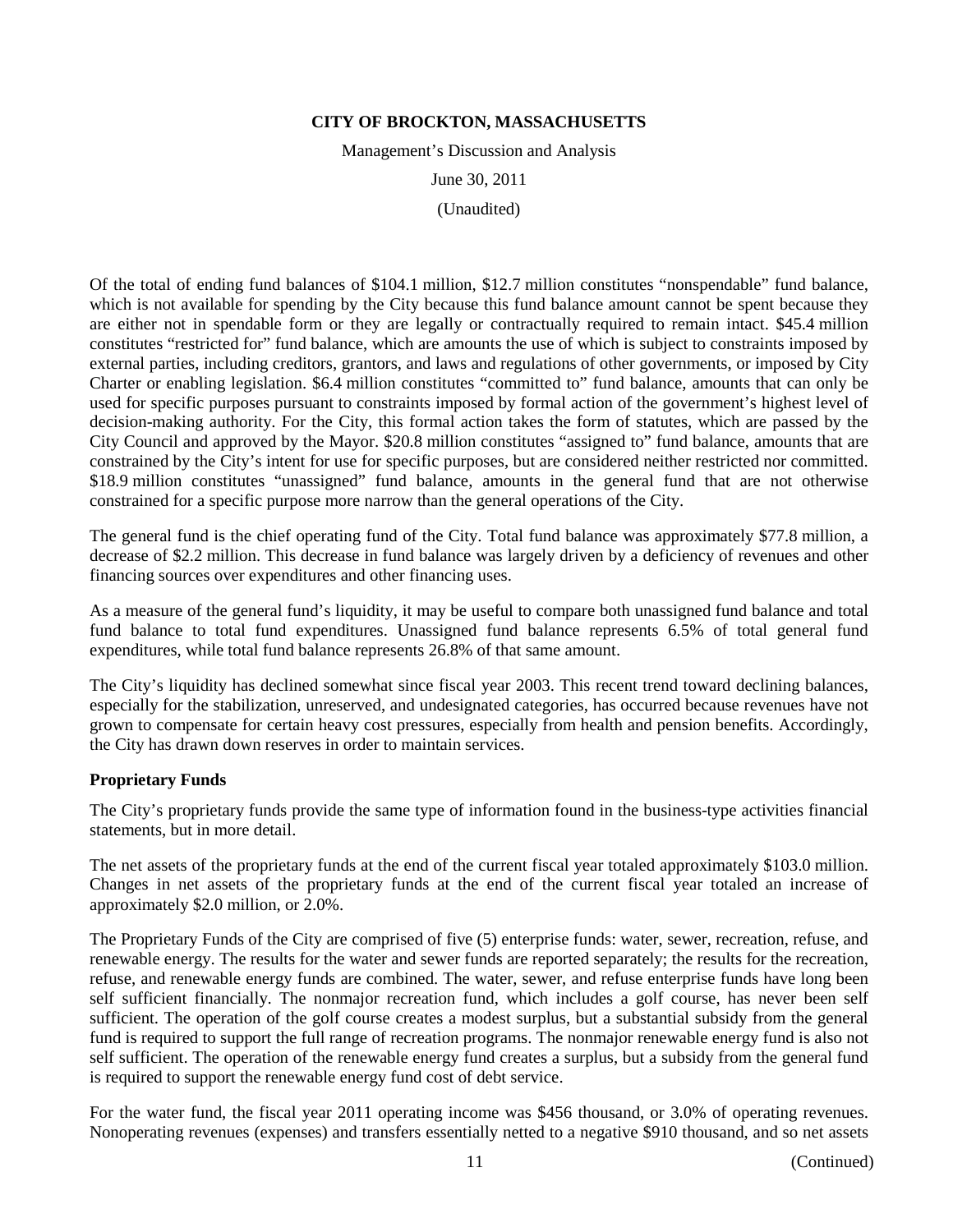Management's Discussion and Analysis

June 30, 2011

(Unaudited)

decreased by \$454 thousand. The operating income was driven by the City's ability to set water rates to recover its operating costs. In fiscal year 2011, budgeted costs were less than expected which drove the positive operating income. Cash flow from operations was \$1.8 million.

For the sewer fund, operating income was \$5.4 million, or 30.4% of operating revenues. However, nonoperating expenses and transfers decreased net assets by \$1.4 million. The aggressive construction schedule for the upgrade of the wastewater treatment plant increased capital assets, but it also increased long-term debt and interest expense, which basically nets to a zero effect on the sewer fund's net assets. The strong operating income was driven by an increase in sewer rates in the middle of 2008. This sewer rate increase has a full year effect in fiscal year 2010 and fiscal year 2011. Further, the rate increase is meant to recover future costs, which resulted in a strong operating income in fiscal year 2011. Cash flow from operations was \$8.1 million.

For the combined results of the other enterprise funds, the value of net assets decreased by \$158 thousand, or 1.9%. The operating loss for combined was \$741 thousand loss in fiscal year 2011 or 9.0% of operating revenues. With the benefit of net transfers in (general fund subsidy) and the nonoperating revenue of \$583 thousand, the operating loss of \$741 thousand was reduced down to a \$158 thousand decrease in net assets.

### **Budgetary Highlights**

In fiscal year 2011, the original budget called for \$282 million in spending. Of this amount \$144.3 million was for Education spending, \$38.8 million was for Public Safety spending, \$53.5 million was for Fringe Benefit spending and \$45.4 million for all other categories.

Resources, including transfers in from other funds of \$4.9 million, totaled \$270.6 million, creating a planned deficit of approximately \$11.4 million. Offsetting this deficit was a contribution from "Free Cash" of \$9.6 million. The remaining total of approximately \$1.8 million was applied to Other Financing Sources/Uses.

In the final budget, a total of \$282.7 million in spending was authorized, an increase of \$700 thousand. The budgets that made up this amount included the following: the general government budgets were increased by \$97 thousand; the education budget by \$300; and Human services budgets were increased by \$300 thousand. All other budgets did not have any increases. To help finance the additional \$700 thousand in authorized spending, the other financing sources/uses were increased by \$700 thousand.

On an actual basis, resources were higher than the final budget by \$7.9 million. The majority of revenue categories resulted in a positive variance with the exceptions of penalties and interest on taxes, payments in lieu of taxes, Intergovernmental, and fines. The City's revenue estimates normally are conservative and actual results typically exceed budget by 1.5% to 2.0%. For fiscal year 2011, the positive variance was largely driven by Real Estate, Personal Property, Excise taxes, User charges and other revenue, Fees, and Licenses and Permits revenues. The increase in the Real Estate and Excise taxes were the result of increased collections in the categories of personal property, real estate, and tax title revenues. The User charges and other revenues increased due to increase in Medicare Part D Reimbursements collections. The Fees category increased as a result of the City receiving a new \$879 thousand fee for the local cable franchise. The Licenses and Permit revenue increased as a result of an increase in the City Clerk and Public Property licenses and permits fees.

On the expenditure side, a favorable variance of \$7.9 million was achieved. The City has typically achieved 1 to 2% positive variance on spending. For fiscal year 2011, this positive variance was driven by actual budgetary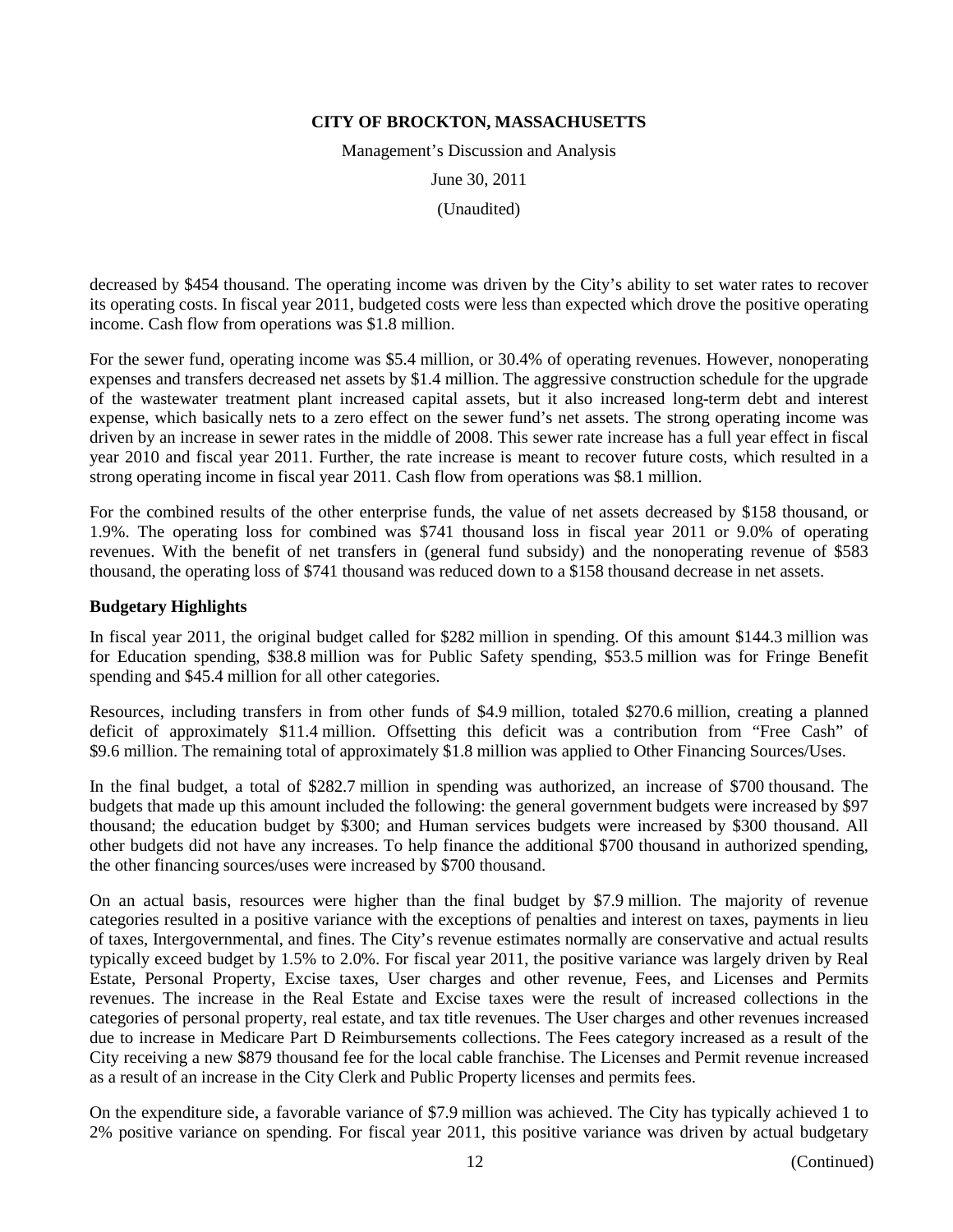Management's Discussion and Analysis

June 30, 2011

(Unaudited)

expenditures less than budgeted expenditures in the general government, public safety, debt service and pension and fringe benefit line items. The reasons for the positive variances in the general government, public safety and pension and fringe benefit were due to conservative budgeting in these line items.

As a result of the revenue and expenditure positive variances, the City's fiscal year 2011 general fund operations estimated to create free cash of approximately \$14.1 million to be used in the FY 2013 budget.

### **Capital Assets and Debt Administration**

**Capital Assets** – The City's investment in capital assets for its governmental and business-type activities as of June 30, 2011 amounted to approximately \$353.2 million (net of accumulated depreciation). This investment in capital assets includes land, land improvements, construction-in-progress, buildings, machinery and equipment, infrastructure, and historical works of art. The total decrease in the City's investment in capital assets of \$175 thousand for fiscal year 2011 represented a decrease of less than 0.05%. Capital assets for governmental activities decreased by \$4.3 million, or 2.5%, while capital assets for business-type activities increased by \$4.1 million, or 2.3%. The increase in the value of capital assets for business-type activities was primarily caused by the construction in progress, both in water and sewer enterprise funds, but especially for the project to upgrade the water and sewer treatment plants. The decrease in the value of capital assets for governmental activities is the result of depreciation exceeding capital additions. With the completion of construction activities for two schools in FY 2011, in FY 2011 the City has started an approx. \$36 million project to rehab several school roofs, boilers, windows for its governmental activities.

Major capital assets included the following:

|                          |    | <b>Governmental activities</b> |             | <b>Business-type activities</b> |         | <b>Total</b> |         |
|--------------------------|----|--------------------------------|-------------|---------------------------------|---------|--------------|---------|
|                          |    | 2011                           | <b>2010</b> | 2011                            | 2010    | 2011         | 2010    |
|                          |    |                                |             | (In thousands)                  |         |              |         |
| Land                     | Jэ | 7.411                          | 7.411       | 3.246                           | 3.246   | 10.657       | 10,657  |
| Construction in progress |    | 3.247                          | 1,632       | 28,064                          | 19,282  | 31,311       | 20,914  |
| Historical works of art  |    | 1.809                          | 1.809       |                                 |         | 1.809        | 1.809   |
| <b>Buildings</b>         |    | 128,659                        | 132.820     | 112,970                         | 116.233 | 241.629      | 249,053 |
| Land improvements        |    | 2.199                          | 2,347       | 473                             | 520     | 2,672        | 2,867   |
| Machinery and equipment  |    | 3.732                          | 4.205       | 3.096                           | 3.416   | 6.828        | 7,621   |
| Infrastructure           |    | 22.116                         | 23,215      | 36,206                          | 37,267  | 58,322       | 60,482  |
| Total                    |    | 169,173                        | 173,439     | 184,055                         | 179,964 | 353,228      | 353,403 |

**Capital Assets**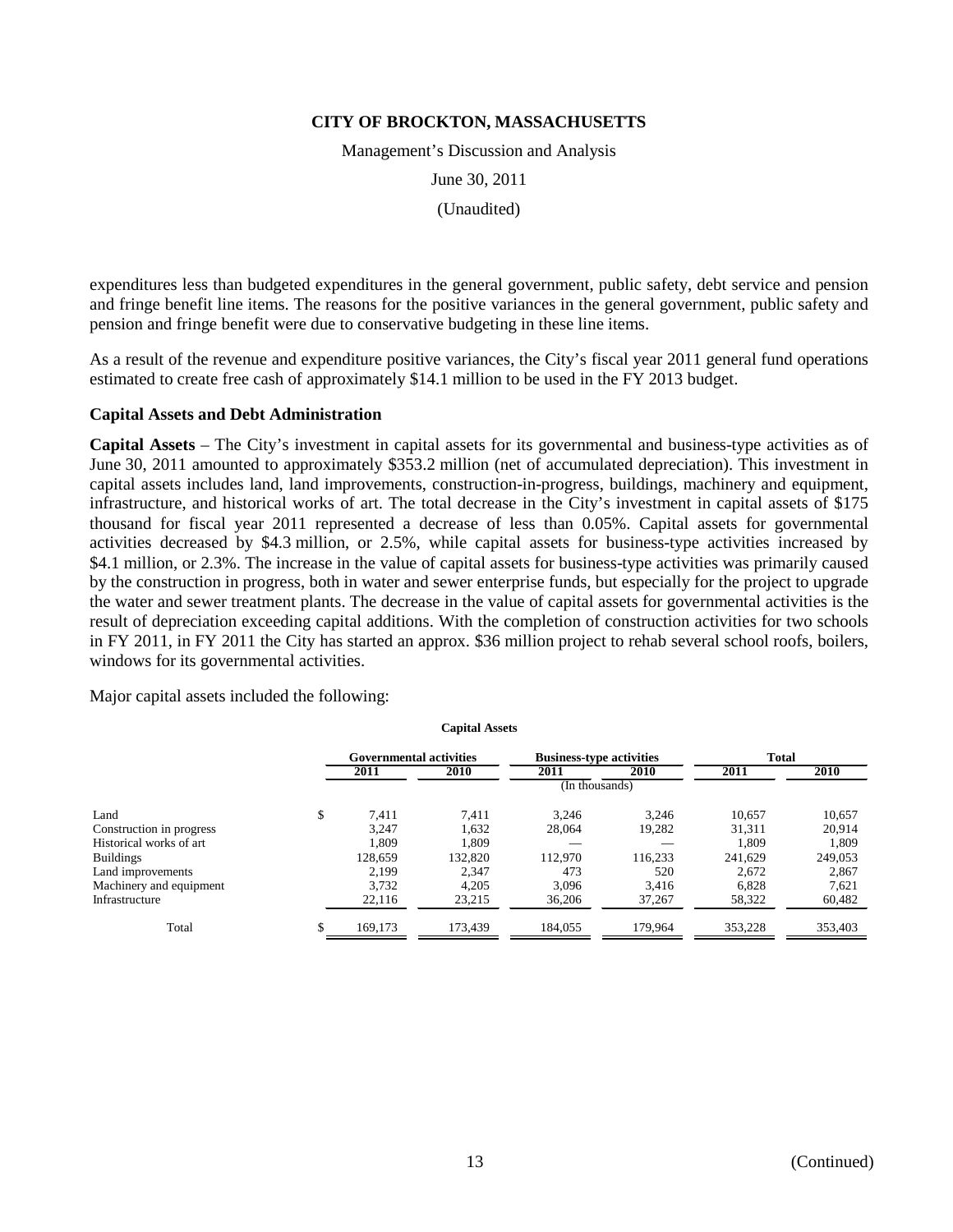Management's Discussion and Analysis

June 30, 2011

(Unaudited)

Long-Term Debt – At the end of the current fiscal year, the City had total bonded debt outstanding of approximately \$246.7 million. The entire amount is backed by the full faith and credit of the City.

| <b>Outstanding Debt</b>       |  |                                |         |                                 |         |              |         |  |
|-------------------------------|--|--------------------------------|---------|---------------------------------|---------|--------------|---------|--|
|                               |  | <b>Governmental activities</b> |         | <b>Business-type activities</b> |         | <b>Total</b> |         |  |
|                               |  | 2011                           | 2010    | 2011                            | 2010    | 2011         | 2010    |  |
|                               |  |                                |         | (In thousands)                  |         |              |         |  |
| General obligation bonds, net |  | 131,393                        | 131.156 | 115,369                         | 115.890 | 246,762      | 247,046 |  |
| Total                         |  | 131,393                        | 131,156 | 115,369                         | 115,890 | 246,762      | 247,046 |  |

The overall net increase is attributable to the following factors:

The City's bonded debt decreased by approximately \$374 thousand or less than 1%. The decrease was attributable to scheduled repayments exceeding new issuances. The City issued a total of new debt totaling \$13.2 million. This consisted of School Construction loans totaling \$6.3 million to fund the City's construction of two new schools in addition to the \$1.5 million of current refunding of FY 1999 \$8,910,000 General Obligation bonds as well as \$5.4 million of MWPAT bonds to fund replacement of water meters and upgrades to the Silver Lake and Avon Reservoir treatment facilities. This increase in long-term debt was offset by principal payments during the current fiscal year totaling \$13.8 million.

Total long-term debt of the City represents a claim of about 69.8% of the City's total capital assets, and a claim of about 38.0% of the City's total assets. As a percentage of the fair value of taxable property in the City, the long-term debt comprises only 4.4%.

The City maintains an "A" (stable outlook) rating from Standard and Poor's and an "Aa3" rating from Moody's for general obligation debt.

### **Economic Factors and Next Year's Budgets**

The economic circumstances confronting the City deteriorated considerably over the past several fiscal years, with the prospects for fiscal year 2013 a continuation of the same bleak factors. Revenue assistance from the state declined in both real and nominal terms; this was true even for aid to education, although in the last two years this trend was reversed. However, for revenue assistance other than for education, the decline has been particularly steep. For example, the City's unrestricted state aid was reduced by about \$11.6 million from nearly \$28 million in FY 2008 to nearly \$16.4 million in FY 2012, a reduction of about 41.3%. The governor's FY 2013 proposal would increase by about 6% Chapter 70 State aid to Education and hold all other revenue at the same levels as FY 2012.

The state has provided municipalities with two new local option revenue sources: the ability to raise the lodging excise tax from four percent up to six percent, and the ability to add 0.75% to the meals sales tax. The City has adopted the higher lodging excise tax, which is expected to generate annually about \$500 to \$700 thousand. The city has also raised the meals tax, which has the potential to generate approximately \$500 to \$800 thousand per year.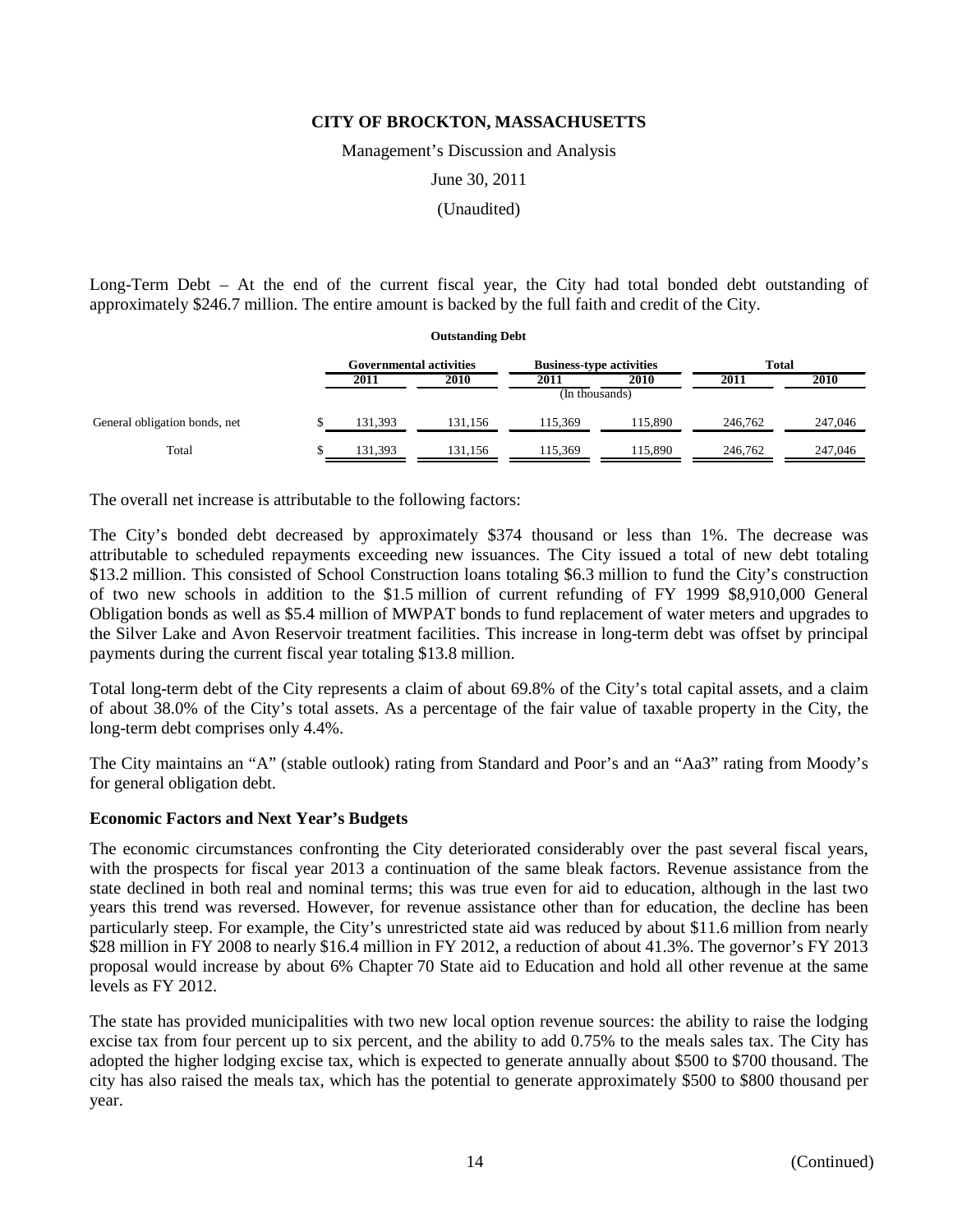Management's Discussion and Analysis

June 30, 2011

(Unaudited)

Although the property tax levy has provided a predictable, steady source of revenue growth, it provides only approximately 37.0% of the City's financing for its general fund spending. The City's utility operations (mainly water, sewer, refuse) are enterprise funds self supported through user fees, but its general fund operations rely on state assistance representing 55.0% of the funding based on the FY 2011 Recap, with about 6.0% derived from local receipts other the property tax based on the FY 2011 Recap, and 4.0% from reserves and other available funds. The growth rates of these other sources of funding have not been as steady or predictable as the growth rate of the property tax. The heavy reliance on state aid has become problematic in a period when almost all of the increase in state assistance have been restricted to education, and even more so when state aid is reduced. In the meantime, for the City, recent cost pressures on employee and retiree benefits and pensions have continued, and modest inflation recovery increases in wages and salaries have also raised expenditure levels. Accordingly, maintaining the same level of services in some recent years resulted in drawing down the City's reserves. During FY2011, the City initially balanced its budget with the use of the Stabilization Fund in the amount of \$1.4 million, but later in the year the City actually added \$1.0 million to that fund, so in FY 2011 the City has used a net amount of about \$400 thousand to balance its budget. During FY 2012, an unbudgeted distribution of state aid and a portion of tax levy growth were appropriated into the fund. The City will need to tap into a portion of the remaining reserves to balance the FY 2013 budget.

Unemployment nationally and locally remains stubbornly high. The City has been deeply affected by the home mortgage foreclosure crisis. However, the local housing market has showed tentative signs of a decrease in the rate of decline. Nonetheless, the median value of a single family home at the end of calendar year 2009 was lower than it had been since the middle of calendar year 2002. For the condominium market, the median sale value comparable to that of year end 2011 would have occurred all the way back in mid-year 2000. However, by calendar 2011 year end, the median sale value of a single family homes had decreased by more than 5.3% over year end 2009, and for condominiums, the median price had decreased by more than 5.9% over year end 2009.

The City's overall assessed value declined from FY 2011 to FY 2012 by \$5.4 million, or less than 1%, due to declines in values of the residential and industrial properties of about 1.0%. However, there recently has been some significant activity. The Bernardi Auto Group has redeveloped a large parcel, off Route 24, to create two separate dealerships, a Hyundai and a Honda, with an investment of \$24.0 million. This project will enjoy a substantial property tax exemption initially, but it will later provide taxes.

The Cerberus private equity fund in December 2010 closed on the acquisition of the Good Samaritan Medical Center as part of its acquisition of the Caritas Catholic hospital chain. This ownership has converted the property from tax-exempt to taxable. Taxable values have not yet been finally agreed to by the parties, but the revenues will be a significant addition to the City's tax levy. As of the January 1, 2012 valuation, the Good Samaritan Medical Center provided estimated new growth in the amount of approximately \$1.3 million; however, as expected the hospital has challenged the assessment, which created that growth. The City has increased its reserve for abatement and exemptions to protect against losing that challenge. The City is confident in the assessed value developed by its expert consultant and expects to win the case.

The City's unions, except for the school unions, concluded their most recent contractual period on June 30, 2010. Successor contract bargaining will occur in a constrained revenue environment. As no settlement has been reached at this writing, no contractual increases are obligated for FY 2011 or FY 2012. In the negotiations, which are far from conclusion, the City has proposed very modest wage increases for health insurance concessions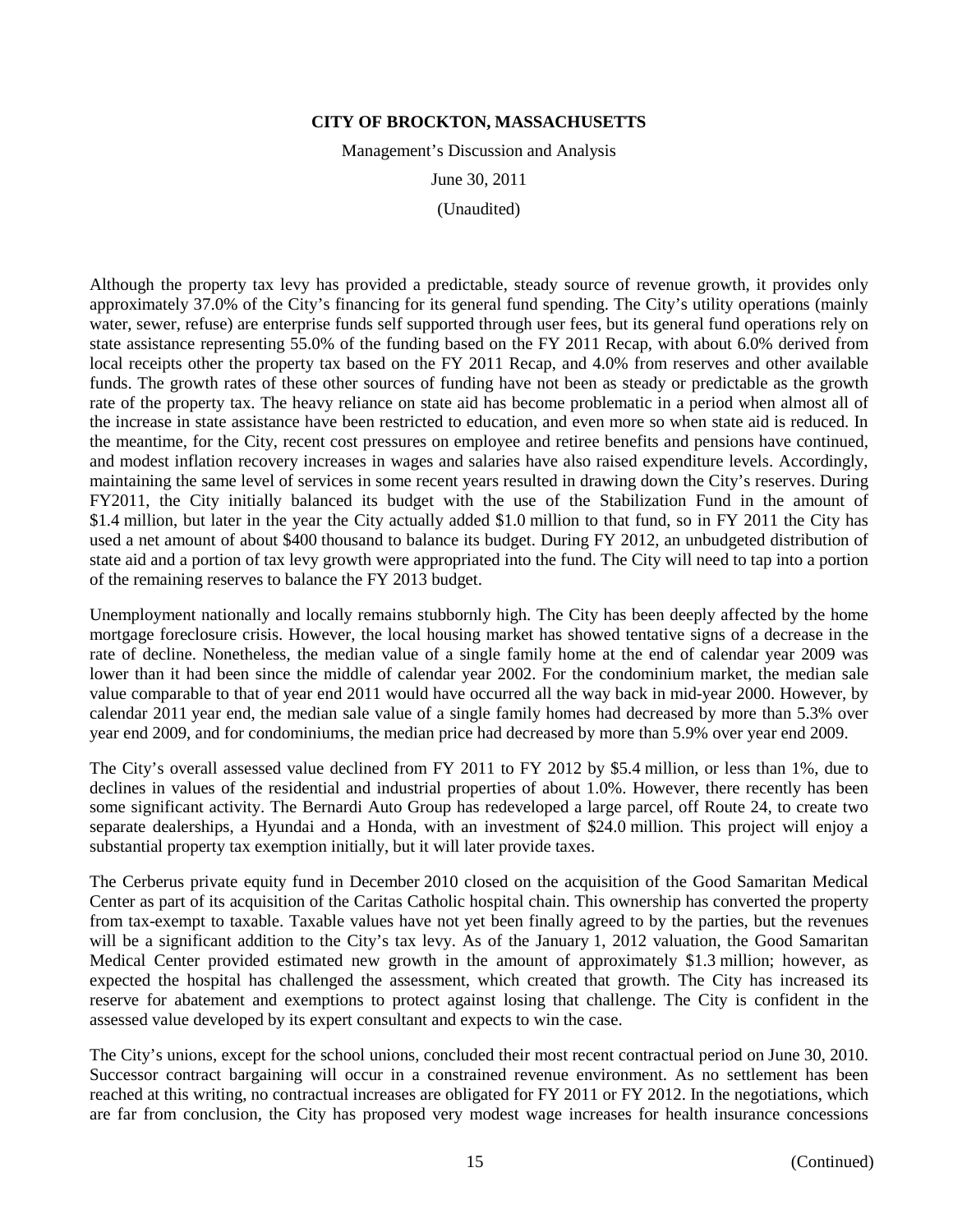Management's Discussion and Analysis

June 30, 2011

(Unaudited)

beginning in FY 2013. Unions for the school department, except for the clerks' union, whose contract expires in FY2011, will begin the second year of their three year contract in FY2012. Financing the approximately 4.0% budgeting impact of the next contract year will present a real challenge in the context of flat or declining revenues; maintaining current staffing levels will be very difficult.

The City's health insurance costs continue to rise, reflective of the experience of most employers in Massachusetts. The city anticipates an average increase of about 7% to 8% for FY2012 and FY 2013. The City in FY2011 analyzed its health insurance trust fund, from which the City's self-insured medical and dental claims for employees and retirees are paid, to determine if its available cash balance exceeded the amount required to reserve for incurred but not reported (IBNR) claims and for the potential in any future year of a particularly bad year of claims experience. A bad claims year could occur because even though the City purchases reinsurance against the cost of major claims by individuals, there may still be high claims from individuals, which do not meet the individual claimant recovery point. The health insurance trust fund receives financing from both City appropriation and employee contributions according to rates recommended by the actuaries of Blue Cross/Blue Shield and Harvard Pilgrim. For several recent years, the fund's cash position has increased substantially because the funding provided by the recommended actuarial rates has exceeded the actual claims payment experience. The analysis up through FY2011 indicated that the trust fund had a large surplus to its required balance. A portion of this surplus was used to help finance FY2011 health cost. The City has performed another, similar analysis for FY2012. The trust fund still enjoyed a very healthy reserve position, which the city again utilized to help assist with the budget costs. A further analysis of trust fund balances for purposes of the FY2012 budget indicated that there was a sufficient reserve position to again provide budget assistance. In both FY 2011 and FY 2012, the trust balance was used to fund two months worth of claims cost. At this point, the trust fund balance is adequate to provide a loss cushion and to provide for estimated incurred claims not yet paid, but the balance is not sufficient to provide budget relief in FY 2013.

In the past, the City has attempted to minimize the impact on reserve levels of the financing of unfavorable cost and revenue trends with a combination of strategies. First, it has moved utility services, initially, water and sewer, and most recently, trash, to self support by user fees, and it has raised those fees as needed.

Second, the City has reduced spending levels through both employee attrition and in outright budget reductions. The continuing cost pressures and revenue constraints will likely require additional service and budget reductions in FY2013.

Third, it has shifted a growing portion of the cost of health care to the employees and retirees and to the federal government. Over the past 15 years employee and retiree contributions have been successively raised from 5% to 10% to 20% to 25% to 30% for the most expensive plan and 40% for nonunion employees, and eligible retirees have been required to enroll in Medicare.

However, the City has not been able to reduce the level of plan benefits. Municipalities across the Commonwealth had urged state government to allow for the changing of health insurance plan benefits without engaging in collective bargaining with each of the unions, or to allow municipalities to join the state's insurance plans for state employees, where benefits may be unilaterally changed by the State's Group Insurance Commission (GIC), again without collective bargaining. Either approach could save an estimated 5% or more of health costs.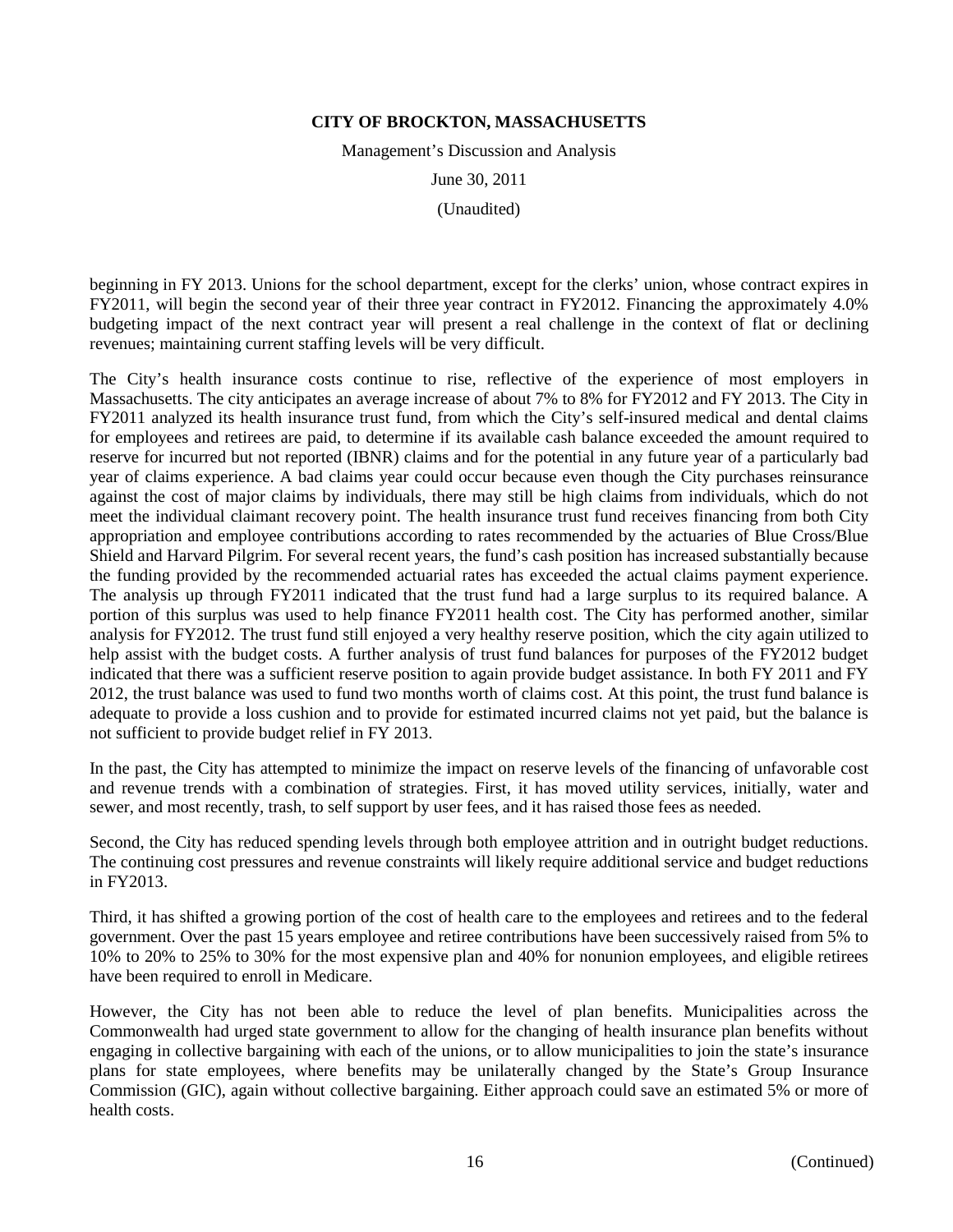Management's Discussion and Analysis

June 30, 2011

(Unaudited)

In July 2011 (FY 2012), the state passed the Chapter 69 – Municipal Health Insurance Reform, which allows cities and towns who accept the provision of the law to change the health insurance plan benefits without engaging in collective bargaining with each of the unions, or to allow municipalities to join the state's insurance plans for state employees, where benefits may be unilaterally changed by the State's Group Insurance Commission (GIC), In February, the mayor of the city proposed the acceptance of this law to the city council, but the council rejected this new health insurance reform statute. The council members were clearly influenced by arguments by union heads regarding the diminishing of collective bargaining rights. The unions have indicated a willingness to bargain over health costs in the context of successor contract negotiations. The City is negotiating with its unions to reduce the benefit levels and share some of the savings. At this time, no resolution is in sight with City unions.

The adverse impact of increasing costs combined with the reduction in state assistance for the fiscal year 2013 budget could be avoided by a voter referendum to override the provisions of Proposition 2½. Even with the recent property valuation decreases, the City enjoys override capacity and could increase its annual levy, as the FY2012 assessed value of the city would support an additional levy of almost \$32.6 million while still remaining under the absolute levy ceiling. The tax increase on the average residential homeowner would be about \$30 per year for every million dollars of property tax override. However, recent history offers little encouragement. A November 2008 Proposition 2½ referendum with three questions – one for public safety, one for education, and one for libraries – failed to gain voter approval, with no question capturing 40% of the vote total, even though the annual increase on the average homeowner would have been less than \$100.00 per year. Accordingly, it is likely that the FY2013 budget problems will be solved by cost management and significant service reductions.

### **Requests for Information**

This information is designed to provide a general overview of the City's finances for all those with an interest in the City's finances. Questions concerning any of the information provided in this document or requests for additional financial information should be addressed to the Finance Department, City Hall, 45 School Street, Brockton, Massachusetts 02301.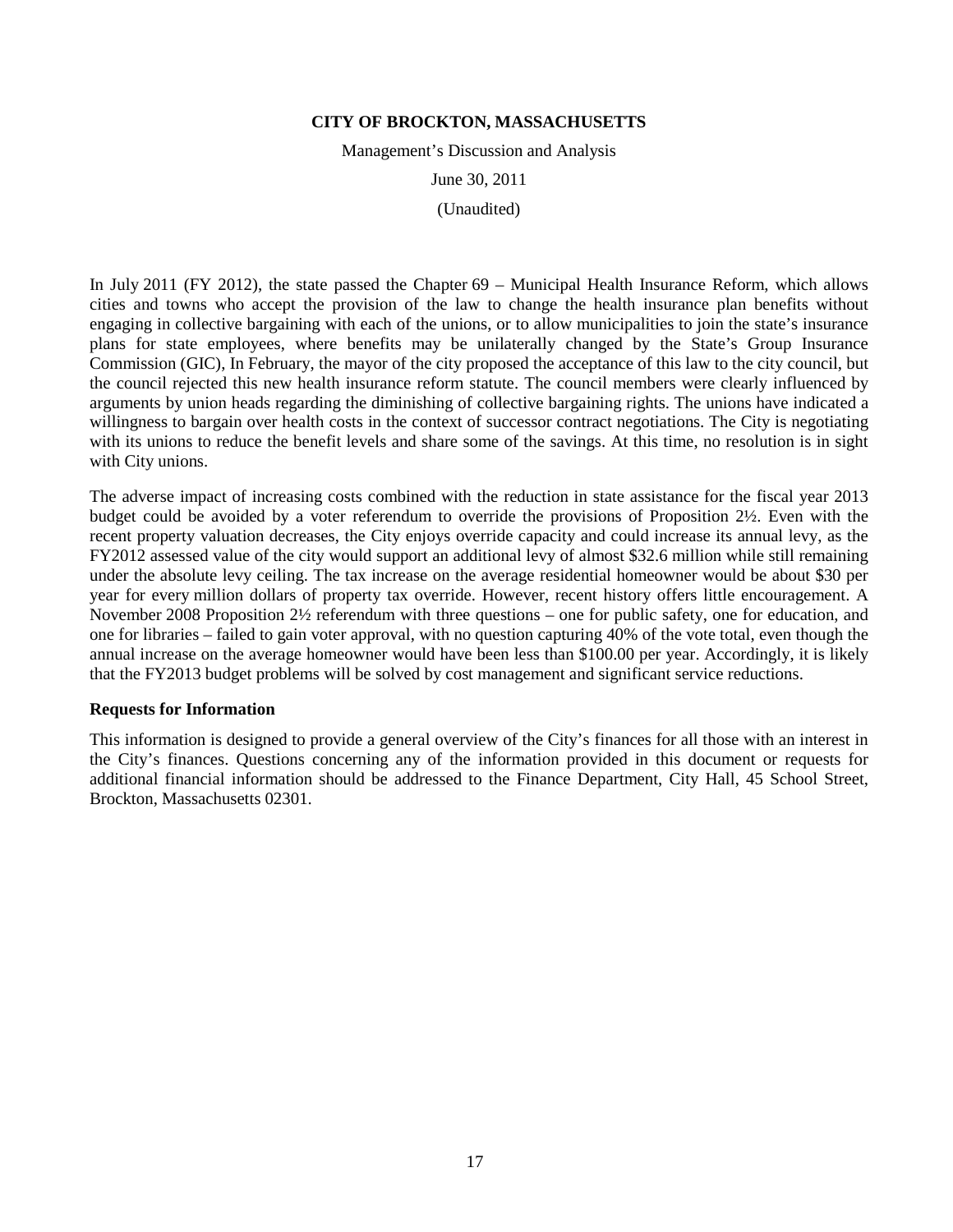### Statement of Net Assets

### June 30, 2011

|                                                       |               | Governmental<br>activities | <b>Business-type</b><br>activities | <b>Total</b>   |
|-------------------------------------------------------|---------------|----------------------------|------------------------------------|----------------|
| Assets:                                               |               |                            |                                    |                |
| Cash and investments                                  | $\mathcal{S}$ | 107,119,314                | 20,722,998                         | 127,842,312    |
| Receivables, net:                                     |               |                            |                                    |                |
| Property taxes                                        |               | 11,234,698                 |                                    | 11,234,698     |
| Intergovernmental                                     |               | 5,755,329                  | 6,886,922                          | 12,642,251     |
| Customer receivables, net                             |               |                            | 20,348,058                         | 20,348,058     |
| Other                                                 |               | 2,522,631                  |                                    | 2,522,631      |
| Other assets                                          |               | 9,089,377                  | 1,198,515                          | 10,287,892     |
| Long-term note receivable                             |               | 7,451,183                  |                                    | 7,451,183      |
| Long-term intergovernmental receivable                |               | 16, 171, 048               |                                    | 16,171,048     |
| Pension asset                                         |               | 86,536,642                 |                                    | 86,536,642     |
| Capital assets:                                       |               |                            |                                    |                |
| Nondepreciable                                        |               | 12,467,400                 | 31,309,433                         | 43,776,833     |
| Depreciable, net                                      |               | 156,705,920                | 152,745,179                        | 309,451,099    |
| Total assets                                          |               | 415,053,542                | 233, 211, 105                      | 648,264,647    |
| Liabilities:                                          |               |                            |                                    |                |
| Warrants and accounts payable<br>Accrued liabilities: |               | 6,221,480                  | 3,051,171                          | 9,272,651      |
| Interest                                              |               | 2,370,683                  | 1,109,294                          | 3,479,977      |
| Payroll and related withholdings                      |               | 8,729,513                  | 101,157                            | 8,830,670      |
| Tax abatement refunds                                 |               | 1,703,610                  |                                    | 1,703,610      |
| Bond anticipation note                                |               | 896,000                    |                                    | 896,000        |
| Noncurrent liabilities:                               |               |                            |                                    |                |
| Due within one year:                                  |               |                            |                                    |                |
| Compensated absences and claims                       |               | 5,839,641                  | 174,638                            | 6,014,279      |
| Bonds, note and loans payable                         |               | 4,610,400                  | 6,364,549                          | 10,974,949     |
| Due in more than one year:                            |               |                            |                                    |                |
| Compensated absences and claims                       |               | 12,316,697                 | 7,471,636                          | 19,788,333     |
| Unearned revenue                                      |               | 395,657                    | 1,842,005                          | 2,237,662      |
| Landfill closure and postclosure care costs           |               | 3,177,981                  | 1,081,000                          | 4,258,981      |
| Bonds, note and loans payable                         |               | 126,782,371                | 109,004,797                        | 235,787,168    |
| Other post employment benefits                        |               | 136,333,647                |                                    | 136,333,647    |
| <b>Total liabilities</b>                              |               | 309,377,680                | 130,200,247                        | 439,577,927    |
| Net assets:                                           |               |                            |                                    |                |
| Invested in capital assets, net of related debt       |               | 133,984,549                | 75,572,188                         | 209,556,737    |
| Restricted for:                                       |               |                            |                                    |                |
| Permanent funds:                                      |               |                            |                                    |                |
| Nonexpendable                                         |               | 5,201,284                  |                                    | 5,201,284      |
| Expendable                                            |               | 675,303                    |                                    | 675,303        |
| Health claims                                         |               | 26,112,216                 |                                    | 26, 112, 216   |
| Federal, state and local grants                       |               | 16,852,534                 |                                    | 16,852,534     |
| Other                                                 |               | 1,752,982                  |                                    | 1,752,982      |
| Unrestricted                                          |               | (78,903,006)               | 27,438,670                         | (51, 464, 336) |
| Total net assets                                      | \$            | 105.675.862                | 103,010,858                        | 208.686.720    |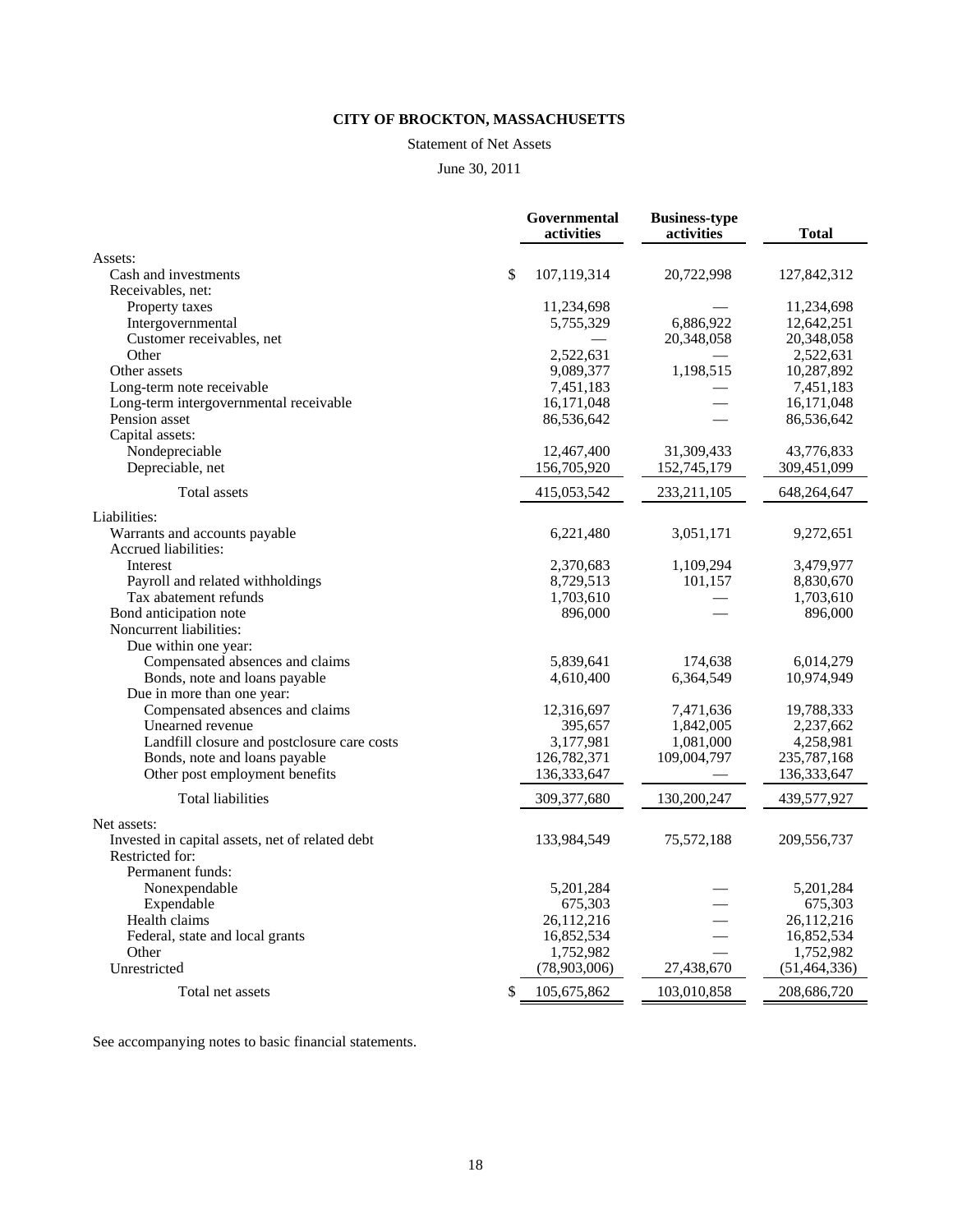#### Statement of Activities

#### Year ended June 30, 2011

|                                                                                                                                                                                                                  |     |                                                                                                         | <b>Program revenues</b>                                                         |                                                                          |                                                      | Net (expense) revenue and changes in net assets                                                                            |                                                                                                 |                                                                                                                            |  |
|------------------------------------------------------------------------------------------------------------------------------------------------------------------------------------------------------------------|-----|---------------------------------------------------------------------------------------------------------|---------------------------------------------------------------------------------|--------------------------------------------------------------------------|------------------------------------------------------|----------------------------------------------------------------------------------------------------------------------------|-------------------------------------------------------------------------------------------------|----------------------------------------------------------------------------------------------------------------------------|--|
| <b>Functions/programs</b>                                                                                                                                                                                        |     | <b>Expenses</b>                                                                                         | <b>Charges for</b><br>services                                                  | <b>Operating</b><br>grants and<br>contributions                          | Capital<br>grants and<br>contributions               | Governmental<br>activities                                                                                                 | <b>Business-type</b><br>activities                                                              | <b>Total</b>                                                                                                               |  |
| Governmental activities:<br>General government<br>Public safety<br>Education<br>Public works<br>Human services<br>Culture and recreation<br>State and county assessments<br>Court judgments                      | \$. | 18,507,187<br>58,322,857<br>258,971,464<br>16,380,748<br>4,472,869<br>3,458,944<br>5,658,879<br>133,226 | 4,805,996<br>2,036,441<br>5,242,504<br>215,354<br>281,512<br>53,656             | 6,176,307<br>4,534,892<br>173,336,182<br>2,625,858<br>440,470<br>243,491 | 907,076<br>$\overline{\phantom{0}}$                  | (7,524,884)<br>(51, 751, 524)<br>(79, 485, 702)<br>(13,539,536)<br>(3,750,887)<br>(3,161,797)<br>(5,658,879)<br>(133, 226) | -<br>--                                                                                         | (7,524,884)<br>(51, 751, 524)<br>(79, 485, 702)<br>(13,539,536)<br>(3,750,887)<br>(3,161,797)<br>(5,658,879)<br>(133, 226) |  |
| Interest on long-term debt                                                                                                                                                                                       |     | 7.300.619                                                                                               |                                                                                 |                                                                          |                                                      | (7,300,619)                                                                                                                | $\hspace{0.1mm}-\hspace{0.1mm}$                                                                 | (7,300,619)                                                                                                                |  |
| Total governmental activities<br>Business-type activities:<br>Water<br>Sewer<br>Other<br>Total business-type activities<br>Total primary government                                                              |     | 373,206,793<br>15,200,166<br>14,532,987<br>9,007,364<br>38,740,517<br>411,947,310                       | 12,635,463<br>15,060,310<br>17,666,350<br>8,245,005<br>40,971,665<br>53,607,128 | 187, 357, 200<br>285,986<br>331,629<br>209,145<br>826,760<br>188,183,960 | 907,076<br>44,405<br>451,086<br>495,491<br>1,402,567 | (172, 307, 054)<br>(172, 307, 054)                                                                                         | $\hspace{0.1mm}-\hspace{0.1mm}$<br>190,535<br>3,916,078<br>(553, 214)<br>3,553,399<br>3,553,399 | (172, 307, 054)<br>190,535<br>3,916,078<br>(553, 214)<br>3,553,399<br>(168, 753, 655)                                      |  |
| General revenues:<br>Property taxes, levied for general purposes, net<br>Excises<br>Payments in lieu of taxes<br>Penalties and interest on taxes<br>Other<br>Intergovernmental<br>Investment income<br>Transfers |     |                                                                                                         |                                                                                 |                                                                          |                                                      | \$<br>103,227,613<br>6,571,417<br>191,011<br>1,399,808<br>453,706<br>19,068,109<br>1,549,444<br>1,511,523                  | $\overline{\phantom{0}}$<br>(1,511,523)                                                         | 103,227,613<br>6,571,417<br>191,011<br>1,399,808<br>453,706<br>19,068,109<br>1,549,444                                     |  |
| Total general revenues and transfers                                                                                                                                                                             |     |                                                                                                         |                                                                                 |                                                                          |                                                      | 133,972,631                                                                                                                | (1,511,523)                                                                                     | 132,461,108                                                                                                                |  |
| Change in net assets                                                                                                                                                                                             |     |                                                                                                         |                                                                                 |                                                                          |                                                      | (38, 334, 423)                                                                                                             | 2,041,876                                                                                       | (36, 292, 547)                                                                                                             |  |
| Net assets, beginning of year                                                                                                                                                                                    |     |                                                                                                         |                                                                                 |                                                                          |                                                      | 144,010,285                                                                                                                | 100,968,982                                                                                     | 244,979,267                                                                                                                |  |
| Net assets, end of year                                                                                                                                                                                          |     |                                                                                                         |                                                                                 |                                                                          |                                                      | 105,675,862<br>\$                                                                                                          | 103,010,858                                                                                     | 208,686,720                                                                                                                |  |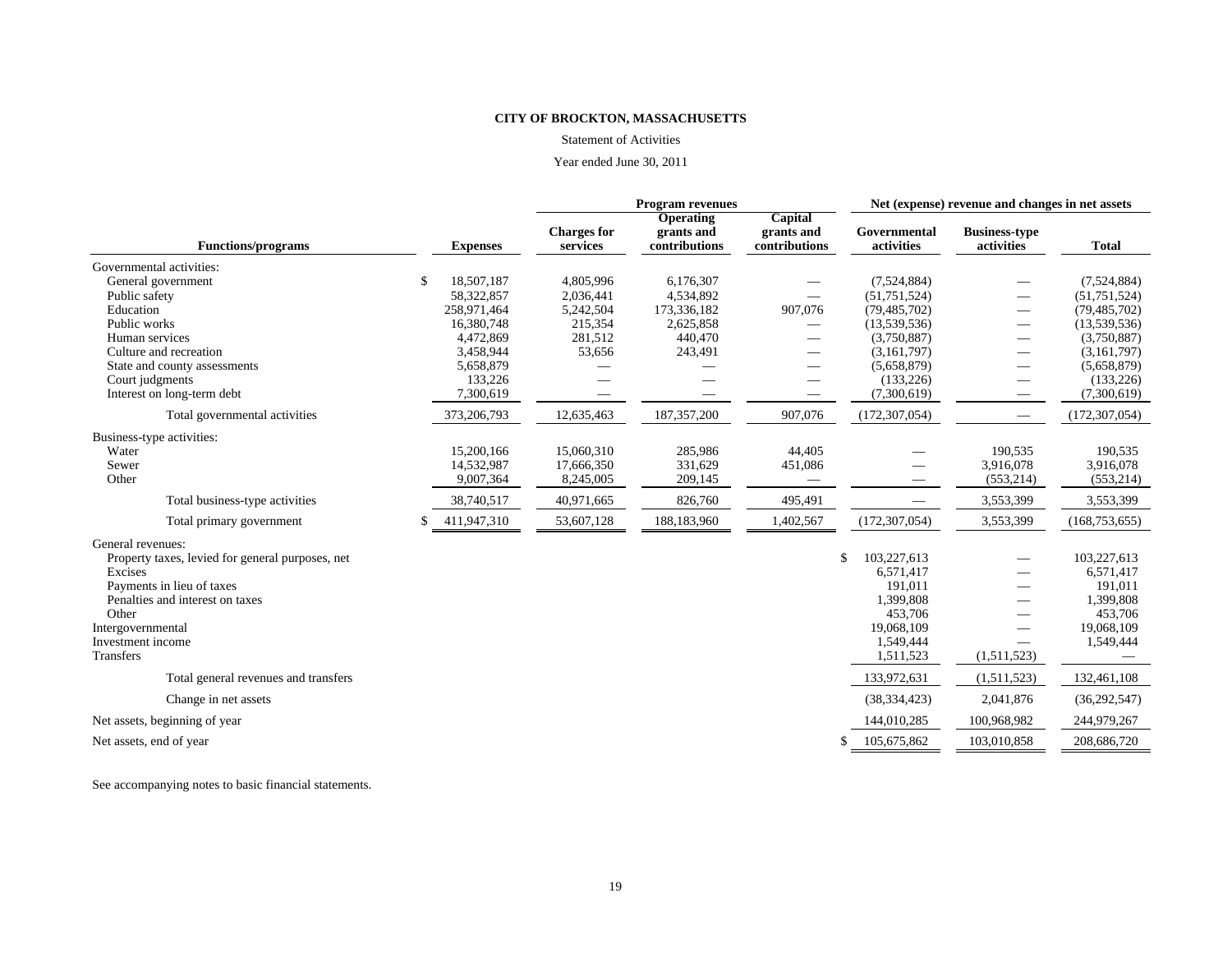### Balance Sheet – Governmental Funds

June 30, 2011

| <b>Assets</b>                                                                                                                            | <b>General</b>                                                   | <b>Other</b><br>governmental                                 | <b>Total</b>                                                      |
|------------------------------------------------------------------------------------------------------------------------------------------|------------------------------------------------------------------|--------------------------------------------------------------|-------------------------------------------------------------------|
| Cash and investments                                                                                                                     | \$<br>79,688,383                                                 | 27,430,931                                                   | 107,119,314                                                       |
| Receivables, net:<br>Property taxes<br>Motor vehicle excise<br>Departmental and other<br>Tax liens<br>Intergovernmental                  | 6,777,857<br>2,484,301<br>38,330<br>4,456,841<br>2,870,045       | 2,885,284                                                    | 6,777,857<br>2,484,301<br>38,330<br>4,456,841<br>5,755,329        |
| Total receivables                                                                                                                        | 16,627,374                                                       | 2,885,284                                                    | 19,512,658                                                        |
| Long-term note receivable<br>Long-term intergovernmental receivable<br>Deposit with health claims agent                                  | 7,451,183<br>16,171,048<br>7,245,000                             |                                                              | 7,451,183<br>16,171,048<br>7,245,000                              |
| <b>Total</b> assets                                                                                                                      | \$<br>127,182,988                                                | 30,316,215                                                   | 157,499,203                                                       |
| <b>Liabilities and Fund Balances</b>                                                                                                     |                                                                  |                                                              |                                                                   |
| Warrants and accounts payable<br>Accrued liabilities:                                                                                    | \$<br>3,477,827                                                  | 2,743,653                                                    | 6,221,480                                                         |
| Tax abatement refunds<br>Payroll and related withholdings<br>Health claims payable<br>Bond anticipation note payable<br>Deferred revenue | 1,703,610<br>8,712,515<br>4,306,037<br>31,176,417                | 16,998<br>896,000<br>395,657                                 | 1,703,610<br>8,729,513<br>4,306,037<br>896,000<br>31,572,074      |
| <b>Total liabilities</b>                                                                                                                 | 49,376,406                                                       | 4,052,308                                                    | 53,428,714                                                        |
| Fund balances (deficits):<br>Nonspendable<br>Restricted<br>Committed<br>Assigned<br>Unassigned                                           | 7,451,183<br>26,112,216<br>4,869,582<br>20,453,183<br>18,920,418 | 5,201,284<br>19,280,818<br>1,490,722<br>347,238<br>(56, 155) | 12,652,467<br>45,393,034<br>6,360,304<br>20,800,421<br>18,864,263 |
| <b>Total fund balances</b>                                                                                                               | 77,806,582                                                       | 26,263,907                                                   | 104,070,489                                                       |
| Total liabilities and fund balances                                                                                                      | \$<br>127,182,988                                                | 30,316,215                                                   | 157,499,203                                                       |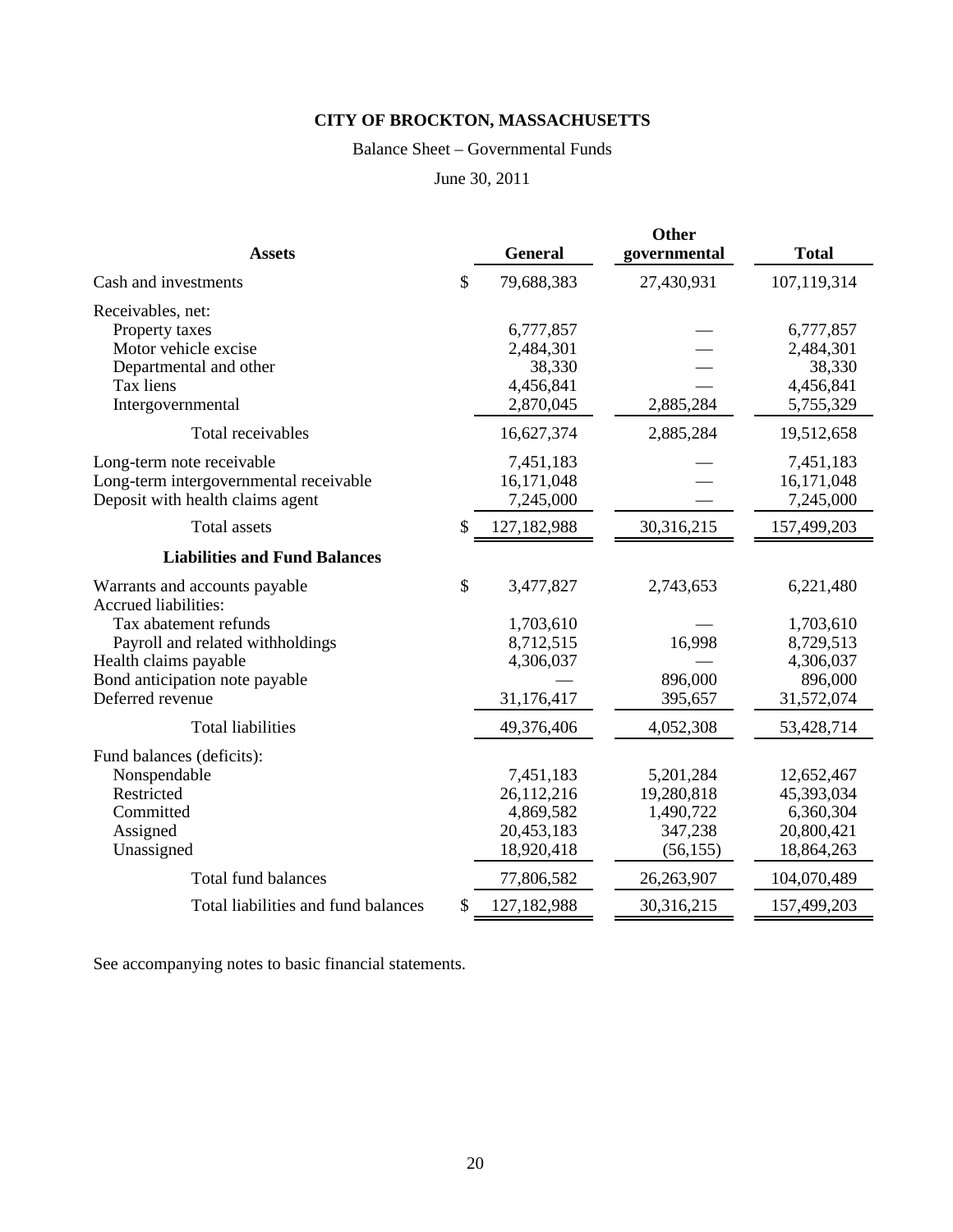### Reconciliation of the Governmental Funds Balance Sheet to the Statement of Net Assets

### June 30, 2011

| Total fund balance – governmental funds                                                                                                      | \$ | 104,070,489     |
|----------------------------------------------------------------------------------------------------------------------------------------------|----|-----------------|
| Amounts reported for governmental activities in the statements of net assets<br>are different because:                                       |    |                 |
| Capital assets used in governmental activities are not financial resources                                                                   |    |                 |
| and therefore are not reported in the funds                                                                                                  |    | 169, 173, 320   |
| Revenue is recorded on an accrual basis                                                                                                      |    | 31,176,418      |
| Bond issuance costs are capitalized in the government-wide statements                                                                        |    | 1,708,569       |
| Pension asset is not a financial resource and therefore not reported in the funds                                                            |    | 86,536,642      |
| Other costs are capitalized in the government-wide statements                                                                                |    | 135,807         |
| Some liabilities are not due and payable in the current period and therefore<br>are not reported in the funds. Those liabilities consist of: |    |                 |
| Taxable bonds                                                                                                                                |    | (97,100,000)    |
| Other general obligation bonds                                                                                                               |    | (33,779,950)    |
| Bond premiums                                                                                                                                |    | (1,228,697)     |
| Deferred bond gains (losses)                                                                                                                 |    | 715,876         |
| Other post employment benefits                                                                                                               |    | (136, 333, 647) |
| Accrued interest on bonds                                                                                                                    |    | (2,370,683)     |
| Landfill and postclosure care costs                                                                                                          |    | (3,177,981)     |
| Compensated absences and claims                                                                                                              |    | (13,850,301)    |
|                                                                                                                                              |    | (287, 125, 383) |
| Net assets of governmental activities                                                                                                        | S  | 105,675,862     |
|                                                                                                                                              |    |                 |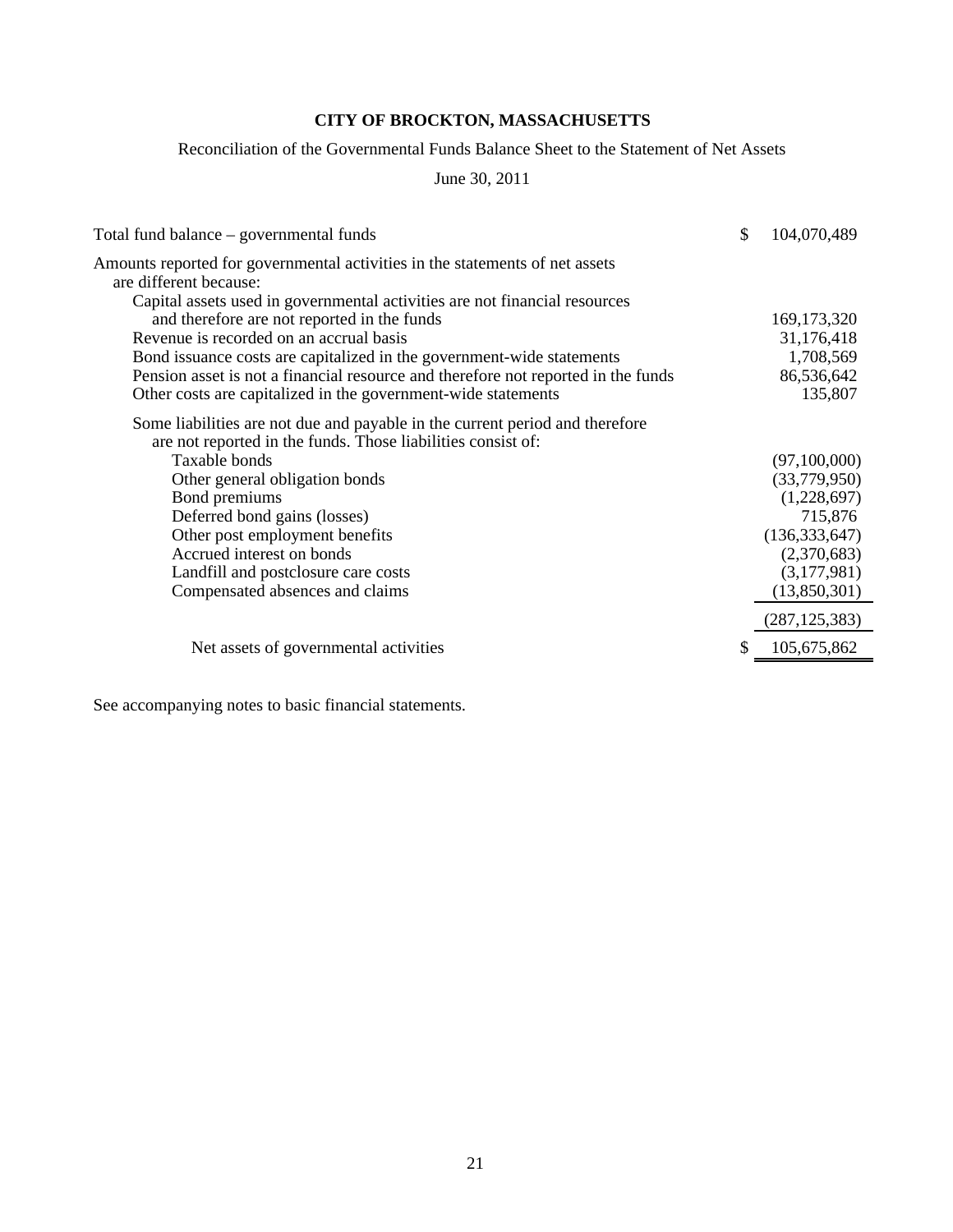### Statement of Revenues, Expenditures, and Changes in Fund Balance – Governmental Funds

Year ended June 30, 2011

|                                                     | General                | Other<br>governmental | <b>Total</b>           |
|-----------------------------------------------------|------------------------|-----------------------|------------------------|
| Revenues:                                           |                        |                       |                        |
| Real and personal property taxes, net               | \$<br>102,552,359      |                       | 102,552,359            |
| Motor vehicle and other excise                      | 6,453,016              |                       | 6,453,016              |
| Penalties and interest on taxes                     | 1,399,808              |                       | 1,399,808              |
| Payments in lieu of taxes                           | 191,011                |                       | 191,011                |
| User charges and other revenue                      | 4,709,641              | 4,120,527             | 8,830,168              |
| Fees                                                | 1,751,886              | 4,458,535             | 6,210,421              |
| Licenses and permits                                | 2,138,531              |                       | 2,138,531              |
| Intergovernmental<br>Fines                          | 152,715,724<br>431,418 | 38,338,484<br>404,611 | 191,054,208<br>836,029 |
| Investment income                                   | 470,818                | 1,078,626             | 1,549,444              |
| Contributions                                       | 13,134,609             | 878,932               | 14,013,541             |
| <b>Total revenues</b>                               | 285,948,821            | 49,279,715            | 335,228,536            |
| Expenditures:                                       |                        |                       |                        |
| Current:                                            |                        |                       |                        |
| General government                                  | 11,480,291             | 2,308,997             | 13,789,288             |
| Public safety                                       | 36,566,539             | 2,109,238             | 38,675,777             |
| Education                                           | 142,631,868            | 35,013,362            | 177,645,230            |
| Public works                                        | 8,733,165              | 322,163               | 9,055,328              |
| Human services                                      | 2,077,830              | 471,937               | 2,549,767              |
| Culture and recreation                              | 1,875,244              | 262,678               | 2,137,922              |
| State and county assessments                        | 5,658,876              |                       | 5,658,876              |
| Pension and fringe benefits                         | 67,335,563             |                       | 67, 335, 563           |
| Court judgments<br>Capital outlay                   | 133,226<br>483,080     | 3,313,447             | 133,226<br>3,796,527   |
| Debt service                                        | 13,194,988             |                       | 13,194,988             |
|                                                     |                        |                       |                        |
| Total expenditures                                  | 290,170,670            | 43,801,822            | 333,972,492            |
| Excess (deficiency) of revenues over expenditures   | (4,221,849)            | 5,477,893             | 1,256,044              |
| Other financing sources (uses):                     |                        |                       |                        |
| Operating transfers in                              | 6,146,430              | 2,721,622             | 8,868,052              |
| Operating transfers out                             | (4,159,514)            | (3,197,015)           | (7,356,529)            |
| Other<br><b>Bond Proceeds</b>                       | 63,630                 | 6,279,000             | 63,630<br>6,279,000    |
| Bonds premium                                       | 53,213                 |                       | 53,213                 |
| Payments to refunding bond escrow agent             | (1,071,213)            |                       | (1,071,213)            |
| Issuance of refunding bonds                         | 1,018,000              |                       | 1,018,000              |
| Total other financing sources (uses)                | 2,050,546              | 5,803,607             | 7,854,153              |
| Excess (deficiency) of revenues and other financing |                        |                       |                        |
| sources over expenditures and other financing uses  | (2,171,303)            | 11,281,500            | 9,110,197              |
| Fund balance, beginning of year                     | 79,977,885             | 14,982,407            | 94,960,292             |
| Fund balance, end of year                           | \$<br>77,806,582       | 26,263,907            | 104,070,489            |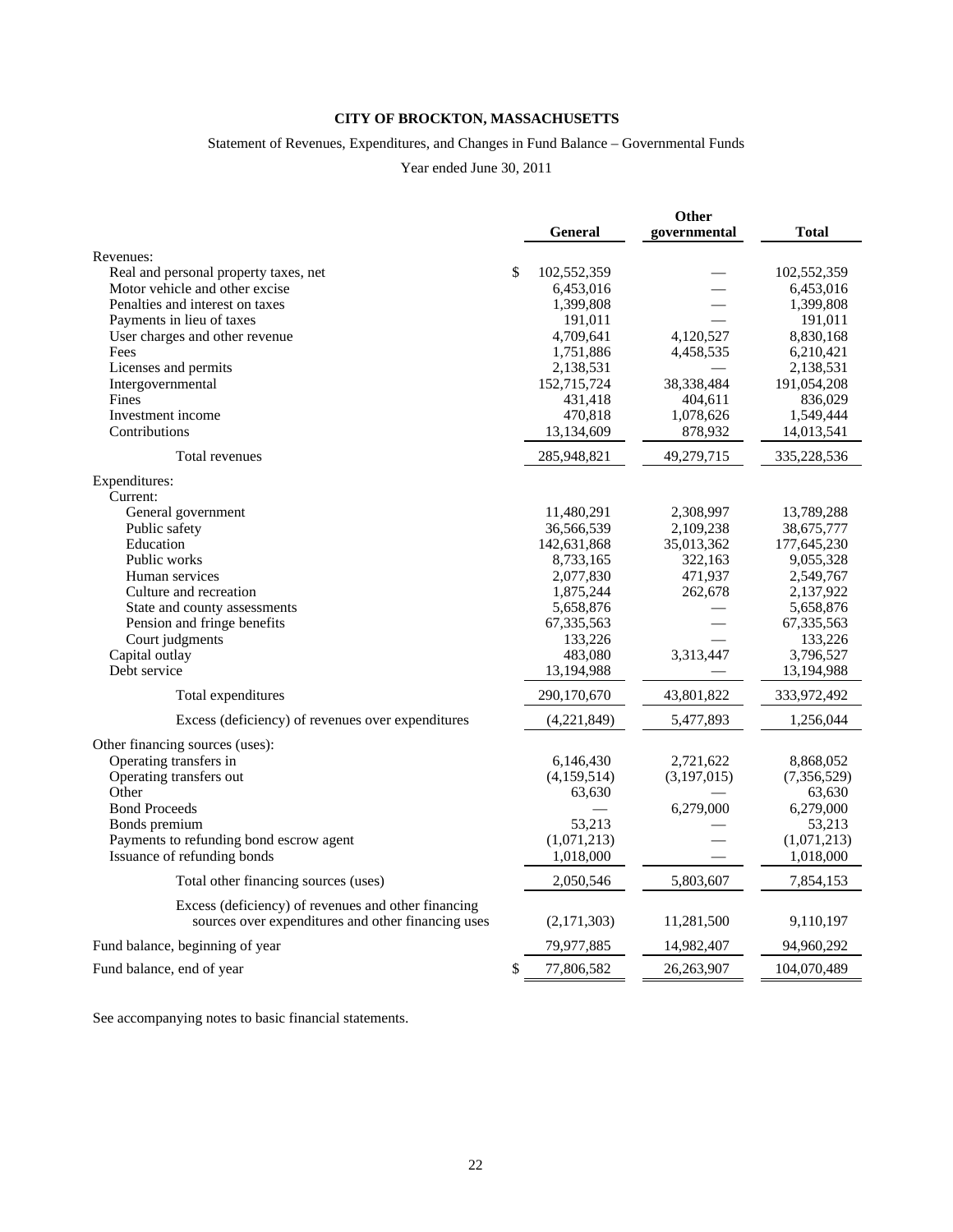### Reconciliation of the Statement of Revenues, Expenditures, and Changes in Fund Balances of Governmental Funds to the Statement of Activities

Year ended June 30, 2011

| Net change in fund balances – total governmental funds<br>Amounts reported for governmental activities in the statement of activities are                                  | $\mathcal{S}$ | 9,110,197      |
|----------------------------------------------------------------------------------------------------------------------------------------------------------------------------|---------------|----------------|
| different because:                                                                                                                                                         |               |                |
| Governmental funds report capital additions as expenditures. In the statement of<br>activities, the cost of those assets is depreciated over their estimated useful lives. |               |                |
| Depreciation expense (\$8,058,118) exceeded capital additions (\$3,792,839).                                                                                               |               | (4,265,279)    |
| Accrual basis revenues can result in more or (less) revenues reported in the<br>statement of activities depending upon timing of billings and collections.                 |               | 666,228        |
| Collection of long-term intergovernmental receivable that is recorded as revenue                                                                                           |               |                |
| in the governmental funds.<br>Repayment of bond principal are expenditures in the governmental funds but reduce                                                            |               | (3,304,812)    |
| long-term liabilities in the statement of net assets.                                                                                                                      |               | 36,612         |
| Amortization of bond premiums (\$120,452) add to net assets while the amortization<br>of deferred losses on refunding (\$152,657) and bond issue costs (\$38,579)          |               |                |
| decrease net assets. This is the amount by which the amortization of deferred                                                                                              |               |                |
| losses on refundings and bond issue costs exceed bond premiums.                                                                                                            |               | (234, 530)     |
| Amortization of the pension asset in the statement of activities is not included<br>in the operating statement of the governmental funds.                                  |               | 942,195        |
| Some expenses reported in the statement of activities do not require the use of                                                                                            |               |                |
| current financial resources and therefore are not reported as expenditures in<br>the governmental funds. This amount represents the difference between a                   |               |                |
| decrease in interest payable (\$31,333), an increase in landfill liability (\$1,592,608),                                                                                  |               |                |
| decrease in accrued claims (\$114,059) and decrease in compensated absences                                                                                                |               |                |
| (\$387,542) and increase in other postemployment benefit liabilities (\$40,225,358).                                                                                       |               | (41, 285, 034) |
| Change in net assets of governmental activities                                                                                                                            | \$            | (38, 334, 423) |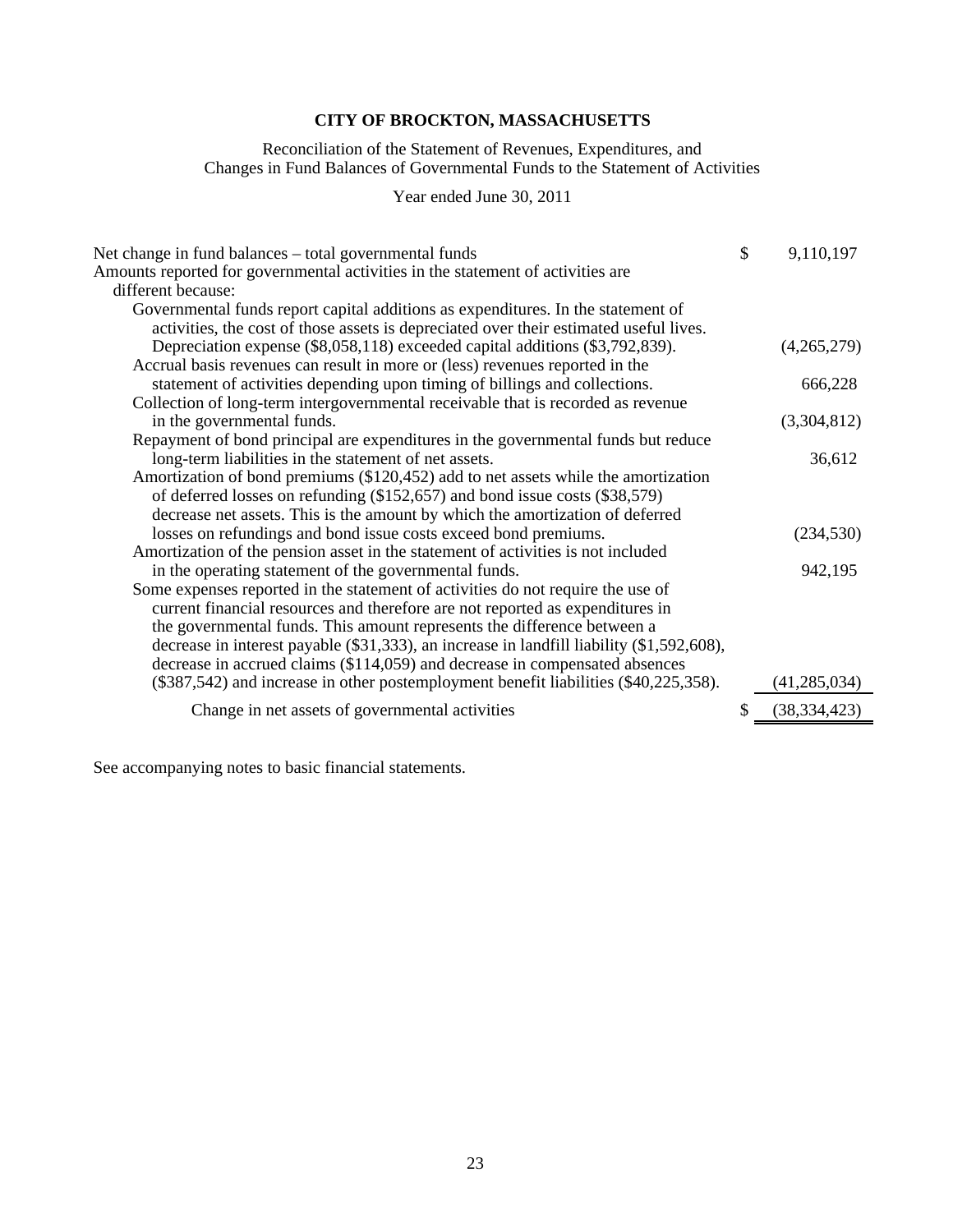### Statement of Net Assets – Proprietary Funds

June 30, 2011

|                                              |                  | <b>Enterprise funds</b> |              |               |
|----------------------------------------------|------------------|-------------------------|--------------|---------------|
| <b>Assets</b>                                | Water            | <b>Sewer</b>            | <b>Other</b> | <b>Total</b>  |
| Current assets:<br>Cash and cash equivalents | \$<br>7,919,962  | 9,171,763               | 3,631,273    | 20,722,998    |
| Customer receivables, net                    | 6,824,463        | 9,658,706               | 3,864,889    | 20,348,058    |
| Intergovernmental receivable                 | 6,086,937        | 799,985                 |              | 6,886,922     |
| Other                                        | 306,151          | 49,956                  |              | 356,107       |
| Total current assets                         | 21,137,513       | 19,680,410              | 7,496,162    | 48,314,085    |
| Noncurrent assets:                           |                  |                         |              |               |
| Other                                        | 229,830          | 575,401                 | 37,177       | 842,408       |
| Capital assets:                              |                  |                         |              |               |
| Nondepreciable                               | 4,335,982        | 26,810,742              | 162,709      | 31,309,433    |
| Depreciable, net                             | 42,058,802       | 105,278,818             | 5,407,559    | 152,745,179   |
| Total noncurrent assets                      | 46,624,614       | 132,664,961             | 5,607,445    | 184,897,020   |
| Total assets                                 | 67,762,127       | 152,345,371             | 13,103,607   | 233, 211, 105 |
| <b>Liabilities</b>                           |                  |                         |              |               |
| Current liabilities:                         |                  |                         |              |               |
| Warrants and accounts payable                | 1,462,662        | 935,429                 | 653,080      | 3,051,171     |
| Accrued expenses                             | 245,280          | 946,883                 | 18,288       | 1,210,451     |
| Compensated absences and claims              | 104,931          | 36,159                  | 33,548       | 174,638       |
| Bonds, notes, and loans payable              | 1,312,022        | 4,902,527               | 150,000      | 6,364,549     |
| Total current liabilities                    | 3,124,895        | 6,820,998               | 854,916      | 10,800,809    |
| Noncurrent liabilities:                      |                  |                         |              |               |
| Compensated absences and claims              | 1,539,729        | 3,027,451               | 2,904,456    | 7,471,636     |
| Unearned revenue                             | 551,815          | 1,290,190               |              | 1,842,005     |
| Landfill and postclosure care costs          |                  | 1,081,000               |              | 1,081,000     |
| <b>Bonds</b>                                 | 26,036,508       | 81,663,118              | 1,305,171    | 109,004,797   |
| Total noncurrent liabilities                 | 28,128,052       | 87,061,759              | 4,209,627    | 119,399,438   |
| <b>Total liabilities</b>                     | 31,252,947       | 93,882,757              | 5,064,543    | 130,200,247   |
| <b>Net Assets</b>                            |                  |                         |              |               |
| Invested in capital assets, net of           |                  |                         |              |               |
| related debt                                 | 25,133,191       | 46,323,900              | 4,115,097    | 75,572,188    |
| Unrestricted                                 | 11,375,989       | 12,138,714              | 3,923,967    | 27,438,670    |
| Total net assets                             | \$<br>36,509,180 | 58,462,614              | 8,039,064    | 103,010,858   |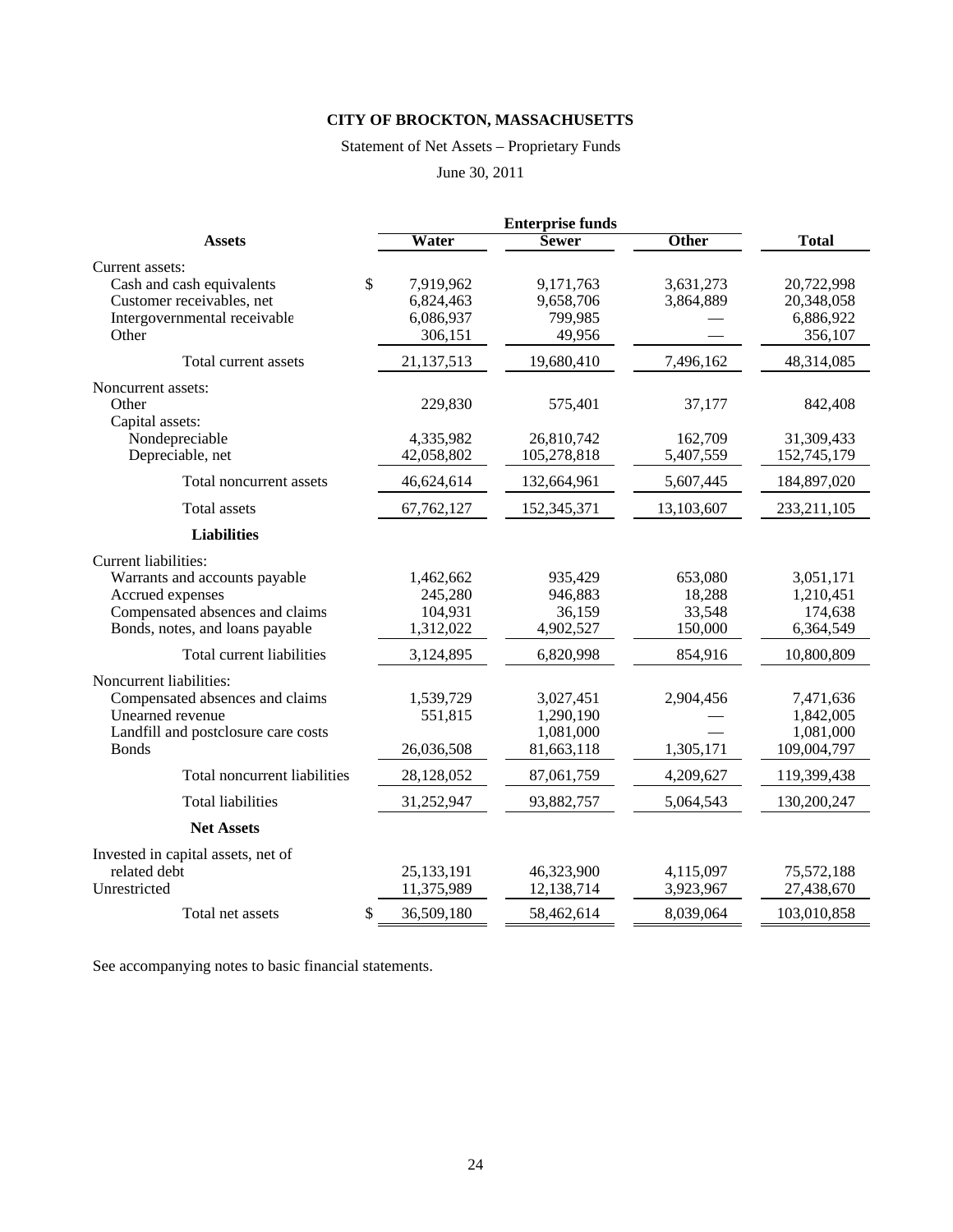### Statement of Revenues, Expenses, and Changes in Net Assets – Proprietary Funds

Year ended June 30, 2011

|                                     |                  | <b>Enterprise funds</b> |            |               |
|-------------------------------------|------------------|-------------------------|------------|---------------|
|                                     | Water            | <b>Sewer</b>            | Other      | <b>Total</b>  |
| Operating revenues:                 |                  |                         |            |               |
| Charges for services                | \$<br>14,726,496 | 17,470,429              | 7,995,004  | 40,191,929    |
| Fees                                | 333,814          | 195,921                 | 249,876    | 779,611       |
| Other                               |                  |                         | 125        | 125           |
| Total operating revenues            | 15,060,310       | 17,666,350              | 8,245,005  | 40,971,665    |
| Operating expenses:                 |                  |                         |            |               |
| Salaries and benefits               | 4,471,957        | 1,718,618               | 1,600,155  | 7,790,730     |
| <b>Utilities</b>                    | 872,612          | 1,533,233               | 61,475     | 2,467,320     |
| Repairs and maintenance             | 627,197          | 1,351,631               | 163,660    | 2,142,488     |
| Contractual services                | 6,276,912        | 3,612,526               | 6,712,012  | 16,601,450    |
| Other supplies and expenses         | 778,747          | 511,274                 | 192,671    | 1,482,692     |
| Depreciation                        | 1,576,638        | 3,575,166               | 256,189    | 5,407,993     |
| Total operating expenses            | 14,604,063       | 12,302,448              | 8,986,162  | 35,892,673    |
| Operating income (loss)             | 456,247          | 5,363,902               | (741, 157) | 5,078,992     |
| Nonoperating revenue (expense):     |                  |                         |            |               |
| Interest income                     | 285,986          | 331,629                 | 209,145    | 826,760       |
| Interest expense                    | (596, 103)       | (2,230,539)             | (21,202)   | (2,847,844)   |
| Debt subsidies                      | 44,405           | 451,086                 |            | 495,491       |
| Total nonoperating                  |                  |                         |            |               |
| (expenses) revenue                  | (265, 712)       | (1,447,824)             | 187,943    | (1,525,593)   |
| Income (loss) before                |                  |                         |            |               |
| transfers                           | 190,535          | 3,916,078               | (553, 214) | 3,553,399     |
| Transfers in                        | 10,116           | 65,077                  | 565,589    | 640,782       |
| Transfers out                       | (654, 704)       | (1,327,381)             | (170, 220) | (2, 152, 305) |
| Total transfers in (out)            | (644, 588)       | (1,262,304)             | 395,369    | (1,511,523)   |
| Change in net assets                | (454, 053)       | 2,653,774               | (157, 845) | 2,041,876     |
| Total net assets, beginning of year | 36,963,233       | 55,808,840              | 8,196,909  | 100,968,982   |
| Total net assets, end of year       | \$<br>36,509,180 | 58,462,614              | 8,039,064  | 103,010,858   |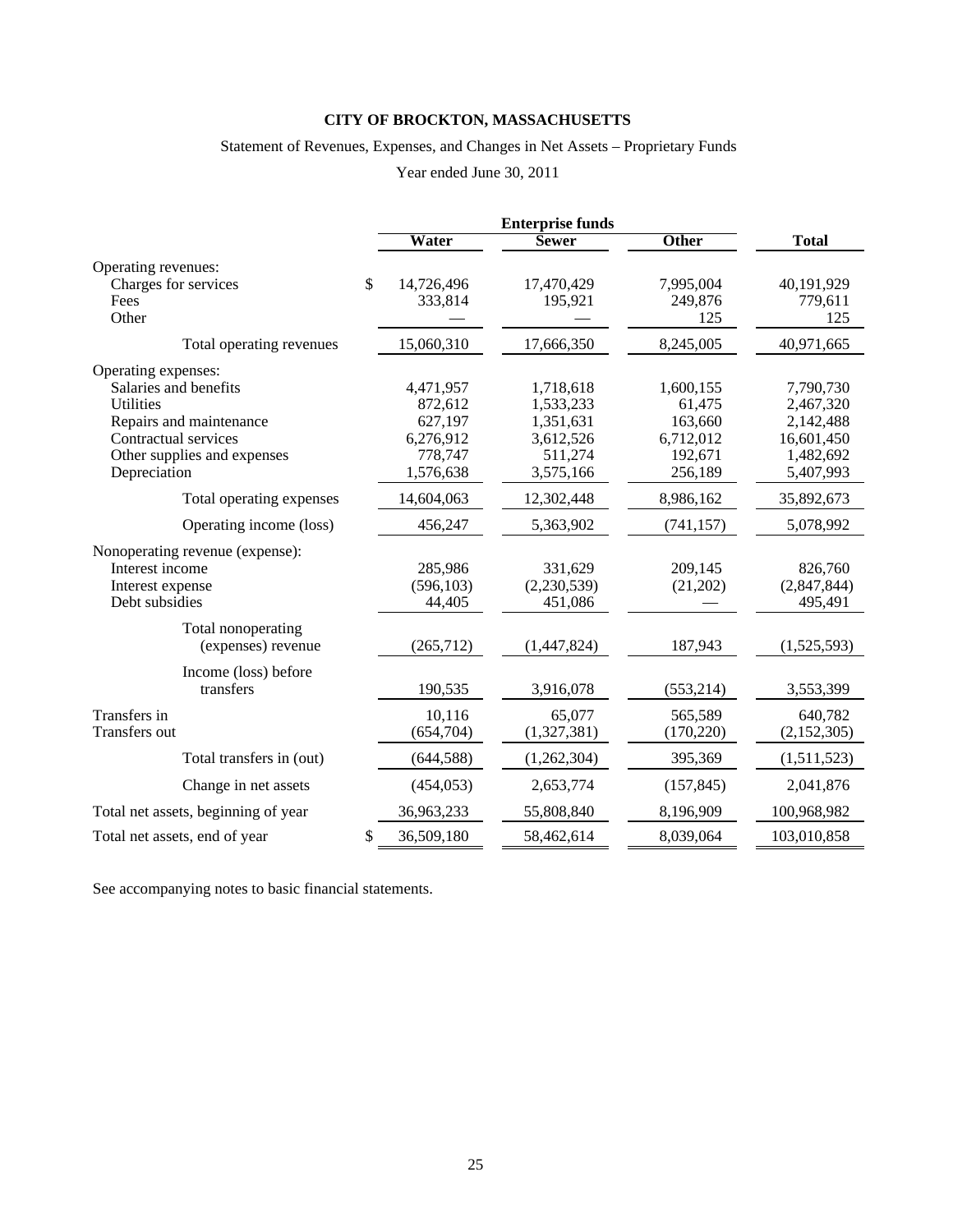### Statement of Cash Flows – Proprietary Funds

Year ended June 30, 2011

|                                                                                                                                                                                                                                              | <b>Enterprise funds</b> |                                                                           |                                                                    |                                         |                                                                               |
|----------------------------------------------------------------------------------------------------------------------------------------------------------------------------------------------------------------------------------------------|-------------------------|---------------------------------------------------------------------------|--------------------------------------------------------------------|-----------------------------------------|-------------------------------------------------------------------------------|
|                                                                                                                                                                                                                                              |                         | Water                                                                     | <b>Sewer</b>                                                       | Other                                   | <b>Total</b>                                                                  |
| Cash flows from operations:<br>Cash received from customers<br>Cash paid to employees<br>Cash paid to vendors                                                                                                                                | \$                      | 14,587,769<br>(4,375,919)<br>(8,380,496)                                  | 18,981,774<br>(1,838,041)<br>(9,055,541)                           | 8,204,060<br>(1,738,878)<br>(7,109,316) | 41,773,603<br>(7,952,838)<br>(24, 545, 353)                                   |
| Net cash provided by (used in) operations                                                                                                                                                                                                    |                         | 1,831,354                                                                 | 8,088,192                                                          | (644, 134)                              | 9,275,412                                                                     |
| Cash flows from noncapital financing activities:<br><b>Transfers</b>                                                                                                                                                                         |                         | (644, 589)                                                                | (1,262,304)                                                        | 395,368                                 | (1,511,525)                                                                   |
| Net cash provided by (used in)<br>noncapital financing activities                                                                                                                                                                            |                         | (644, 589)                                                                | (1,262,304)                                                        | 395,368                                 | (1,511,525)                                                                   |
| Cash flows from capital and related financing<br>activities:<br>Acquisition and construction of capital assets<br>Interest paid on debt<br>Drawdown of MWPAT loans<br>Repayment of long-term debt and debt issued<br>Debt subsidies<br>Other |                         | (1,037,131)<br>(578, 687)<br>41,049<br>(1, 288, 922)<br>44,405<br>551,813 | (8,295,083)<br>(2,193,844)<br>10,103,593<br>(4,425,201)<br>451,086 | (165, 955)<br>(21, 821)<br>(150,000)    | (9,498,169)<br>(2,794,352)<br>10,144,642<br>(5,864,123)<br>495,491<br>551,813 |
| Net cash used in capital and related<br>financing activities                                                                                                                                                                                 |                         | (2,267,473)                                                               | (4,359,449)                                                        | (337,776)                               | (6,964,698)                                                                   |
| Cash flows from investing activity:<br>Interest income                                                                                                                                                                                       |                         | 285,986                                                                   | 331,629                                                            | 209,145                                 | 826,760                                                                       |
| Net cash provided by investing activity                                                                                                                                                                                                      |                         | 285,986                                                                   | 331,629                                                            | 209,145                                 | 826,760                                                                       |
| Increase (decrease) in cash and<br>cash equivalents                                                                                                                                                                                          |                         | (794, 722)                                                                | 2,798,068                                                          | (377, 397)                              | 1,625,949                                                                     |
| Cash and cash equivalents, beginning of year                                                                                                                                                                                                 |                         | 8,714,684                                                                 | 6,373,695                                                          | 4,008,670                               | 19,097,049                                                                    |
| Cash and cash equivalents, end of year                                                                                                                                                                                                       | \$                      | 7,919,962                                                                 | 9,171,763                                                          | 3,631,273                               | 20,722,998                                                                    |
| Reconciliation of operating income (loss) to net cash<br>provided by (used in) operations:<br>Operating income (loss)<br>Reconciliation of operating income (loss) to<br>net cash provided by (used in) operations:                          | \$                      | 456,247                                                                   | 5,363,902                                                          | (741, 157)                              | 5,078,992                                                                     |
| Depreciation expense                                                                                                                                                                                                                         |                         | 1,576,638                                                                 | 3,575,166                                                          | 256,189                                 | 5,407,993                                                                     |
| Changes in operating assets and liabilities:<br>Accounts receivable<br>Warrants and accounts payable<br>Other assets and liabilities                                                                                                         |                         | (472, 540)<br>174,970<br>96,039                                           | 1,315,424<br>(2,069,878)<br>(96, 422)                              | (47, 144)<br>18,479<br>(130, 501)       | 795,740<br>(1,876,429)<br>(130, 884)                                          |
| Net cash provided by (used in) operations                                                                                                                                                                                                    | \$                      | 1,831,354                                                                 | 8,088,192                                                          | (644, 134)                              | 9,275,412                                                                     |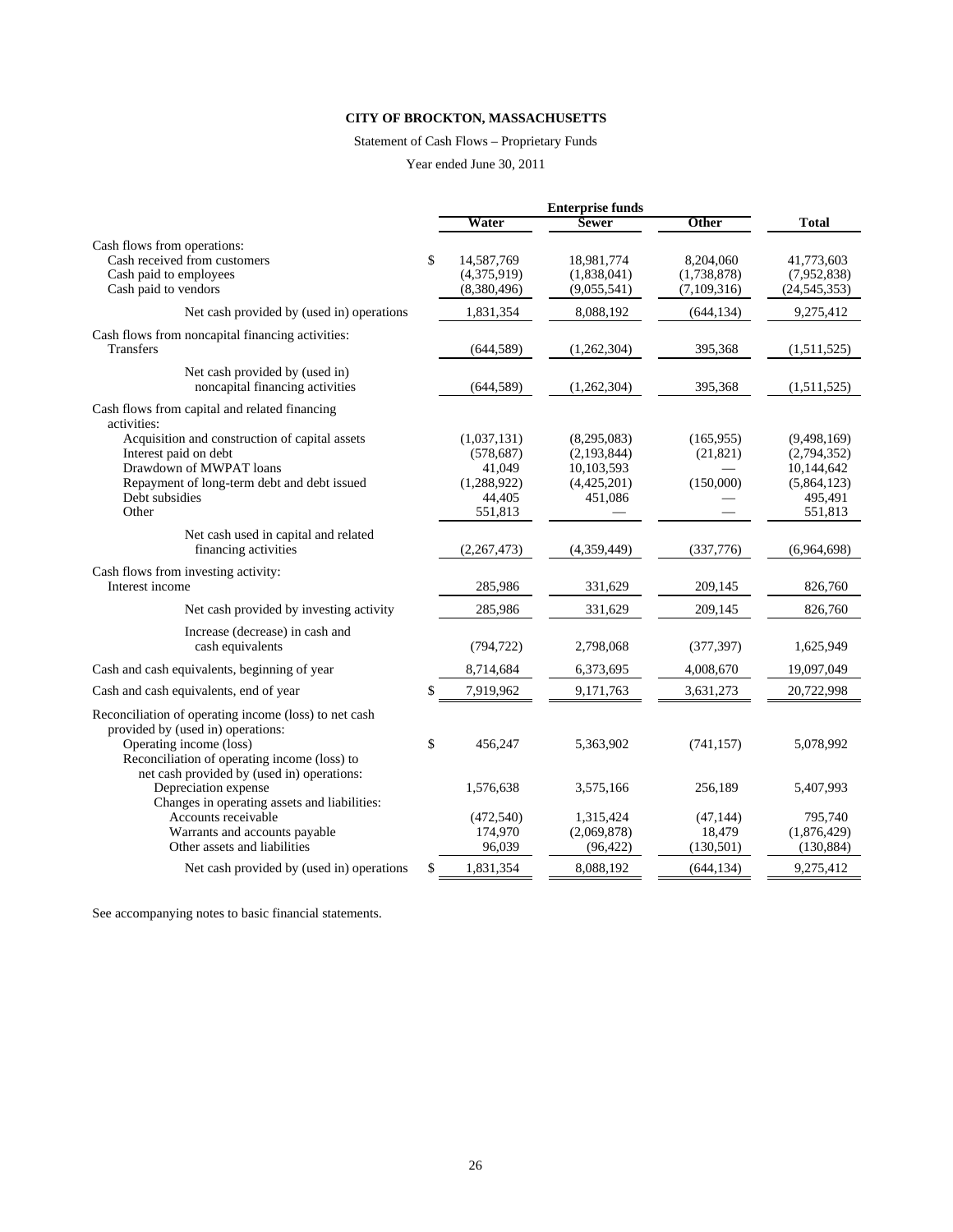Statement of Net Assets – Fiduciary Funds

### June 30, 2011

### (Except for Pension Trust, which is as of December 31, 2010)

| <b>Assets</b>                                                                                                                                                                                                    | <b>Pension</b><br>trust fund                                                                                                |               | <b>Agency</b><br>funds |
|------------------------------------------------------------------------------------------------------------------------------------------------------------------------------------------------------------------|-----------------------------------------------------------------------------------------------------------------------------|---------------|------------------------|
| Cash and cash equivalents                                                                                                                                                                                        | \$<br>2,451,340                                                                                                             |               | 106,604                |
| Receivables:<br>Interest and dividends<br>Receivable for securities sold<br>Contributions from employers<br>Other                                                                                                | 973,488<br>38,937<br>567,966<br>8,768                                                                                       |               | 256,396                |
| Total receivables                                                                                                                                                                                                | 1,589,159                                                                                                                   |               | 256,396                |
| Investments, at fair value:<br>Short-term:<br>Domestic<br>Fixed income:<br>Domestic<br>International<br>Equities:<br>Domestic<br>International<br>Multi-asset<br>Real estate<br>Alternative<br>Total investments | 25,679,864<br>84,814,707<br>20,566,504<br>105,960,645<br>62,685,108<br>9,106,002<br>13,333,818<br>14,256,801<br>336,403,449 |               |                        |
| Total assets                                                                                                                                                                                                     | 340,443,948                                                                                                                 |               | 363,000                |
| <b>Liabilities</b>                                                                                                                                                                                               |                                                                                                                             |               |                        |
| Payable for securities purchased<br>Accounts payable and other liabilities                                                                                                                                       | 8,271,243<br>272,721                                                                                                        |               | 363,000                |
| <b>Total liabilities</b>                                                                                                                                                                                         | 8,543,964                                                                                                                   | $\mathcal{S}$ | 363,000                |
| <b>Net Assets</b>                                                                                                                                                                                                |                                                                                                                             |               |                        |
| Held in trust for pension benefits                                                                                                                                                                               | \$<br>331,899,984                                                                                                           |               |                        |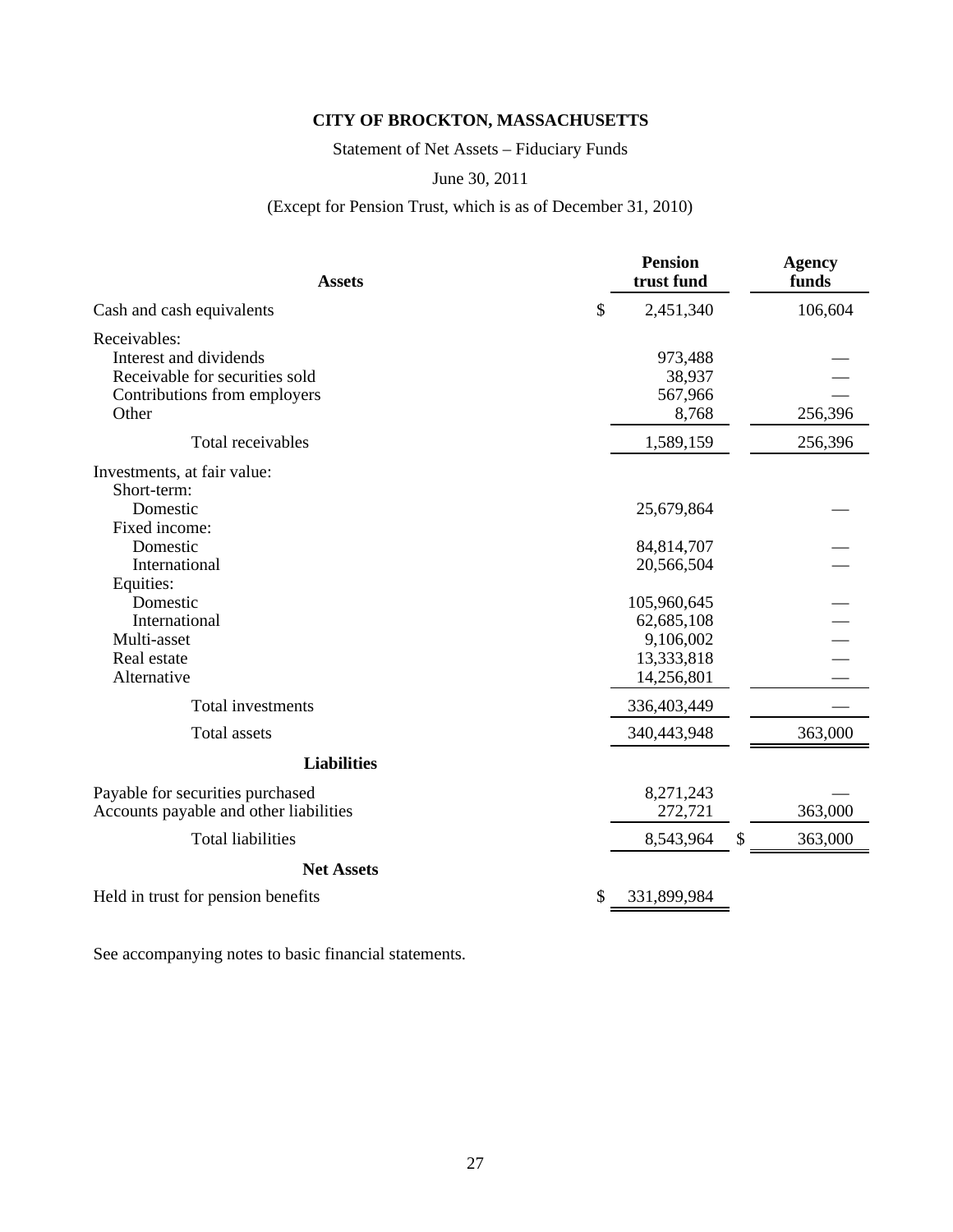# Statement of Changes in Net Assets – Fiduciary Funds

### Year ended December 31, 2010

|                                                                                                                 | trust fund                             |
|-----------------------------------------------------------------------------------------------------------------|----------------------------------------|
| Additions:                                                                                                      |                                        |
| Contributions:<br>Employers<br>Employees<br>Other                                                               | \$<br>11,644,322<br>7,029,638<br>5,000 |
| <b>Total contributions</b>                                                                                      | 18,678,960                             |
| Investment income:                                                                                              |                                        |
| Net appreciation in fair value of investments                                                                   | 33,000,508                             |
| Investment income                                                                                               | 7,470,657                              |
| Total investment income                                                                                         | 40,471,165                             |
| Less investment expenses                                                                                        | (2,394,298)                            |
| Net investment income                                                                                           | 38,076,867                             |
| Intergovernmental                                                                                               | 319,259                                |
| Total additions                                                                                                 | 57,075,086                             |
| Deductions:<br><b>Benefits</b><br>Member refunds and transfers to other systems, net<br>Administrative expenses | 33, 101, 774<br>852,034<br>619,825     |
| <b>Total deductions</b>                                                                                         | 34,573,633                             |
| Change in net assets                                                                                            | 22,501,453                             |
| Net assets, beginning of year                                                                                   | 309,398,531                            |
| Net assets, end of year                                                                                         | \$<br>331,899,984                      |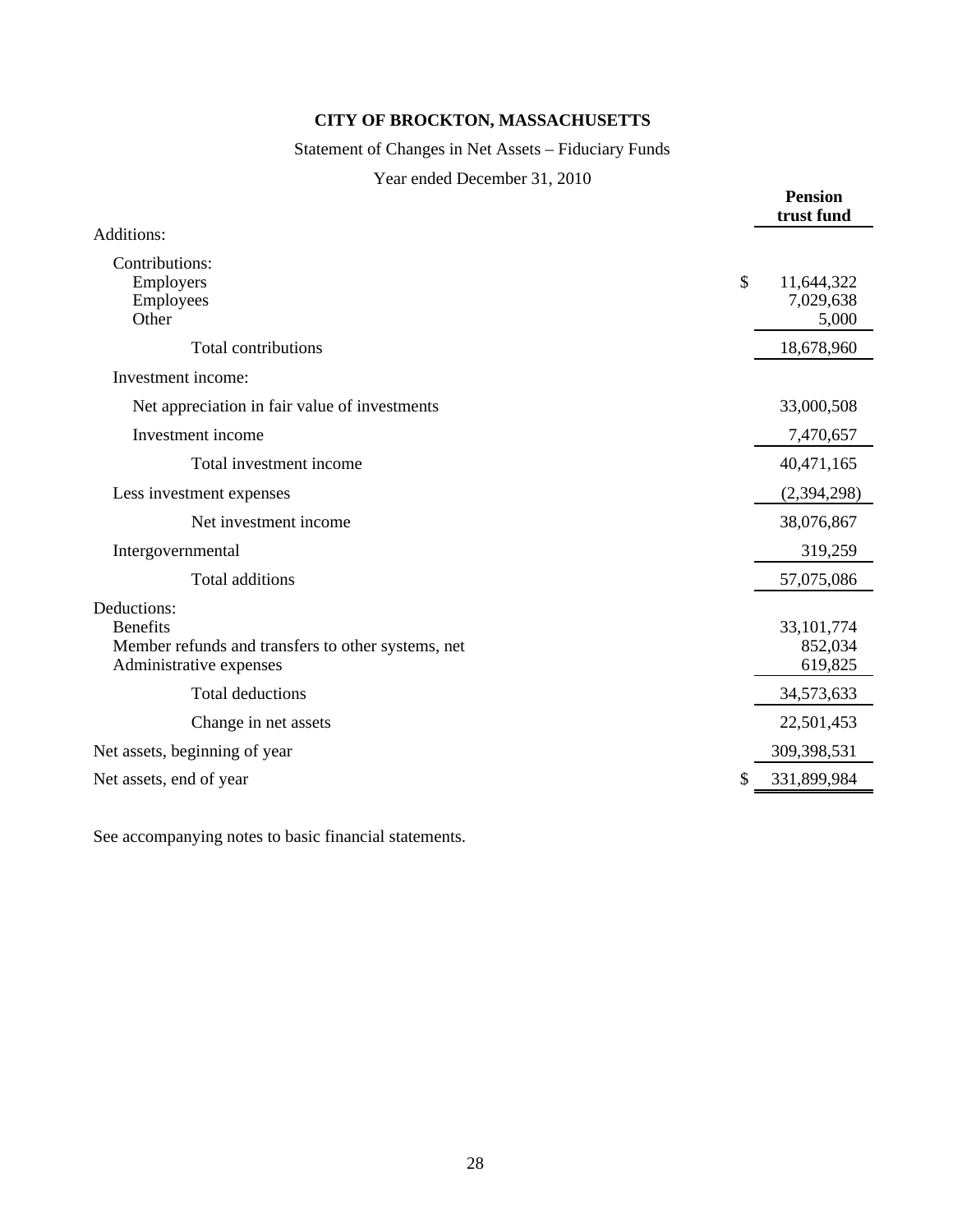Notes to Basic Financial Statements

June 30, 2011

### **(1) Financial Statement Presentation**

The City of Brockton (the City) is governed by an elected mayor, who has general supervision of and control over the City's boards, commissions, officers and departments. The legislative body of the City is the City Council, which consists of eleven elected members serving two-year terms. U.S. generally accepted accounting principles (GAAP) requires that the accompanying basic financial statements present the City of Brockton (the primary government) and its component units. Component units are included in the City's reporting entity if their operational and financial relationships with the City are significant. Pursuant to this criteria, the City of Brockton Retirement System (the System) has been identified as a component unit. The System was established under the authority of Chapter 32 of the Massachusetts General Laws (MGL), as amended, and is an independent contributory retirement system available to employees of the City. The powers of the System are vested in the Retirement Board. The System has been included in the City's fiduciary funds as a pension trust fund for reporting purposes. A complete set of financial statements of the System for the fiscal year ended December 31, 2010 can be obtained by contacting the Brockton Retirement Board at 15 Christy's Drive, Brockton, MA 02301.

The Brockton Educational Foundation meets the definition of a component unit; however, their operations are not significant.

The City has entered into joint ventures with other municipalities to pool resources and share the costs, risks, and rewards of providing goods or services to venture participants directly, or for the benefit of the general public or specified service recipients. The following is a list of the City's joint ventures, their purpose, the address where the joint venture financial statements are available, and the annual assessment paid by the City in 2011:

| Joint venture and address                                                             | <b>Purpose</b>                   |              | Annual<br>assessment |
|---------------------------------------------------------------------------------------|----------------------------------|--------------|----------------------|
| <b>Brockton Area Transit Authority</b><br>45 School Street<br>Brockton, MA 02301      | To provide public transportation | <sup>S</sup> | 1,896,867            |
| Southeastern Regional School District<br>250 Foundry Street<br>South Easton, MA 02375 | To provide educational services  |              | 2,715,744            |

### **(2) Summary of Significant Accounting Policies**

The financial statements of the City have been prepared in conformity with GAAP as applied to local governmental units. The Governmental Accounting Standards Board (GASB) is the accepted standard-setting body for establishing governmental accounting and financial principles. The City also applies Financial Accounting Standards Board (FASB) Statements and Interpretations issued on or before November 30, 1989, to its governmental and business-type activities and proprietary funds provided they do not conflict with or contradict GASB pronouncements. The most significant of the City's accounting policies are described below.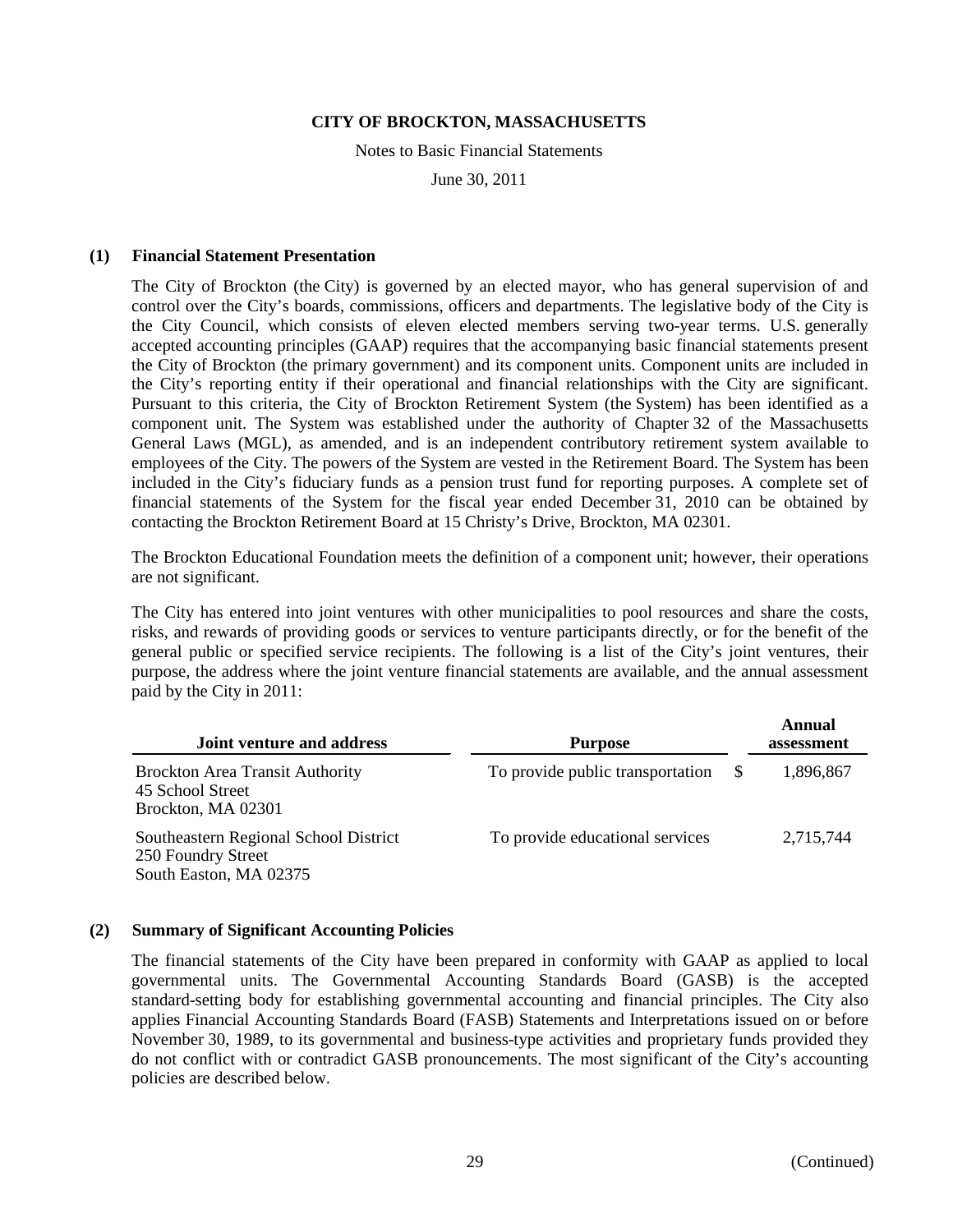Notes to Basic Financial Statements

June 30, 2011

### *(a) Basis of Presentation*

The financial condition and results of operations of the City are presented as of and for the year ended June 30, 2011, except for the System, which is presented as of and for the year ended December 31, 2010.

### **Government-Wide Statements**

The statement of net assets and the statement of activities display information about the primary government (the City). These statements include the financial activities of the overall government, except for fiduciary activities. Eliminations have been made to minimize the double-counting of internal activities. These statements distinguish between the governmental and business-type activities of the City. Governmental activities generally are financed through taxes, intergovernmental revenues, and other nonexchange transactions. Business-type activities are financed in whole or in part by fees charged to external parties.

The statement of activities presents a comparison between direct expenses and program revenues for the different business-type activities of the City and for each function of the City's governmental activities. Direct expenses are those that are specifically associated with a program or function and, therefore, are clearly identifiable to a particular function. Indirect expense allocations that have been made in the funds have been reversed for the statements of activities. Program revenues include (a) fees, fines, and charges paid by the recipients of goods or services offered by the programs and (b) grants and contributions that are restricted to meeting the operational or capital requirements of a particular program. Revenues that are not classified as program revenues, including all taxes, are presented as general revenues.

### **Fund Financial Statements**

The fund financial statements provide information about the City's funds, including its fiduciary funds. Separate statements for each fund category – governmental, proprietary, and fiduciary – are presented. The emphasis of fund financial statements is on major governmental and enterprise funds, each of which is displayed in a separate column. All remaining governmental and enterprise funds are aggregated and reported as nonmajor funds.

Proprietary fund operating revenues, such as charges for services, result from exchange transactions associated with the principal activity of the fund. Exchange transactions are those in which each party receives and gives up essentially equal values. Operating expenses for proprietary funds include the cost of sales and services, administrative expenses, and depreciation on capital assets. All revenues and expenses not meeting this definition are reported as nonoperating revenues and expenses.

The City reports the following major governmental fund:

*General Fund* – This is the City's primary operating fund. It accounts for all financial resources of the general government, except those required to be accounted for in another fund.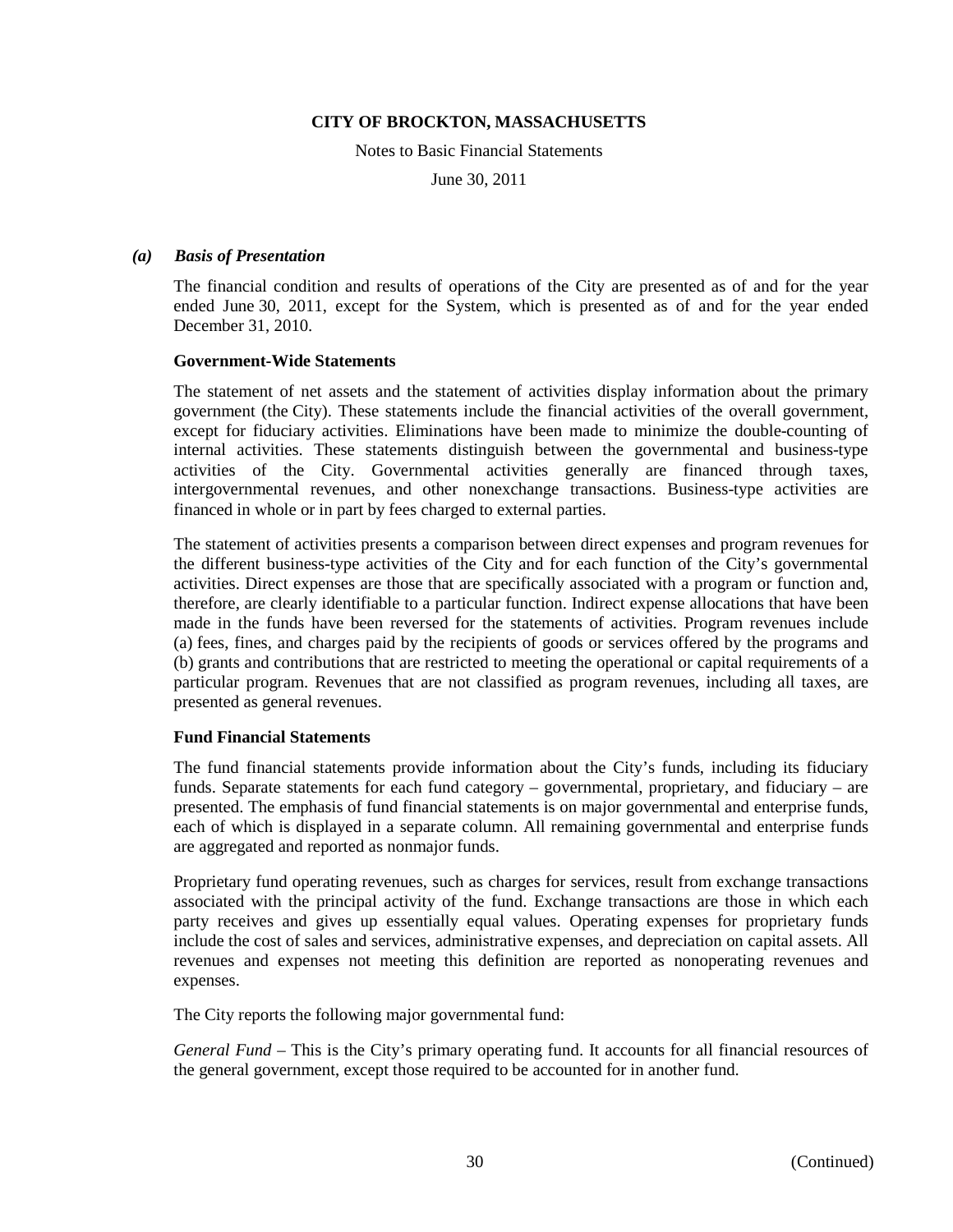Notes to Basic Financial Statements

June 30, 2011

The City reports the following major enterprise funds:

*Water Fund* – This fund accounts for the provisions of water treatment and distribution to its residential and commercial users located within the City.

*Sewer Fund* – This fund accounts for the provisions of sanitary sewer service to the residents and commercial users located within the City.

Additionally, the City reports the following fund types:

*Pension Trust Fund* – Accounts for the activities of the System, which accumulates resources for pension benefit payments to qualified employees of its contributing members.

*Agency Funds* – These funds account for off-duty police, fire and custodial details. The City's agency funds are custodial in nature (assets equals liabilities) and do not involve measurement of results of operations.

### *(b) Measurement Focus, Basis of Accounting*

*Government-Wide, Proprietary, and Fiduciary Fund Financial Statements* – The government-wide, proprietary, and fiduciary fund financial statements are reported using the economic resources measurement focus. The government-wide and proprietary fund financial statements are reported using the accrual basis of accounting. Revenues are recorded when earned and expenses are recorded at the time liabilities are incurred, regardless of when the related cash flows take place. Nonexchange transactions, in which the City gives (or receives) value without directly receiving (or giving) equal value in exchange, include property taxes, grants, entitlements, and donations. On an accrual basis, revenue from property taxes is recognized in the fiscal year for which the taxes are levied. Revenue from grants, entitlements, and donations is recognized as soon as all eligibility requirements imposed by the provider have been met.

*Governmental Fund Financial Statements* – Governmental funds are reported using the current financial resources measurement focus and the modified accrual basis of accounting. Under this method, revenues are recognized when measurable and available. The City generally considers nongrant revenues reported in the governmental funds to be available if the revenues are collected within sixty days after year-end. Grant revenues that the City earns by incurring obligations are recognized in the same period as when the obligations are recognized. Expenditures are recorded when the related fund liability is incurred, except for principal and interest on general long-term debt, claims and judgments, and compensated absences, which are recognized as expenditures to the extent they have matured. Tax abatement refunds are recognized as fund liabilities for refunds filed prior to year-end and paid within a year. General capital asset acquisitions are reported as expenditures in governmental funds. Proceeds of general long-term debt are reported as other financial sources.

Under the terms of grant agreements, the City funds certain programs by a combination of specific cost-reimbursement grants, categorical block grants, and general revenues. Thus, when program expenses are incurred, there are both restricted and unrestricted net assets available to finance the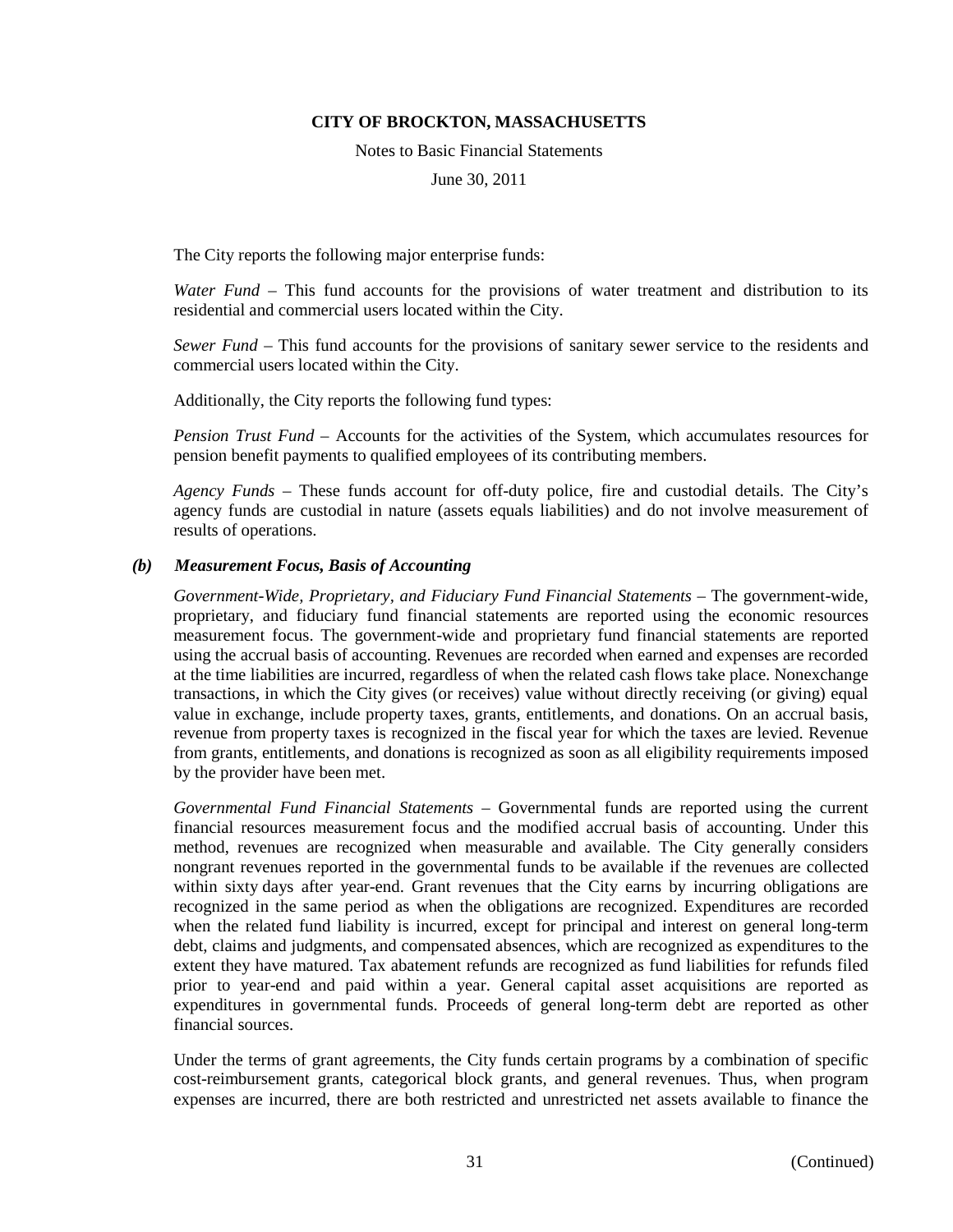Notes to Basic Financial Statements

June 30, 2011

program. It is the City's policy to first apply cost-reimbursement grant resources to such programs, followed by categorical block grants, and then by general revenues.

### *(c) Deferred Revenue*

In the governmental fund financial statements, deferred revenue represents monies received or revenues accrued that have not been earned or do not meet the "available" criteria for revenue recognition under the modified accrual basis of accounting.

### *(d) Cash and Cash Equivalents*

To improve cash management, cash received by the City is pooled. Monies for all funds, except those restricted by MGL to be held separately, are maintained in this pool. Individual fund integrity is maintained through City records. Each fund's interest in the pool is presented as "cash and cash equivalents" on the balance sheets.

For purposes of the statements of cash flows, all highly liquid investments with maturities of three months or less when purchased are considered to be cash equivalents.

### *(e) Investment Valuation*

The City's investments are carried at fair value. The City also invests in the Massachusetts Municipal Depository Trust (MMDT), which is an external investment pool and is not SEC registered. This fund is state regulated and is valued at current share price. See note 6 for discussion of the System's investments.

### *(f) Compensated Absences*

The liability for compensated absences reported in the government-wide and proprietary fund statements consists of unpaid, accumulated annual vacation and sick leave balances. The liability has been calculated using the vesting method, in which leave amounts for both employees who currently are eligible to receive termination payments and other employees who are expected to become eligible in the future to receive such payments upon termination are included.

### *(g) Capital Assets*

General capital assets are those assets not specifically related to activities reported in the proprietary funds. These assets generally result from expenditures in the governmental funds. These assets are reported in the governmental activities column of the government-wide statements of net assets but are not reported in the fund financial statements. Capital assets utilized by the proprietary funds are reported both in the business-type activities column of the government-wide statements of net assets and in the respective funds.

All capital assets are capitalized at cost (or estimated historical cost) and updated for additions and requirements during the year. Donated fixed assets are recorded at their fair market values as of the date received. The City maintains a capitalization threshold of \$10,000. The City's infrastructure consists of bridges, culverts, curbs, sidewalks, storm sewers, streets, and water and sewer lines. Improvements are capitalized; the costs of normal maintenance and repairs that do not add to the value of the asset or materially extend an asset's life are not capitalized.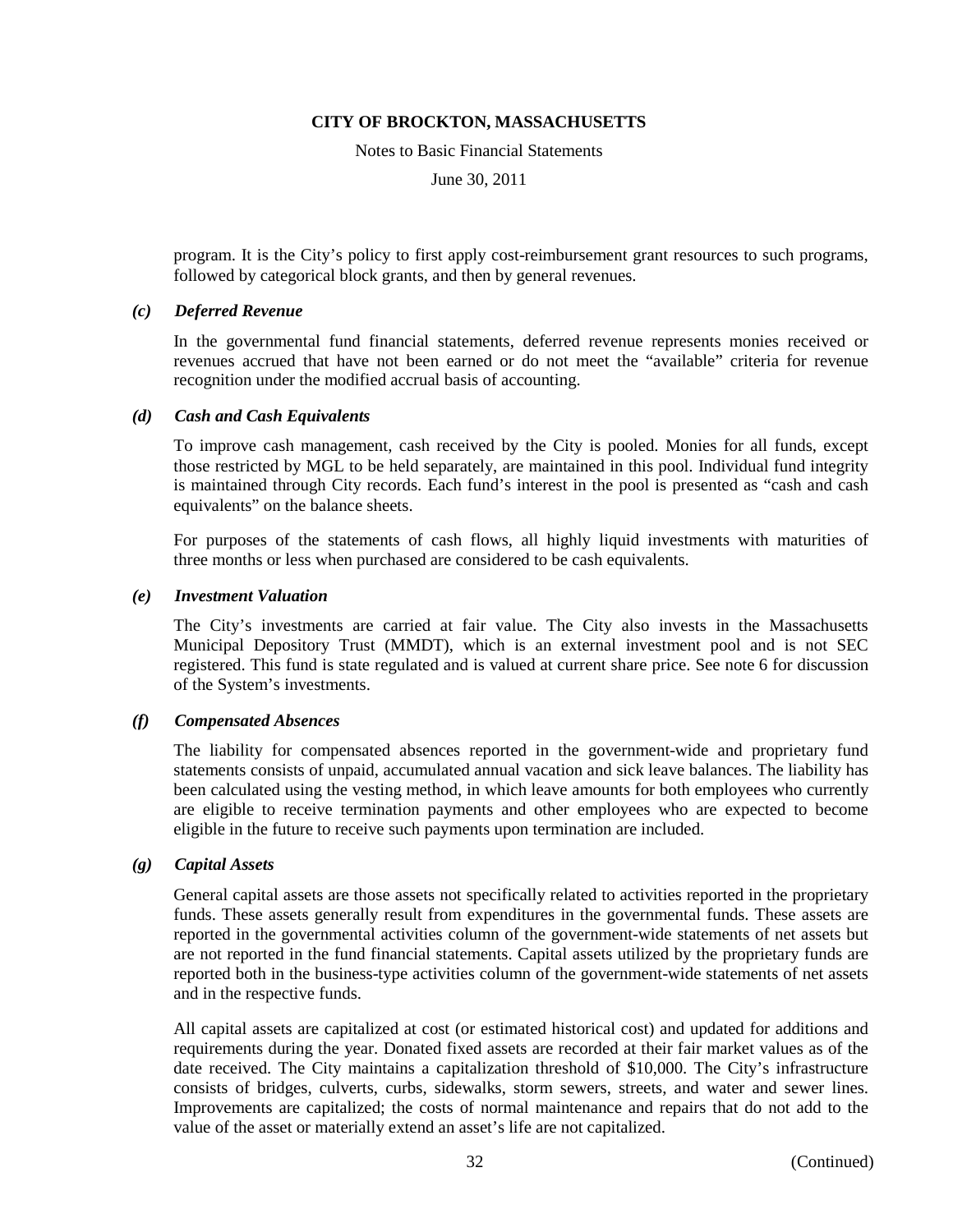Notes to Basic Financial Statements

June 30, 2011

All reported capital assets are depreciated except for land, construction in progress and historical works of art. Improvements are depreciated over the remaining useful lives of the related capital assets. Useful lives for infrastructure were estimated based on the City's historical records of necessary improvements and replacement. Depreciation is computed using the straight-line method over the following useful lives:

| <b>Buildings</b>        | $40 - 50$ years  |
|-------------------------|------------------|
| Land improvements       | 20 years         |
| Machinery and equipment | $5 - 20$ years   |
| Infrastructure          | $15 - 100$ years |

### *(h) Net Assets and Fund Balance*

In the Government-wide and Proprietary Fund Financial Statements, net assets are reported in the following categories:

*Invested in capital assets, net of related debt*: Capital assets, net of accumulated depreciation, and outstanding principal balances of debt attributable to the acquisition, construction, or improvement of those assets.

*Restricted*: Net assets the use of which is subject to constraints imposed by external parties, including creditors, grantors, and laws and regulations of other governments, or imposed by City Charter or enabling legislation. Nonexpendable amounts are required to remain intact under such constraints.

*Unrestricted*: Remaining net assets not considered invested in capital assets, net of related debt or restricted.

For purposes of net asset classification, when both restricted and unrestricted resources are available for use, it is the City's policy to use restricted resources first, then unrestricted resources as they are needed.

In the Governmental Fund Financial Statements, fund balance is reported in the following categories:

*Nonspendable*: Amounts that cannot be spent because they are either not in spendable form or they are legally or contractually required to remain intact.

*Restricted*: Amounts the use of which is subject to constraints imposed by external parties, including creditors, grantors, and laws and regulations of other governments, or imposed by City Charter or enabling legislation.

*Committed*: Amounts that can only be used for specific purposes pursuant to constraints imposed by formal action of the government's highest level of decision-making authority. For the City, this formal action takes the form of statutes, which are passed by the City Council and approved by the Mayor.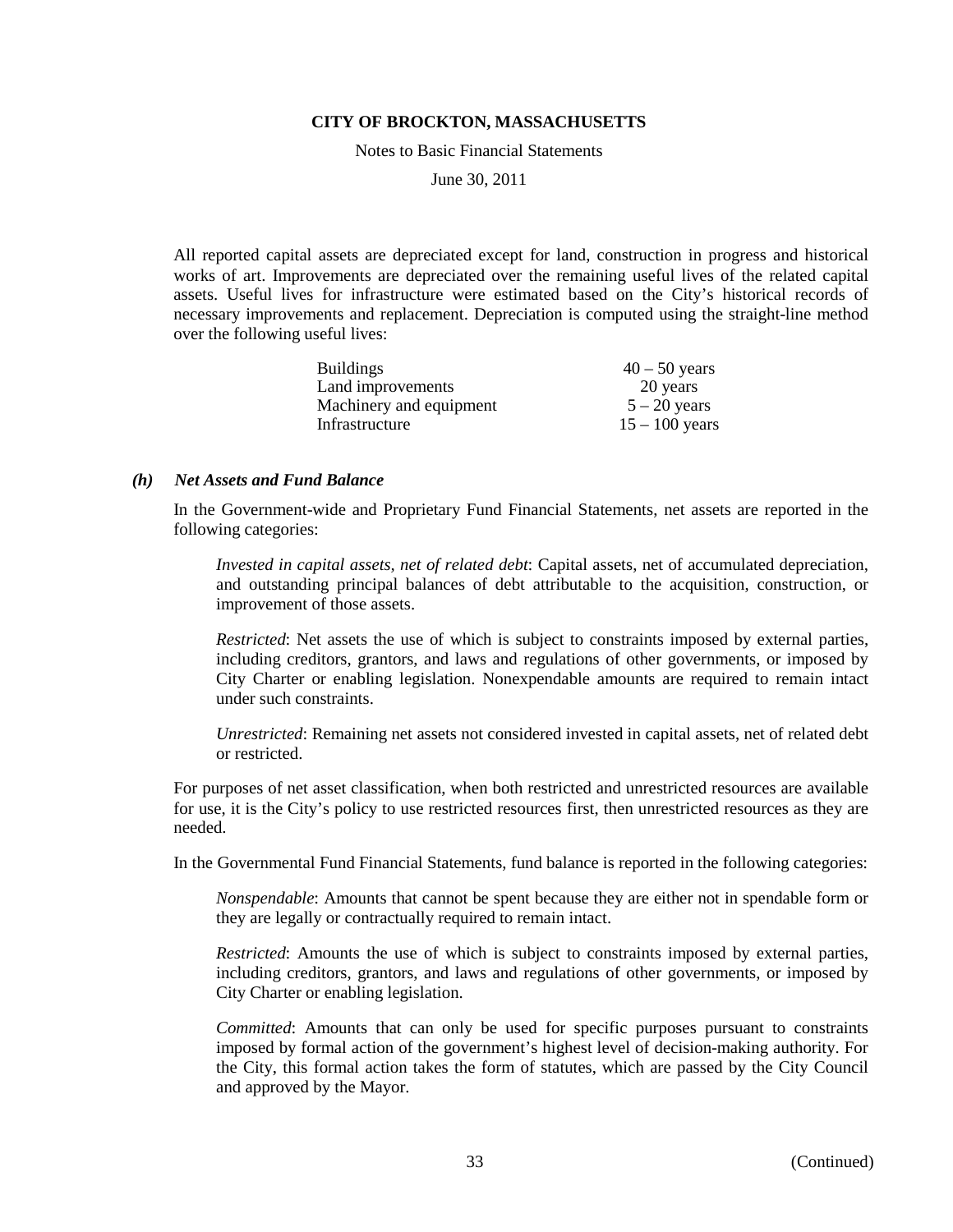Notes to Basic Financial Statements

June 30, 2011

*Assigned*: Amounts that are constrained by the City's intent for use for specific purposes, but are considered neither restricted nor committed.

*Unassigned*: Amounts in the general fund that are not otherwise constrained for a specific purpose more narrow than the general operations of the City.

For purposes of fund balance classification, when both restricted and unrestricted resources are available for use, it is the City's policy to use restricted resources first, then unrestricted resources as they are needed. When unrestricted resources are used, committed resources are used first, followed by assigned and unassigned resources, respectively.

The City maintains a stabilization account in accordance with MGL Chapter 40 Section 5B that is reported as unassigned fund balance in the general fund. The City may appropriate in any year an amount not exceeding 10% of the amount raised in the preceding fiscal year from real and personal property taxes, or a larger amount as approved by the Department of Revenue. Further, the stabilization account may not exceed 10% of the City's equalized valuation as defined in MGL Chapter 44 Section 1. Funds can be appropriated from or added to the stabilization account by 2/3 vote of City Council. The balance of the stabilization accounts was \$3,668,809 at June 30, 2011 and is classified as unassigned.

### *(i) Net Assets*

Net assets represent the difference between assets and liabilities. Net assets invested in capital assets, net of related debt consists of capital assets, net of accumulated depreciation, reduced by the outstanding balances of any borrowing used for the acquisition, construction, or improvement of those assets. Net assets are reported as restricted when there are limitations imposed on their use either through the enabling legislation of the City or through external restrictions imposed by grantors or laws or regulations.

The City applies restricted resources when an expense is incurred for purposes for which both restricted and unrestricted net assets are available.

### *(j) Bond Discounts, Premiums, Reacquisition Costs, and Issuance Costs*

In the government-wide and proprietary fund financial statements, bond discounts/premiums, reacquisition costs, and issuance costs are deferred and amortized over the term of the bonds using the straight-line method. Bond issuance costs are reported as deferred charges.

In the fund financial statements, governmental fund types recognize bond discounts, premiums, and issuance costs in the period the bond proceeds are received. The face amount of the debt issued is reported as other financing sources. Premiums received on debt issuance are reported as other financing sources while discounts are reported as other financing uses. Issuance costs, whether or not withheld from the actual debt proceeds, are reported as expenditures.

### *(k) Use of Estimates*

The preparation of financial statements in conformity with GAAP requires management to make estimates and assumptions that affect the reported amounts of assets and liabilities and disclosure of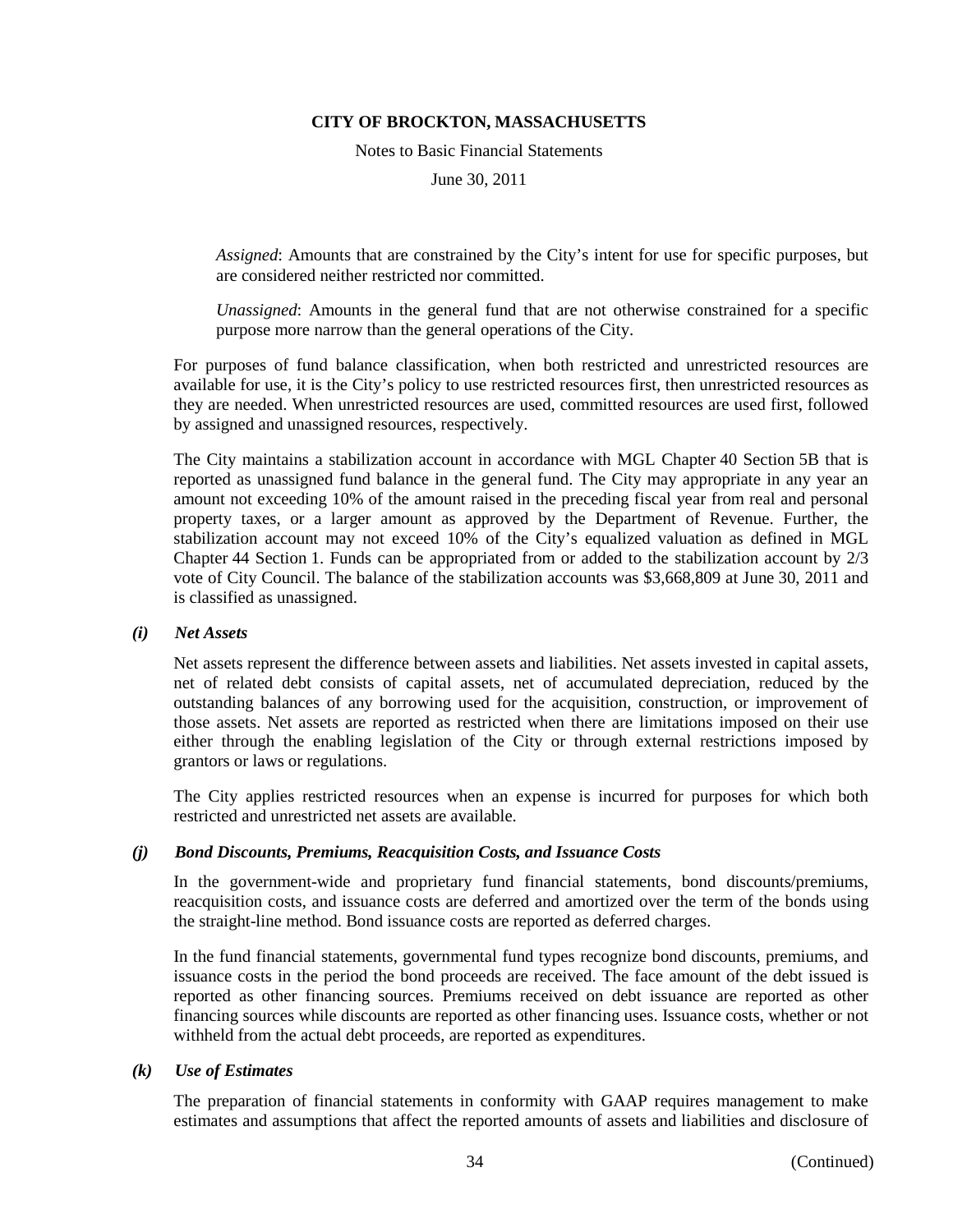Notes to Basic Financial Statements

June 30, 2011

contingent assets and liabilities at the date of the financial statements and the reported amounts of revenues and expenditures during the reporting period. Actual results could differ from those estimates.

### *(l) Implementation of New Accounting Pronouncement*

For the fiscal year ended June 30, 2011, the City implemented GASB Statement No. 54, *Fund Balance Reporting and Governmental Fund Type Definitions* (GASB 54). GASB 54 requires the use of new fund balance classifications that compose a hierarchy primarily based upon the extent to which the government is bound to follow constraints on the use of governmental fund resources. These classifications are described in note 2(h). GASB 54 also clarified the definitions of the governmental fund types. The effect of implementation of GASB 54 on the City's financial statements was limited to the use of the new fund balance classifications. Implementation did not result in a change in beginning fund balances nor did it affect the types of governmental funds reported by the City.

### **(3) Receivables**

### *(a) Property Taxes*

Real and personal property taxes are based on values assessed as of each January 1 and are due in quarterly installments on August 1, November 1, February 1, and May 1. By law, all taxable property in the Commonwealth must be assessed at 100% of fair cash value. Taxes due and unpaid after the respective due dates are subject to interest and penalties. The City has an ultimate right to foreclose on property for which taxes have not been paid. Property taxes levied are recorded as receivables in the fiscal year of the levy.

A statewide tax limitation statute known as "Proposition 2½" limits the property tax levy to an amount equal to 2½% of the value of all taxable property in the City. A secondary limitation is that no levy in a fiscal year may exceed the preceding year's allowable tax levy by more than 2½%, plus taxes levied on certain property newly added to the tax rolls. Certain Proposition 2½ taxing limitations can be overridden by a City-wide referendum vote.

### *(b) Note Receivable*

In January 2002, the City issued an \$8.0 million note (the Note) to the Brockton 21st Century Corporation (the Corporation), to partially finance the construction of a 4,700 seat baseball stadium for minor league baseball and a 14,000 square-foot conference center.

The Corporation was created by a special act (the Act) of the Massachusetts Legislature in 1993 to serve as a private Corporation for economic development in the City; costs of the activities of the corporation pursuant to the Act qualify as public purpose expenditures.

The facilities are leased by the Corporation to a private third party who operates both the conference center and a minor league baseball team.

The Note was financed with the issuance of a like amount of taxable bonds.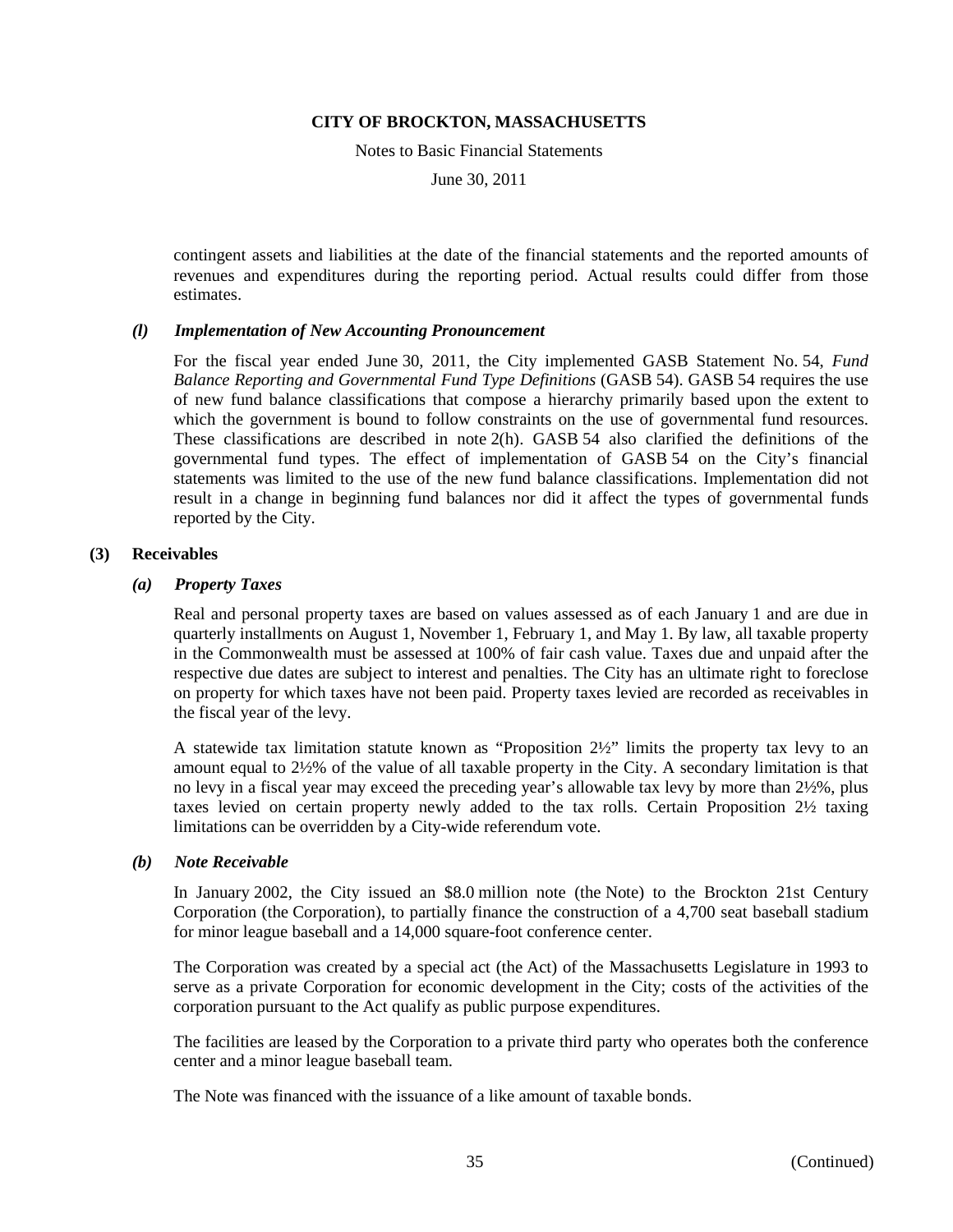Notes to Basic Financial Statements

June 30, 2011

The Note matures in fiscal year 2022, has an effective interest rate of 6.31%, and is secured by the stadium, related conference center, and all stadium-generated lease revenues paid to the corporation, and almost all conference center lease revenues. The scheduled principal payments are as follows:

| Fiscal year:  |   |           |
|---------------|---|-----------|
| 2012          | S | 152,295   |
| 2013          |   | 161,912   |
| 2014          |   | 172,137   |
| 2015          |   | 183,007   |
| 2016          |   | 194,564   |
| $2017 - 2021$ |   | 1,173,388 |
| $2022 - 2023$ |   | 5,413,880 |
| Total         | S | 7,451,183 |

This baseball stadium and conference center is constructed on City-owned land that has been leased to the Corporation for an annual ground lease payment of \$10 for the term of the Note, after which time the lease payment amount will be based upon fair market value.

#### *(c) Long-Term Receivable*

The City participates in the Commonwealth's school building assistance program, which is administered by the Massachusetts School Building Authority (MSBA). The MSBA provides financial assistance (90% of total costs) to the City to build and/or renovate schools. As of June 30, 2011, under MSBA's contract assistance program, the City was due funds totaling \$18,768,594.

In the General Fund, the receivable is offset by deferred revenue because the revenue is not considered available. The following is a schedule of the five-year paydown as of June 30, 2011 through 2014, and in five-year increments thereafter:

| Fiscal year:  |                 |
|---------------|-----------------|
| 2012          | \$<br>2,597,546 |
| 2013          | 2,597,546       |
| 2014          | 2,597,546       |
| 2015          | 2,597,546       |
| 2016          | 2,597,546       |
| $2017 - 2021$ | 5,780,864       |
| Total         | 18,768,594      |

#### *(d) Intergovernmental Receivables*

#### **Massachusetts Water Pollution Abatement Trust (MWPAT)**

In order to fund continuous upgrades to the City's wastewater treatment plant, the City has entered into loan agreements with the MWPAT. When the loan agreements are executed, the City is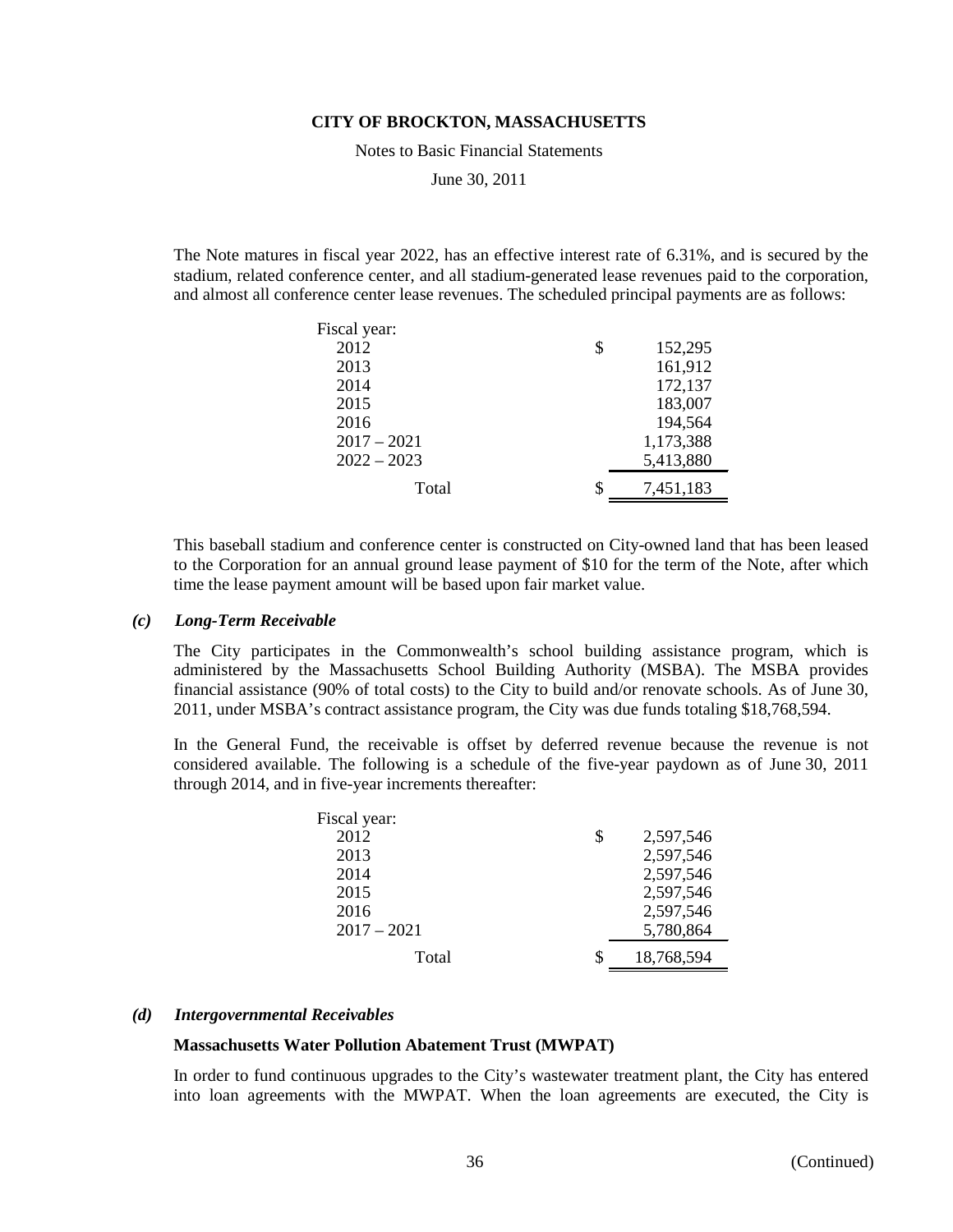Notes to Basic Financial Statements

June 30, 2011

responsible for paying the debt service on the loan. However, the City does not receive all loan proceeds when the loan agreements are executed.

The City annually enters into loan agreements with MWPAT for the purposes of upgrading water and sewer infrastructure. The City records the entire amount of the loan at inception; however, the proceeds from the loan are not received until such time the work is performed. As of June 30, 2011, the City has recorded receivables in its water and sewer funds for approximately \$6.1 million and \$800 thousand, respectively, representing the amount of loan proceeds not yet received from the MWPAT.

### **Massachusetts School Building Authority (MSBA)**

In order to help fund the replacement of school roofs and school repairs, the City has entered into an agreement where the MSBA will fund 80% of eligible costs of the school construction under the Green Repair Program. The City works on a cost-reimbursement basis and as of June 30, 2011, the City incurred costs of \$540 thousand for which reimbursements have not been received. That amount is recorded as an intergovernmental receivable in the Other Governmental Funds.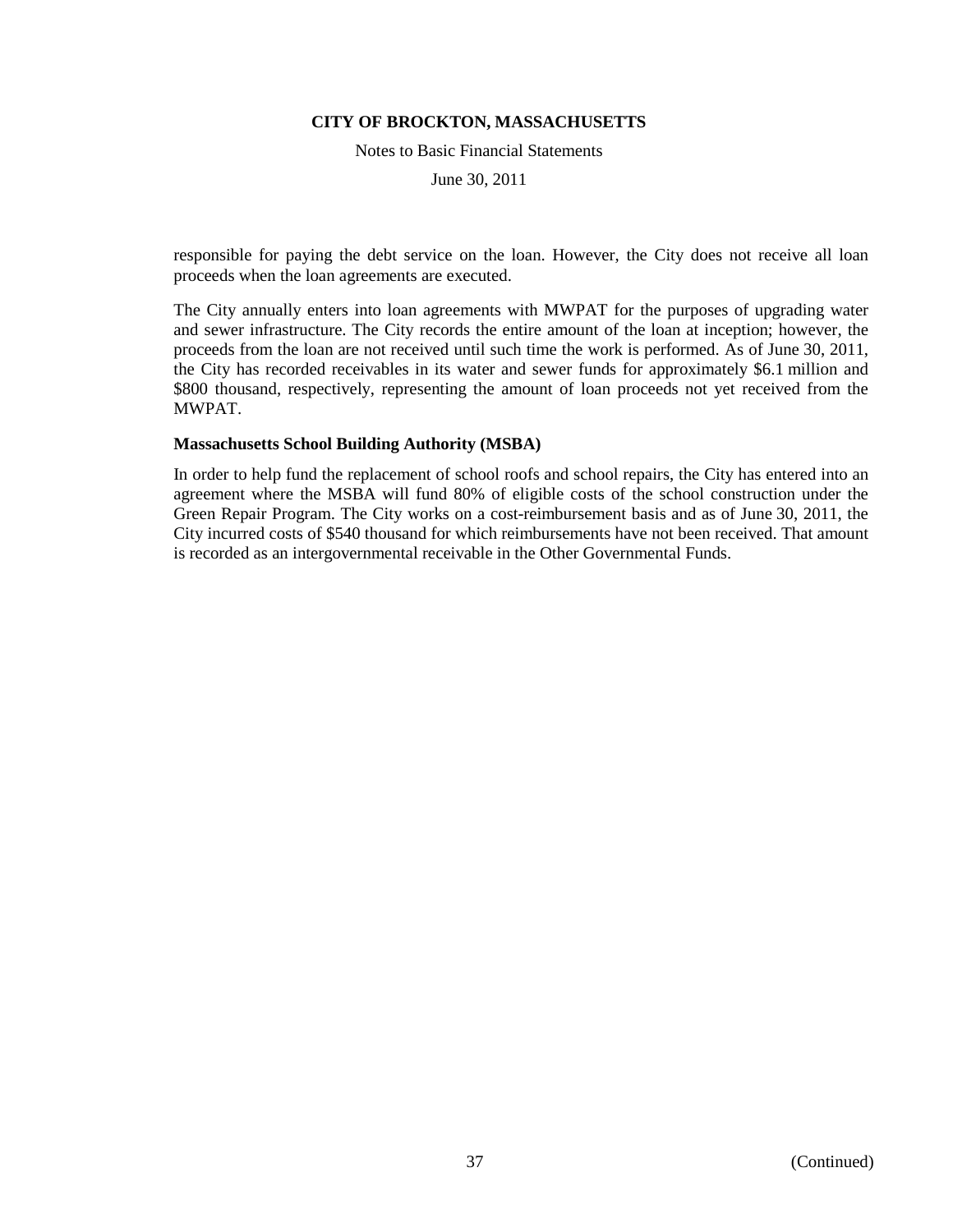Notes to Basic Financial Statements

June 30, 2011

### **(4) Capital Assets**

Capital asset activity for the year ended June 30, 2011 was as follows:

### *Primary Government*

|                                        | <b>Beginning</b>  |                  |                  | Ending        |
|----------------------------------------|-------------------|------------------|------------------|---------------|
|                                        | balance           | <b>Increases</b> | <b>Decreases</b> | balance       |
| Governmental activities:               |                   |                  |                  |               |
| Capital assets, not being depreciated: |                   |                  |                  |               |
| Land                                   | \$<br>7,410,698   |                  |                  | 7,410,698     |
| Construction in progress               | 1,632,415         | 1,672,529        | 57,756           | 3,247,188     |
| Historical works of art                | 1,809,514         |                  |                  | 1,809,514     |
| Total capital assets,                  |                   |                  |                  |               |
| not being depreciated                  | 10,852,627        | 1,672,529        | 57,756           | 12,467,400    |
| Capital assets, being depreciated:     |                   |                  |                  |               |
| <b>Buildings</b>                       | 202,087,170       | 171,782          |                  | 202,258,952   |
| Land improvements                      | 8,127,238         | 33,590           |                  | 8,160,828     |
| Machinery and equipment                | 21,506,367        | 491,496          |                  | 21,997,863    |
| Infrastructure                         | 87,810,038        | 1,481,198        |                  | 89,291,236    |
| Total capital assets,                  |                   |                  |                  |               |
| being depreciated                      | 319,530,813       | 2,178,066        |                  | 321,708,879   |
| Less accumulated depreciation for:     |                   |                  |                  |               |
| <b>Buildings</b>                       | 69,268,019        | 4,332,357        |                  | 73,600,376    |
| Land improvements                      | 5,780,324         | 181,808          |                  | 5,962,132     |
| Machinery and equipment                | 17,301,606        | 963,520          |                  | 18,265,126    |
| Infrastructure                         | 64,594,892        | 2,580,433        |                  | 67, 175, 325  |
| Total accumulated                      |                   |                  |                  |               |
| depreciation                           | 156,944,841       | 8,058,118        |                  | 165,002,959   |
| Total capital assets,                  |                   |                  |                  |               |
| being depreciated, net                 | 162,585,972       | (5,880,052)      |                  | 156,705,920   |
| Governmental capital                   |                   |                  |                  |               |
| assets, net                            | \$<br>173,438,599 | (4,207,523)      | 57,756           | 169, 173, 320 |

Depreciation expense was charged to governmental functions as follows:

| Governmental activities:     |   |           |
|------------------------------|---|-----------|
| General government           | S | 183,389   |
| Public safety                |   | 1,016,658 |
| Public works                 |   | 2,335,383 |
| Education                    |   | 4,151,042 |
| Human services               |   | 103,014   |
| Culture and recreation       |   | 268,632   |
| Total depreciation expense - |   |           |
| governmental activities      |   | 8,058,118 |
|                              |   |           |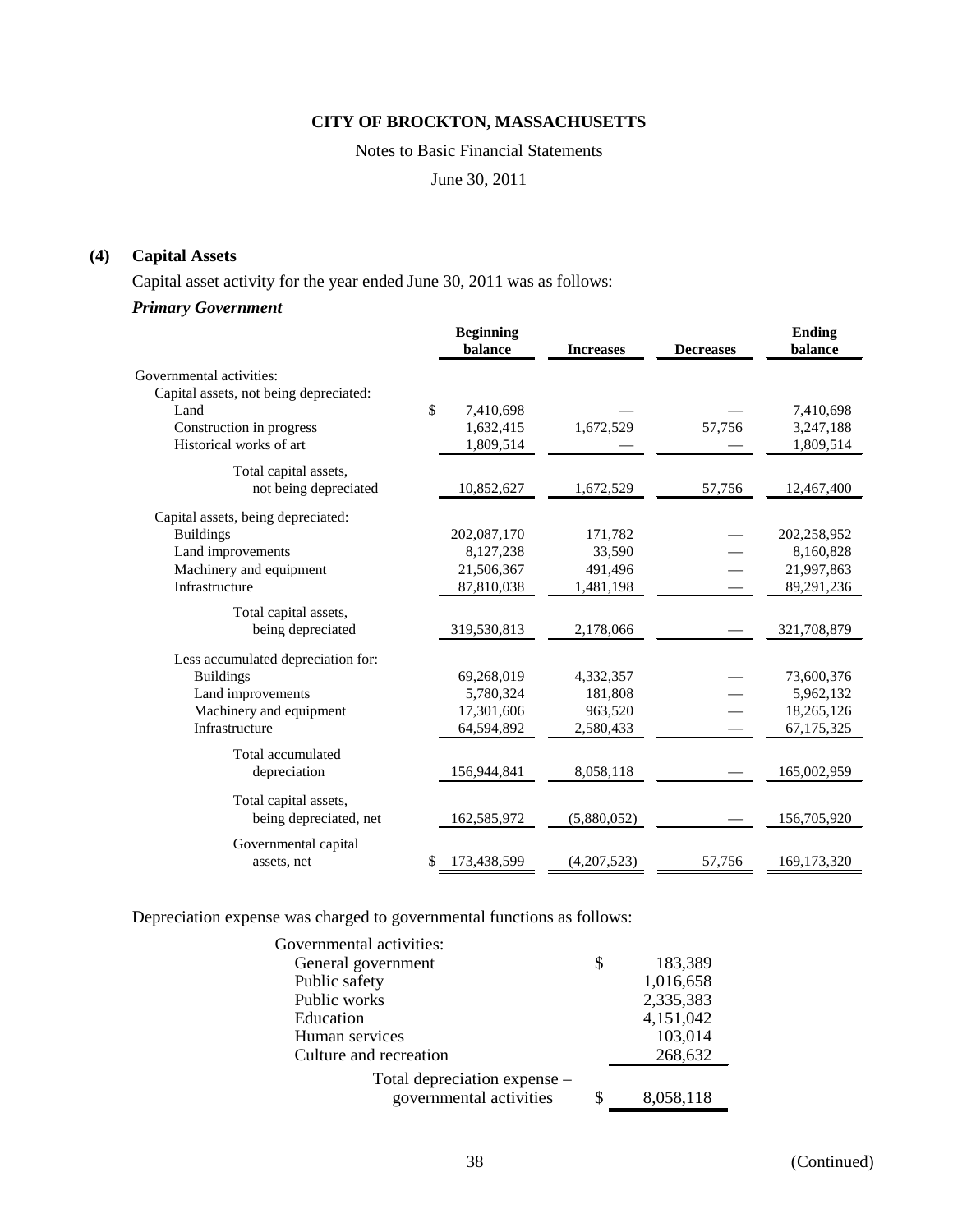### Notes to Basic Financial Statements

### June 30, 2011

|                                        | <b>Beginning</b><br>balance            | <b>Increases</b> | <b>Decreases</b> | <b>Ending</b><br>balance |
|----------------------------------------|----------------------------------------|------------------|------------------|--------------------------|
| Business-type activities:              |                                        |                  |                  |                          |
| Water:                                 |                                        |                  |                  |                          |
| Capital assets, not being depreciated: |                                        |                  |                  |                          |
| Land                                   | $\boldsymbol{\mathsf{S}}$<br>2,929,492 |                  |                  | 2,929,492                |
| Construction in progress               | 801,898                                | 817,375          | 212,783          | 1,406,490                |
| Total capital assets, not being        |                                        |                  |                  |                          |
| depreciated                            | 3,731,390                              | 817,375          | 212,783          | 4,335,982                |
| Capital assets, being depreciated:     |                                        |                  |                  |                          |
| <b>Buildings</b>                       | 25,825,711                             | 141,070          |                  | 25,966,781               |
| Land improvements                      | 105,700                                |                  |                  | 105,700                  |
| Machinery and equipment                | 10,470,326                             | 90,621           |                  | 10,560,947               |
| Infrastructure                         | 32,194,691                             | 200,848          |                  | 32,395,539               |
| Total capital assets, being            |                                        |                  |                  |                          |
| depreciated                            | 68,596,428                             | 432,539          |                  | 69,028,967               |
| Less accumulated depreciation for:     |                                        |                  |                  |                          |
| <b>Buildings</b>                       | 2,179,297                              | 632,904          |                  | 2,812,201                |
| Land improvements                      | 101,831                                | 860              |                  | 102,691                  |
| Machinery and equipment                | 8,281,512                              | 375,362          |                  | 8,656,874                |
| Infrastructure                         | 14,830,887                             | 567,512          |                  | 15,398,399               |
| Total accumulated                      |                                        |                  |                  |                          |
| depreciation                           | 25,393,527                             | 1,576,638        |                  | 26,970,165               |
| Total capital assets                   |                                        |                  |                  |                          |
| being depreciated, net                 | 43,202,901                             | (1,144,099)      |                  | 42,058,802               |
| Water capital assets, net              | 46,934,291                             | (326, 724)       | 212,783          | 46,394,784               |
| Sewer:                                 |                                        |                  |                  |                          |
| Capital assets, not being depreciated: |                                        |                  |                  |                          |
| Land                                   | 186,327                                |                  |                  | 186,327                  |
| Construction in progress               | 18,479,875                             | 8,144,540        |                  | 26,624,415               |
| Total capital assets, not              |                                        |                  |                  |                          |
| being depreciated                      | 18,666,202                             | 8,144,540        |                  | 26,810,742               |
| Capital assets, being depreciated:     |                                        |                  |                  |                          |
| <b>Buildings</b>                       | 110,191,940                            |                  |                  | 110,191,940              |
| Land improvements                      | 258,000                                |                  |                  | 258,000                  |
| Machinery and equipment                | 42,643,832                             | 84,975           |                  | 42,728,807               |
| Infrastructure                         | 37,991,072                             | 65,568           | $\qquad \qquad$  | 38,056,640               |
| Total capital assets,                  |                                        |                  |                  |                          |
| being depreciated                      | 191,084,844                            | 150,543          |                  | 191,235,387              |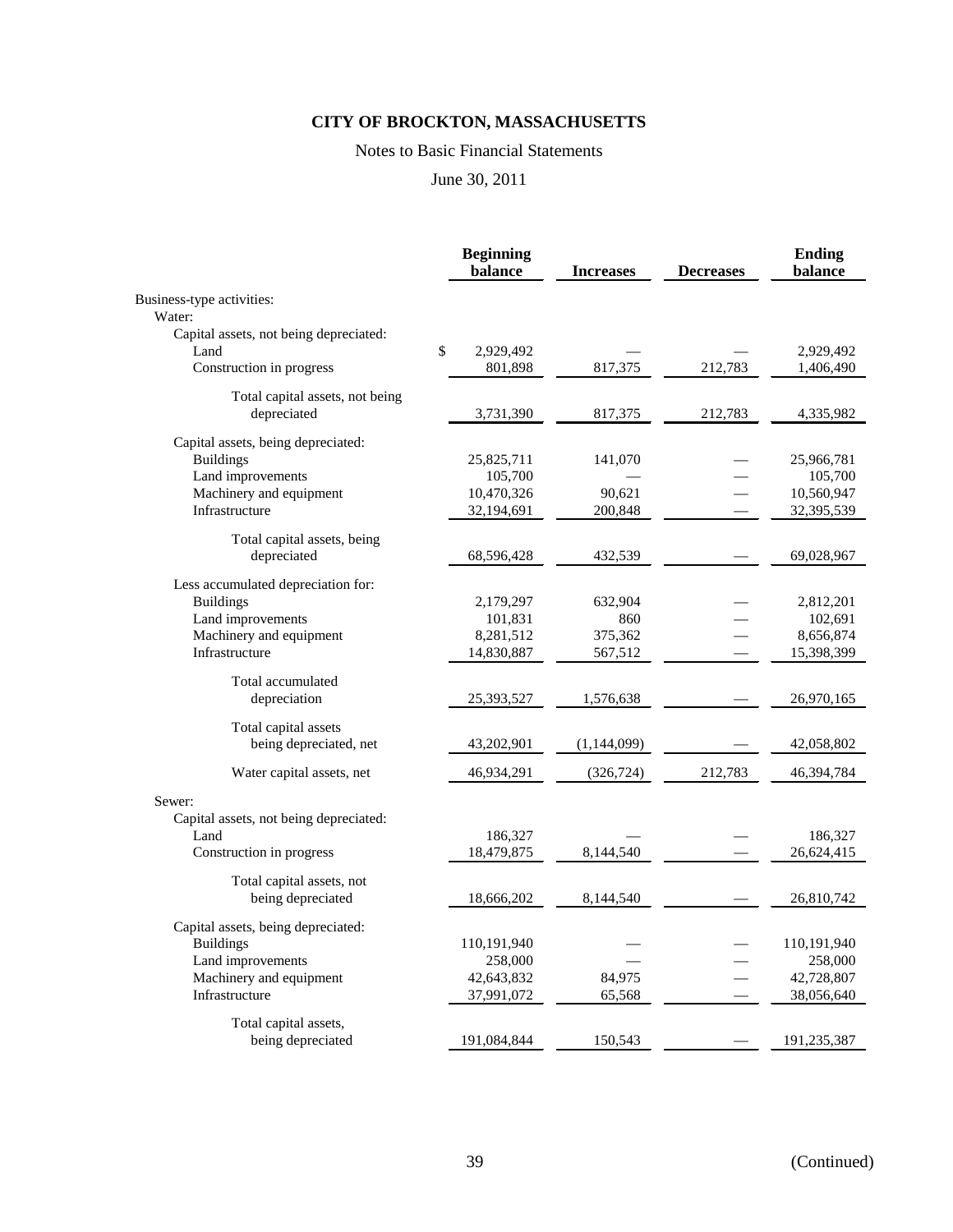### Notes to Basic Financial Statements

### June 30, 2011

|                                        | <b>Beginning</b><br>balance | <b>Increases</b> | <b>Decreases</b> | <b>Ending</b><br>balance |
|----------------------------------------|-----------------------------|------------------|------------------|--------------------------|
| Less accumulated depreciation for:     |                             |                  |                  |                          |
| <b>Buildings</b>                       | \$<br>17,979,494            | 2,754,086        |                  | 20,733,580               |
| Land improvements                      | 258,000                     |                  |                  | 258,000                  |
| Machinery and equipment                | 41,665,161                  | 175,740          |                  | 41,840,901               |
| Infrastructure                         | 22,478,748                  | 645,340          |                  | 23,124,088               |
| Total accumulated                      |                             |                  |                  |                          |
| depreciation                           | 82,381,403                  | 3,575,166        |                  | 85,956,569               |
| Total capital assets                   |                             |                  |                  |                          |
| being depreciated, net                 | 108,703,441                 | (3,424,623)      |                  | 105,278,818              |
| Sewer capital assets, net<br>Other:    | 127,369,643                 | 4,719,917        |                  | 132,089,560              |
| Capital assets, not being depreciated: |                             |                  |                  |                          |
| Land                                   | 130,359                     |                  |                  | 130,359                  |
| Construction in progress               |                             | 32,350           |                  | 32,350                   |
| Total capital assets, not              |                             |                  |                  |                          |
| being depreciated                      | 130,359                     | 32,350           |                  | 162,709                  |
| Capital assets, being depreciated:     |                             |                  |                  |                          |
| <b>Buildings</b>                       | 862,298                     |                  |                  | 862,298                  |
| Land improvements                      | 32,459,301                  |                  |                  | 32,459,301               |
| Machinery and equipment                | 2,425,551                   | 133,606          | 137,080          | 2,422,077                |
| Infrastructure                         | 6,865,192                   |                  |                  | 6,865,192                |
| Total capital assets,                  |                             |                  |                  |                          |
| being depreciated                      | 42,612,342                  | 133,606          | 137,080          | 42,608,868               |
| Less accumulated depreciation for:     |                             |                  |                  |                          |
| <b>Buildings</b>                       | 487,116                     | 17,726           |                  | 504,842                  |
| Land improvements                      | 31,943,369                  | 46,175           |                  | 31,989,544               |
| Machinery and equipment                | 2,177,327                   | 77,359           | 137,080          | 2,117,606                |
| Infrastructure                         | 2,474,389                   | 114,928          |                  | 2,589,317                |
| Total accumulated                      |                             |                  |                  |                          |
| depreciation                           | 37,082,201                  | 256,188          | 137,080          | 37,201,309               |
| Total capital assets being             |                             |                  |                  |                          |
| depreciated, net                       | 5,530,141                   | (122, 582)       |                  | 5,407,559                |
| Other capital assets, net              | 5,660,500                   | (90, 232)        |                  | 5,570,268                |
| Business-type activities               |                             |                  |                  |                          |
| capital assets, net                    | \$<br>179,964,434           | 4,302,961        | 212,783          | 184,054,612              |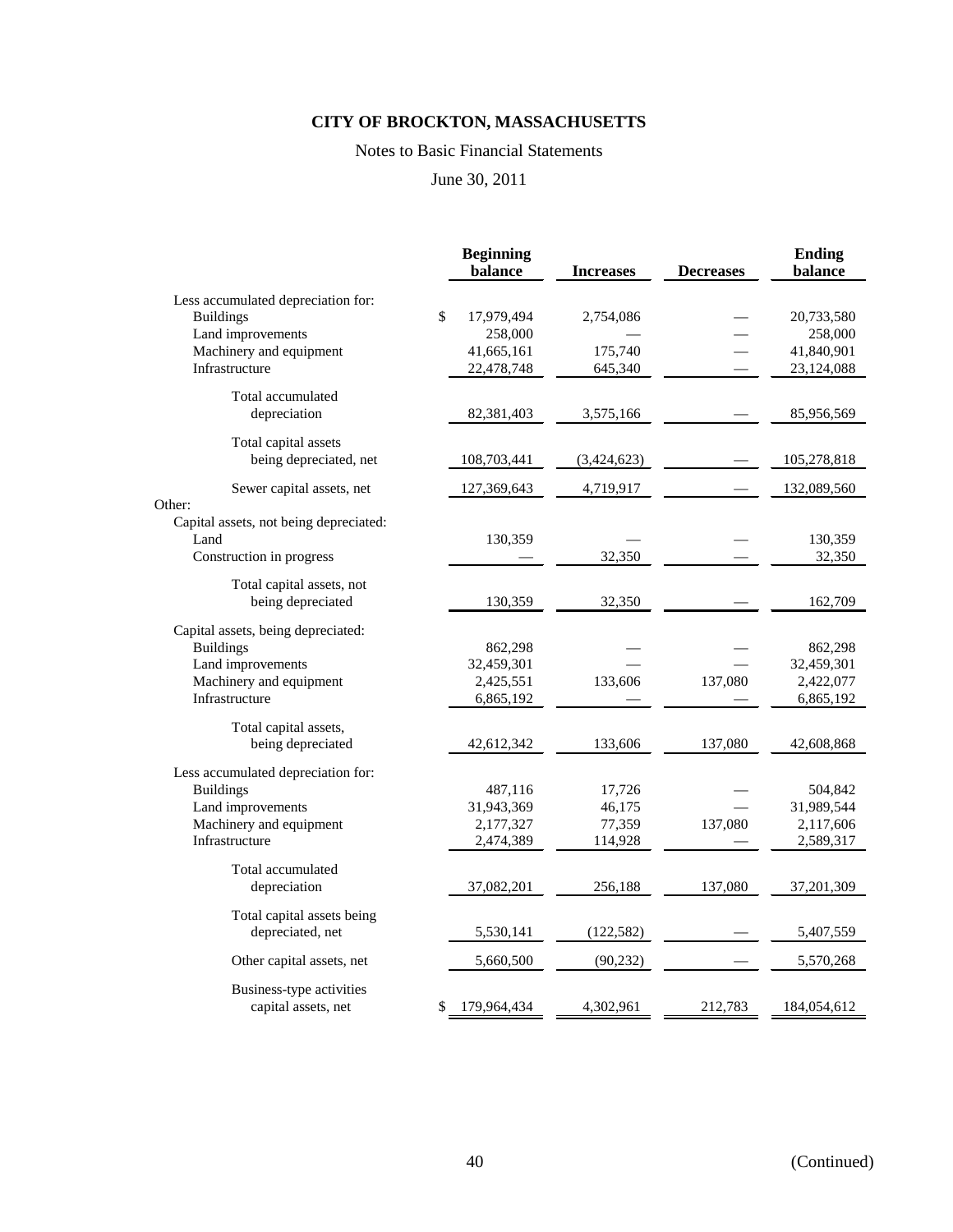Notes to Basic Financial Statements

June 30, 2011

### **(5) Deposits and Investments**

The following represents the City's essential risk information about deposits and investments.

### *(a) Custodial Credit Risk*

Custodial credit risk is the risk that in the event of bank failure, the City's deposits may not be returned. The City carries deposits that are insured by Federal Deposit Insurance Corporation (FDIC) insurance or collateralized with securities held by the City or the City's agent in the City's name. The City also carries deposits that are not collateralized and are uninsured. As of June 30, 2011, the City's bank balances of uninsured and uncollateralized deposits totaled \$119,629,264 that exceeds the \$250,000 FDIC limit. All of the System's deposits are fully insured by FDIC insurance or collateralized with securities held by the System or the System's agent in the System's name.

### *(b) Investment Policy*

The provisions of Massachusetts General Laws (M.G.L.) c. 32, sec 23(2) govern the City's investment practice.

Diversification is attained through varied investment management styles that comply with Massachusetts state law. This is accomplished through the retention of investment managers that adhere to M.G.L. c. 32, sec 23(3), the "Prudent Person" rule.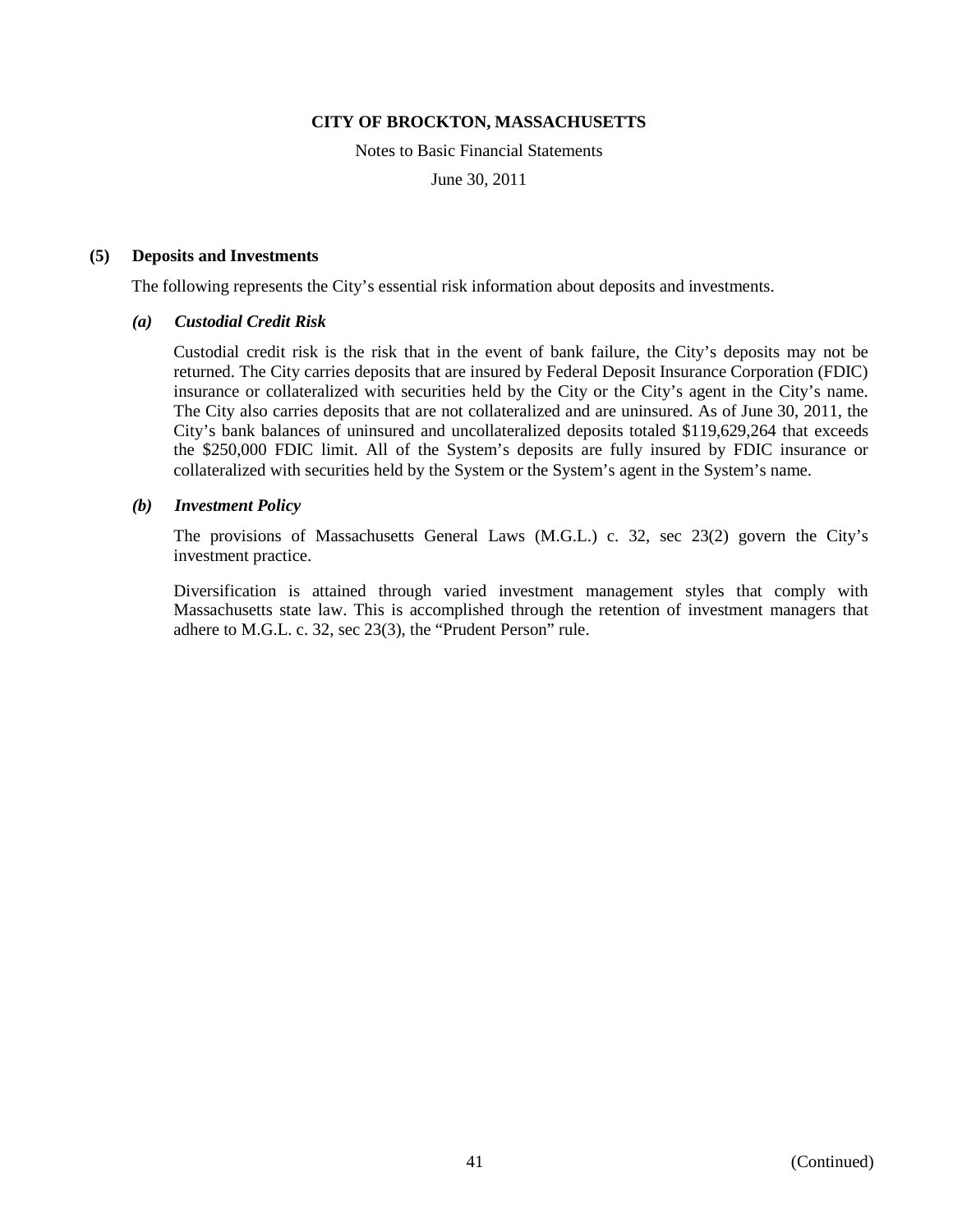#### Notes to Basic Financial Statements

June 30, 2011

#### *(c) Interest Rate Risk*

The following is a listing of the City's fixed-income investments and related maturity schedule (in years) as of June 30, 2011 for the primary government and December 31, 2010 for the retirement system (in thousands):

| <b>Investment type</b>             | <b>Fair value</b> | Less than 1 | $1 - 5$ | $6 - 10$ | More than 10 |
|------------------------------------|-------------------|-------------|---------|----------|--------------|
| Retirement system:                 |                   |             |         |          |              |
| Short-term investment fund<br>- \$ | 25,680            | 25,680      |         |          |              |
| U.S. Treasury notes and            |                   |             |         |          |              |
| bonds                              | 12,061            | 1,705       | 6,431   | 1,240    | 2,685        |
| U.S. agencies                      | 4,172             |             | 4,172   |          |              |
| Municipal bonds                    | 394               |             |         | 216      | 178          |
| Corporate Bonds                    | 55,929            | 335         | 14,789  | 25,328   | 15,477       |
| Pooled funds – domestic            | 6,710             |             |         | 6,710    |              |
| Pooled funds – international       | 20,567            |             |         | 20,567   |              |
| Asset backed:                      |                   |             |         |          |              |
| <b>CMOs</b>                        | 3,416             |             |         |          | 3,416        |
| Other                              | 2,132             | 5           | 651     | 416      | 1,060        |
| Subtotal                           | 131,061           | 27,725      | 26,043  | 54,477   | 22,816       |
| City:                              |                   |             |         |          |              |
| U.S. Treasury notes and            |                   |             |         |          |              |
| bonds                              | 419               | 50          | 52      | 317      |              |
| U.S. agencies                      | 1,291             | 387         | 634     | 270      |              |
| Corporate Bonds                    | 914               | 102         | 150     | 662      |              |
| <b>MMDT</b>                        | 8,210             | 8,210       |         |          |              |
| Subtotal                           | 10,834            | 8,749       | 836     | 1,249    |              |
| \$<br>Total                        | 141,895           | 36,474      | 26,879  | 55,726   | 22,816       |

The City's and System's guidelines do not specifically address limits on maturities as a means of managing its exposure to fair-value losses arising from increasing interest rates. The manager of each fixed-income portfolio is responsible for determining the maturity and commensurate returns of his/her portfolio.

The asset backed investments held by the System as of December 31, 2010 are highly sensitive to changes in interest rates.

### *(d) Credit Risk*

The City and the System allows investment managers to apply discretion under the "Prudent Person" rule. Investments are made, as a prudent person would be expected to act with discretion and intelligence, to seek reasonable income, preserve capital, and, in general, avoid speculative investments.

The City's fixed-income investments as of June 30, 2011 for the primary government and December 31, 2010 for the retirement system were rated by Standard & Poor's and/or an equivalent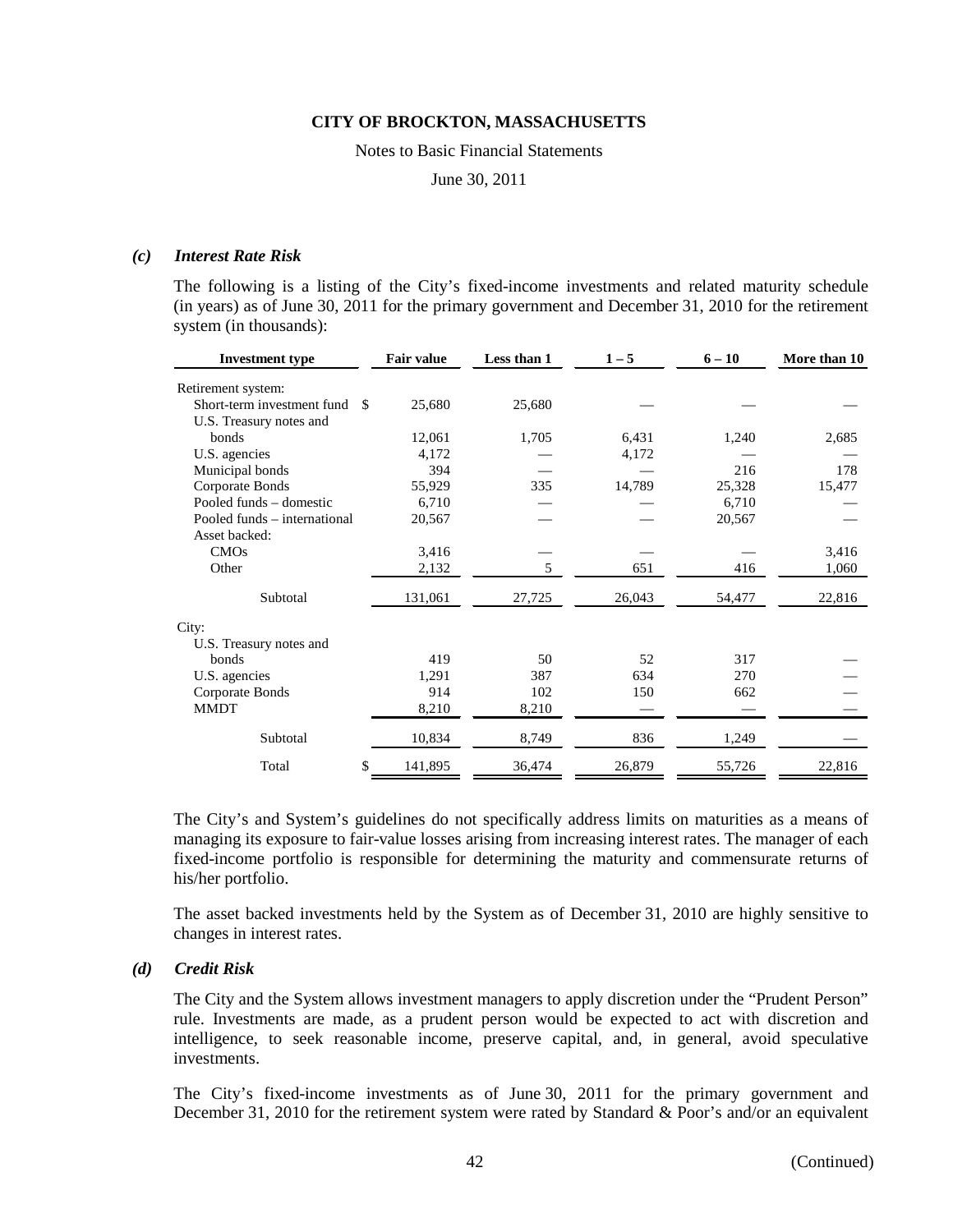Notes to Basic Financial Statements

June 30, 2011

national rating organization, and the ratings are presented below using the Standard and Poor's rating scale (in thousands):

| <b>Investment type</b>        | <b>Fair value</b> | AAA to A | <b>BBB</b> to B | $\bf{CCC}$ | Not rated |
|-------------------------------|-------------------|----------|-----------------|------------|-----------|
| Retirement system:            |                   |          |                 |            |           |
| Short-term investment fund \$ | 25,680            |          |                 |            | 25,680    |
| U.S. agencies                 | 4,172             | 4,172    |                 |            |           |
| Municipal bonds               | 394               | 394      |                 |            |           |
| Corporate bonds               | 55,929            | 18,995   | 36,795          | 139        |           |
| Pooled funds – domestic       | 6,710             |          |                 |            | 6,710     |
| Pooled funds – international  | 20,567            |          |                 |            | 20,567    |
| Asset backed:                 |                   |          |                 |            |           |
| CMO's                         | 3,416             | 3,195    | 213             | 8          |           |
| Other                         | 2,132             | 1,394    | 635             | 49         | 54        |
| Subtotal                      | 119,000           | 28,150   | 37,643          | 196        | 53,011    |
| City:                         |                   |          |                 |            |           |
| U.S. agencies                 | 1,292             | 1,292    |                 |            |           |
| Corporate Bonds               | 913               | 263      |                 |            | 650       |
| <b>MMDT</b>                   | 8,210             |          |                 |            | 8,210     |
| Subtotal                      | 10,415            | 1,555    |                 |            | 8,860     |
| \$<br>Total                   | 129,415           | 29,705   | 37,643          | 196        | 61,871    |

In addition to the above schedule, the City and the System have \$418,678 and \$12,060,919, respectively, invested in U.S. government securities, which are not included above as they are explicitly guaranteed by the U.S. government.

### *(e) Concentration Risk*

The System has no investments in a single issuer, at fair value, that exceeds 5% of the System's investments as of December 31, 2010. Additionally, the City has no investments in a single issuer, at fair value, that exceeds 5% of the City's net assets as of June 30, 2011.

The City adheres to the provisions of M.G.L. c. 32, sec 23(2) when managing concentration risk.

### *(f) Foreign Currency Risk*

Foreign currency risk is the risk that changes in exchange rates will adversely affect the fair value of an investment or a deposit. Only the retirement system is statutorily allowed to invest in foreign currency securities. Similar to the investments in domestic equities, the City employs, or encourages its investment advisor to employ, diversification, asset allocation, and quality strategies. Currency hedging is permitted for defensive purposes. Currency hedging shall be effected through the use of forward currency contracts. At December 31, 2010, there were no open forward currency contracts.

Risk of loss arises from changes in currency exchange rates. Although the System does not have investments denominated in foreign currencies, the System's exposure to fluctuations in foreign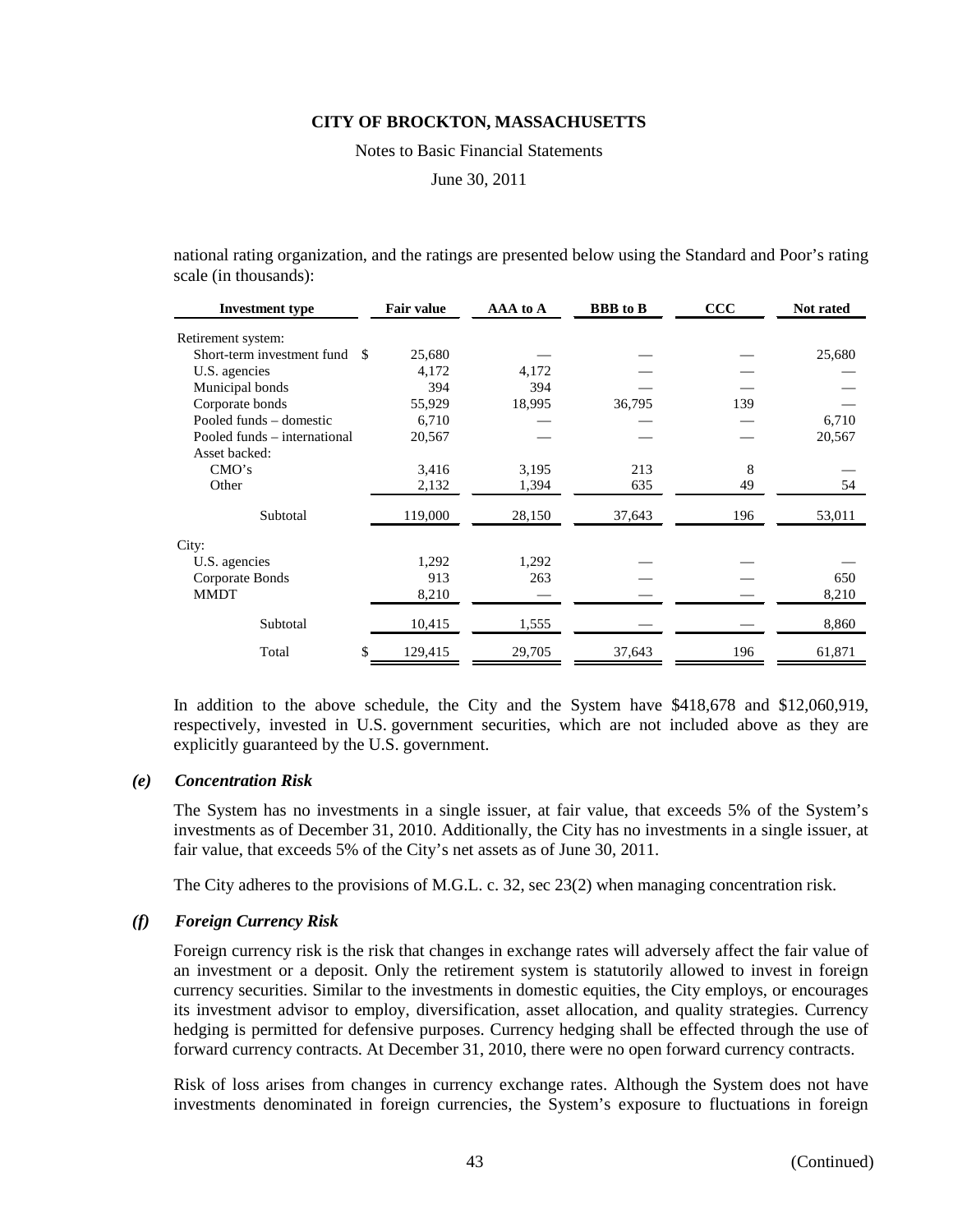Notes to Basic Financial Statements

June 30, 2011

currency for investments denominated in U.S. dollars includes \$20,566,504 and \$62,685,108 in international pooled fixed income and equity funds, respectively.

#### **(6) Retirement System**

#### *(a) Plan Description*

The City contributes to the System, an agent, multiple-employer, public employee retirement system that acts as the investment and administrative agent for the City, the Private Industry Council, the Brockton Housing Authority, the Brockton Redevelopment Authority and the Brockton Area Transit Authority. The System provides retirement, disability, and death benefits to plan members and beneficiaries. The System is a member of the Massachusetts Contributory System, which is governed by Chapter 32 of the MGL. The System is overseen by an independent five-member board consisting of the following: Chairperson, City Auditor (Ex-Officio), Mayoral appointment, a member elected by the System members and a member elected by the other board members. Public school teachers are covered by the Commonwealth of Massachusetts Teachers' Retirement System, to which the City does not contribute.

### *(b) Basis of Accounting*

The System's financial statements are prepared using the accrual basis of accounting. Plan member contributions are recognized in the period in which the contributions are due. Employer contributions to the plan are recognized when due and the employer has made a formal commitment to provide contributions. Benefits and refunds are recognized when due and payable in accordance with the terms of each plan.

Investments of the System are stated as follows:

- (a) Domestic and international bonds and equity securities are stated a quoted market value.
- (b) Real estate funds are stated at appraised value or partner's account value, whichever is more readily determinable.
- (c) Venture capital funds are stated at fair value.
- (d) Domestic and international pooled funds are stated a net asset value.

### *(c) Membership*

The City's membership in the System consisted of the following at January 1, 2010, the date of the latest actuarial valuation:

| Retirees and beneficiaries receiving benefits                  | 1.203 |
|----------------------------------------------------------------|-------|
| Terminated plan members entitled to but not receiving benefits | 344   |
| Active plan members                                            | 1.590 |
| Total membership                                               | 3.137 |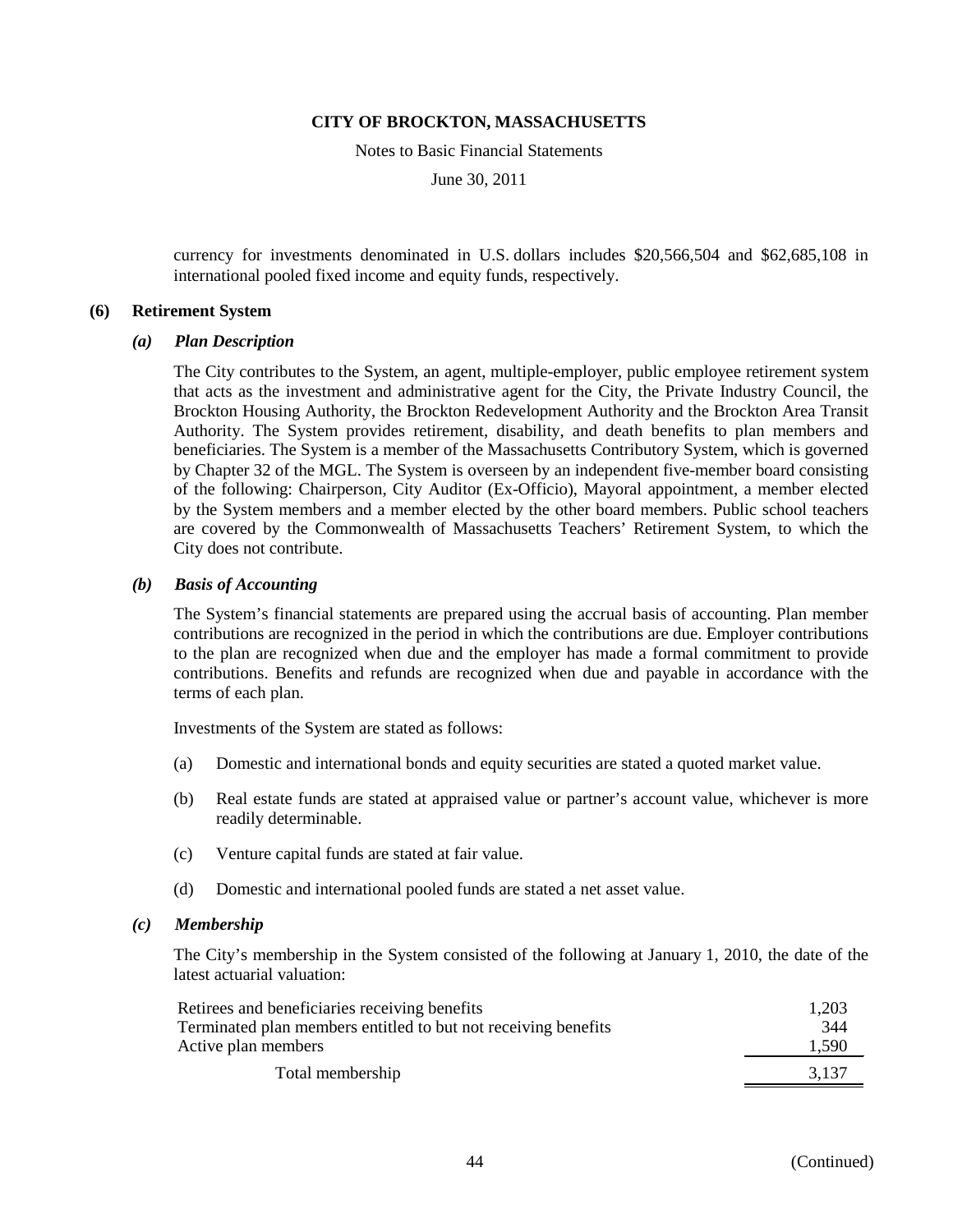#### Notes to Basic Financial Statements

June 30, 2011

#### *(d) Contributions*

Plan members are required to contribute to the System, depending on their employment date. Active members contribute 5%, 7%, 8%, or 9% of their regular gross compensation depending on the date upon which their membership began. Members hired after January 1, 1979 must contribute an additional 2% of regular compensation in excess of \$30,000. Participating employers are required to pay into the System their share of the remaining system-wide actuarially determined contribution. The contributions of plan members and the participating employers are governed by Chapter 32 of the MGL.

The following table presents the schedule of the City's contributions:

| Fiscal<br>vear<br>ending | Annual<br>required<br>contribution | Interest on<br>net pension<br>asset | Amortization<br>of net<br>pension asset | <b>Pension</b><br>cost | Actual<br>contribution | <b>Change in</b><br>net pension<br>asset | Net pension<br>asset |
|--------------------------|------------------------------------|-------------------------------------|-----------------------------------------|------------------------|------------------------|------------------------------------------|----------------------|
| 2011                     | 10.341.798                         | (6.847.556)                         | 5.962.274                               | 9.456.516              | 10.398.711             | 942.195                                  | 86.536.642           |
| 2010                     | 9.980.937                          | (7.170.986)                         | 11.213.865                              | 14,023,816             | 9.980.937              | (4,042,879)                              | 85.594.447           |
| 2009                     | 9.877.931                          | (7,430,922)                         | 10.817.911                              | 13.264.920             | 10,016,536             | (3,248,384)                              | 89,637,326           |
| 2008                     | 9.470.426                          | (7,607,974)                         | 9.821.132                               | 11,683,584             | 9.470.426              | (2,213,158)                              | 92,886,520           |

The System's Retirement Board, the City Council and the Mayor approved the option for local funding of cost-of-living adjustments. The System's funding schedule has been updated to reflect the increased liabilities resulting from the adoption of this option. These cost-of-living adjustments will be awarded automatically each year, except in years in which the Retirement Board determines that such an adjustment would substantially impair the funding schedule.

### *(e) Legally Required Reserve Accounts*

The balances in the System's legally required reserves at December 31, 2010 are as follows:

| <b>Description</b>          |    | Amount      | <b>Purpose</b>                                           |
|-----------------------------|----|-------------|----------------------------------------------------------|
| <b>Annuity Savings Fund</b> | \$ | 71,770,846  | Active members' contribution balance                     |
| <b>Annuity Reserve Fund</b> |    | 28,479,998  | Retired members' contribution account                    |
| Military Service Credit     |    | 87,283      | Members' contribution account while on<br>military leave |
| Pension Reserve Fund        |    | 203,898,834 | Amounts to fund future retirement benefits               |
| Pension Fund                |    | 27,663,023  | Remaining net assets                                     |
| Total                       | S  | 331,899,984 |                                                          |

All reserve accounts are funded at levels required by state statute.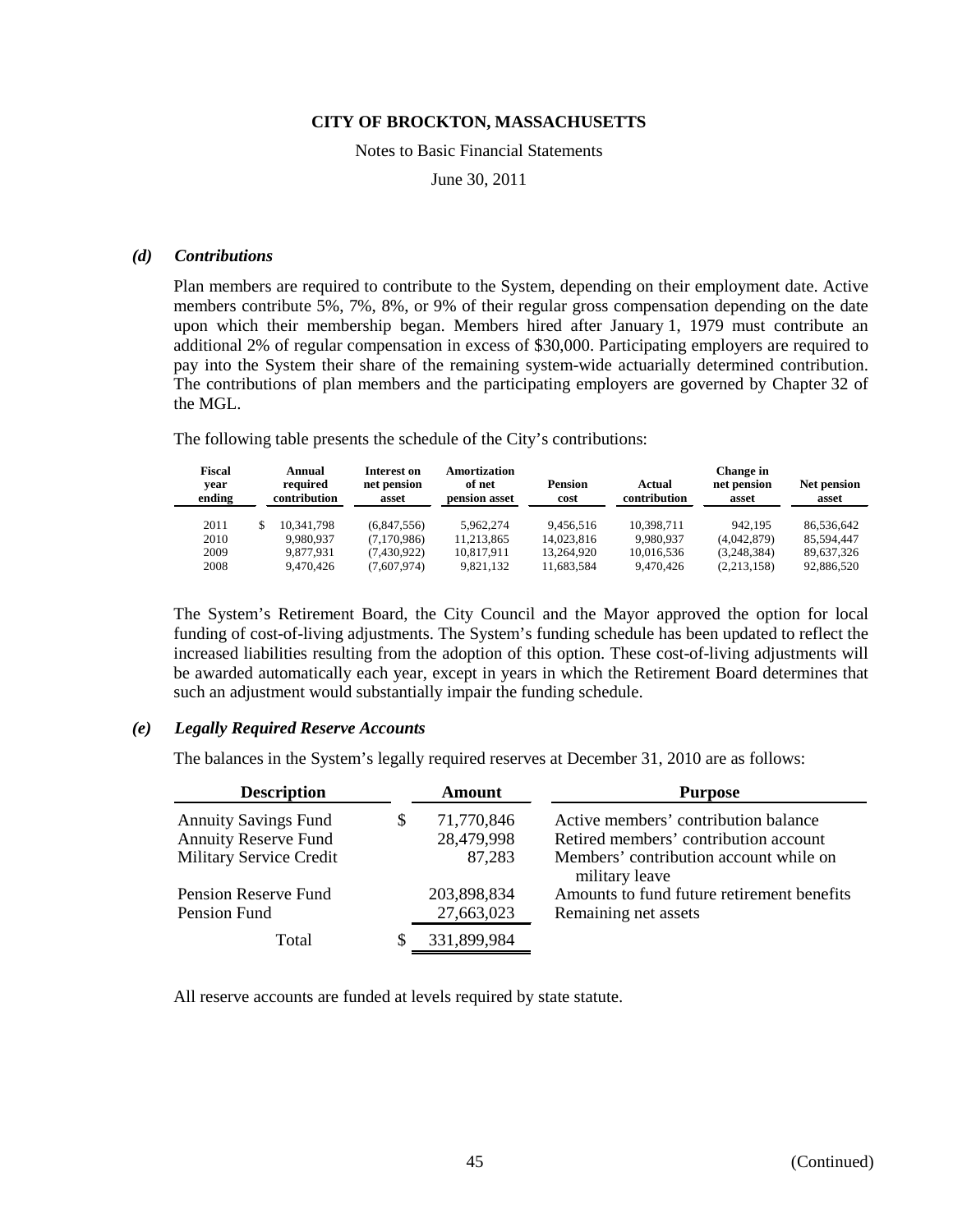Notes to Basic Financial Statements

June 30, 2011

### *(f) Funded Status and Funding Progress*

The funded status of the City's pension plan administered by the System as of January 1, 2010, the most recent actuarial valuation date, is as follows (in thousands):

| Actuarially accrued liability (AAL)<br>Actuarial value of plan assets |   | 453,213<br>351,526 |
|-----------------------------------------------------------------------|---|--------------------|
| Unfunded actuarial accrued liability (UAAL)                           | S | 101,687            |
| Funded ratio (actuarial value of plan assets/AAL)                     |   | 77.6%              |
| Covered payroll (active plan members)                                 | S | 70,882             |
| UAAL as a percentage of covered payroll                               |   | 143.5%             |

The schedule of funding progress, presented as required supplementary information (RSI) following the notes to the financial statements, present multiyear trend information about whether the actuarial values of plan assets are increasing or decreasing over time relative to the AAL's for benefits.

In the January 1, 2010 actuarial valuation, the individual entry age normal actuarial cost method was used. The actuarial assumptions included an 8.0% investment rate of return, projected salary increases of 4.75% to 8.0%, and cost-of-living adjustments of 3.0% up to \$12,000 annually. The actuarial value of assets was determined using a 5 year smoothing of the fair value of investments. The System's unfunded actuarial accrued liability is being amortized as a level percentage of pay on an open basis. The remaining amortization period at January 1, 2010 was 20 years.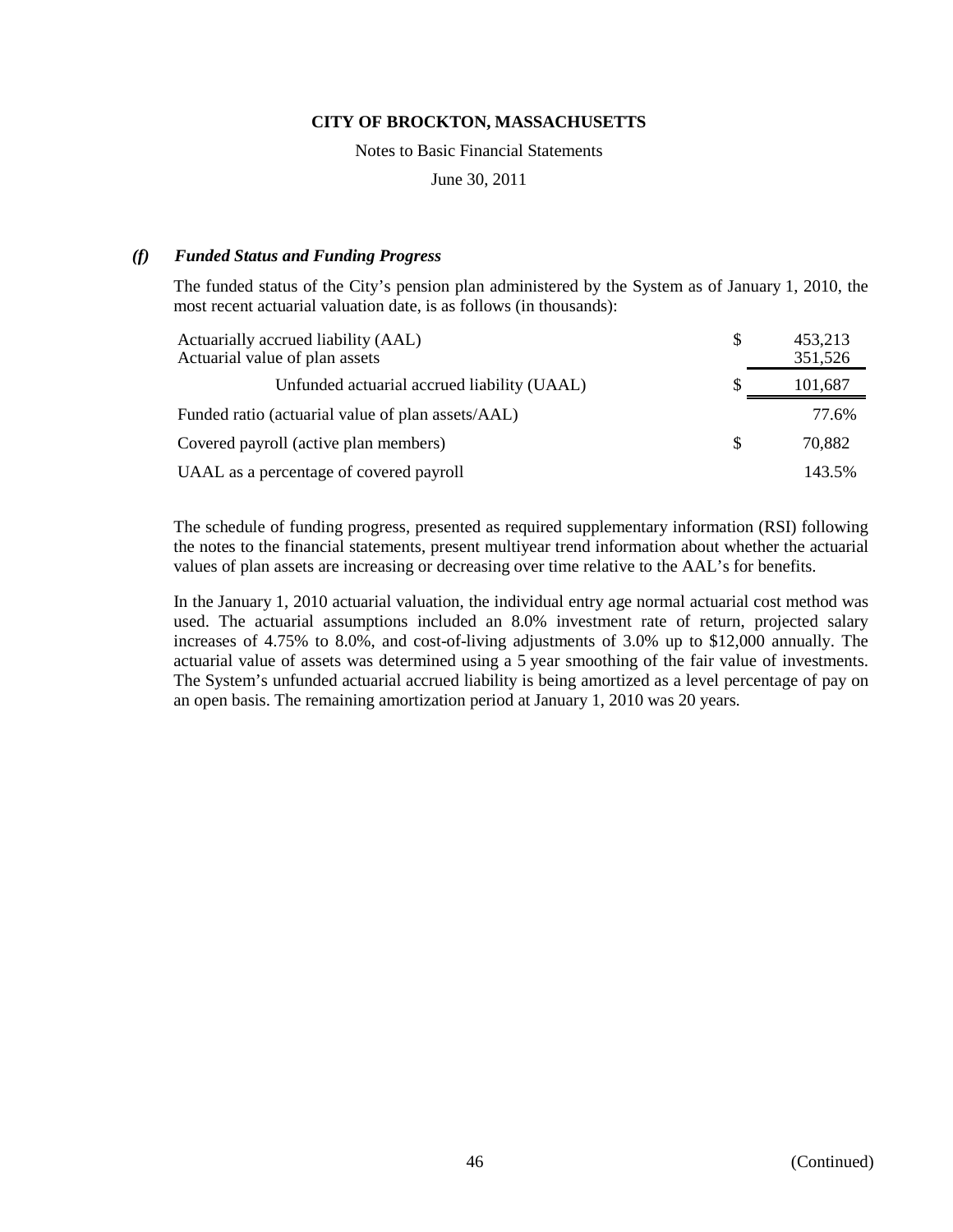### Notes to Basic Financial Statements

June 30, 2011

### **(7) Long-Term Obligations**

The following is a summary of changes in long-term obligations for the year ended June 30, 2011:

| <b>General long-term obligations</b>                     | <b>Maturing</b><br>through<br>vear ended<br>June 30 | <b>Interest</b><br>percentage<br>range | Outstanding<br>beginning<br>of year | <b>Additions</b> | <b>Reductions</b> | Outstanding<br>end<br>of year |
|----------------------------------------------------------|-----------------------------------------------------|----------------------------------------|-------------------------------------|------------------|-------------------|-------------------------------|
| Governmental activities:                                 |                                                     |                                        |                                     |                  |                   |                               |
| General:<br>Taxable                                      | 2027                                                | $(4.75\% - 6.45\%)$ \$                 | 100,135,000                         |                  | 3,035,000         | 97,100,000                    |
| General obligation                                       | 2022                                                | $(3.00\% - 6.75\%)$                    | 30,834,775                          | 7,297,000        | 4,351,825         | 33,779,950                    |
|                                                          |                                                     |                                        |                                     |                  |                   |                               |
| Subtotal                                                 |                                                     | S                                      | 130,969,775                         | 7,297,000        | 7,386,825         | 130,879,950                   |
| Add (deduct):                                            |                                                     |                                        |                                     |                  |                   |                               |
| Unamortized bond premium<br>Unamortized deferred amounts |                                                     |                                        |                                     |                  |                   | \$<br>1,228,697               |
| on refundings                                            |                                                     |                                        |                                     |                  |                   | (715, 876)                    |
| Total governmental<br>activities bonded                  |                                                     |                                        |                                     |                  |                   |                               |
| debt, net                                                |                                                     |                                        |                                     |                  |                   | 131,392,771                   |
| Business-type activities:                                |                                                     |                                        |                                     |                  |                   |                               |
| Water                                                    | 2028                                                | $(3.00\% - 7.75\%)$ \$                 | 23,266,162                          | 5,373,478        | 1,288,922         | 27,350,718                    |
| Sewer                                                    | 2028                                                | $(2.00\% - 6.75\%)$                    | 90,131,744                          | 373,000          | 4,798,202         | 85,706,542                    |
| Other                                                    | 2019                                                | $(3.80\% - 6.00\%)$                    | 1,600,000                           | 150,000          | 300,000           | 1,450,000                     |
| Subtotal                                                 |                                                     | \$                                     | 114,997,906                         | 5,896,478        | 6,387,124         | 114,507,260                   |
| Add (deduct):                                            |                                                     |                                        |                                     |                  |                   |                               |
| Unamortized bond premium                                 |                                                     |                                        |                                     |                  |                   | 1,051,123                     |
| Unamortized deferred amounts<br>on refundings            |                                                     |                                        |                                     |                  |                   | (189, 037)                    |
|                                                          |                                                     |                                        |                                     |                  |                   |                               |
| Total business-type                                      |                                                     |                                        |                                     |                  |                   |                               |
| activities bonded                                        |                                                     |                                        |                                     |                  |                   | 115,369,346                   |
| debt, net                                                |                                                     |                                        |                                     |                  |                   |                               |
| Total bonded debt, net                                   |                                                     |                                        |                                     |                  |                   | 246,762,117                   |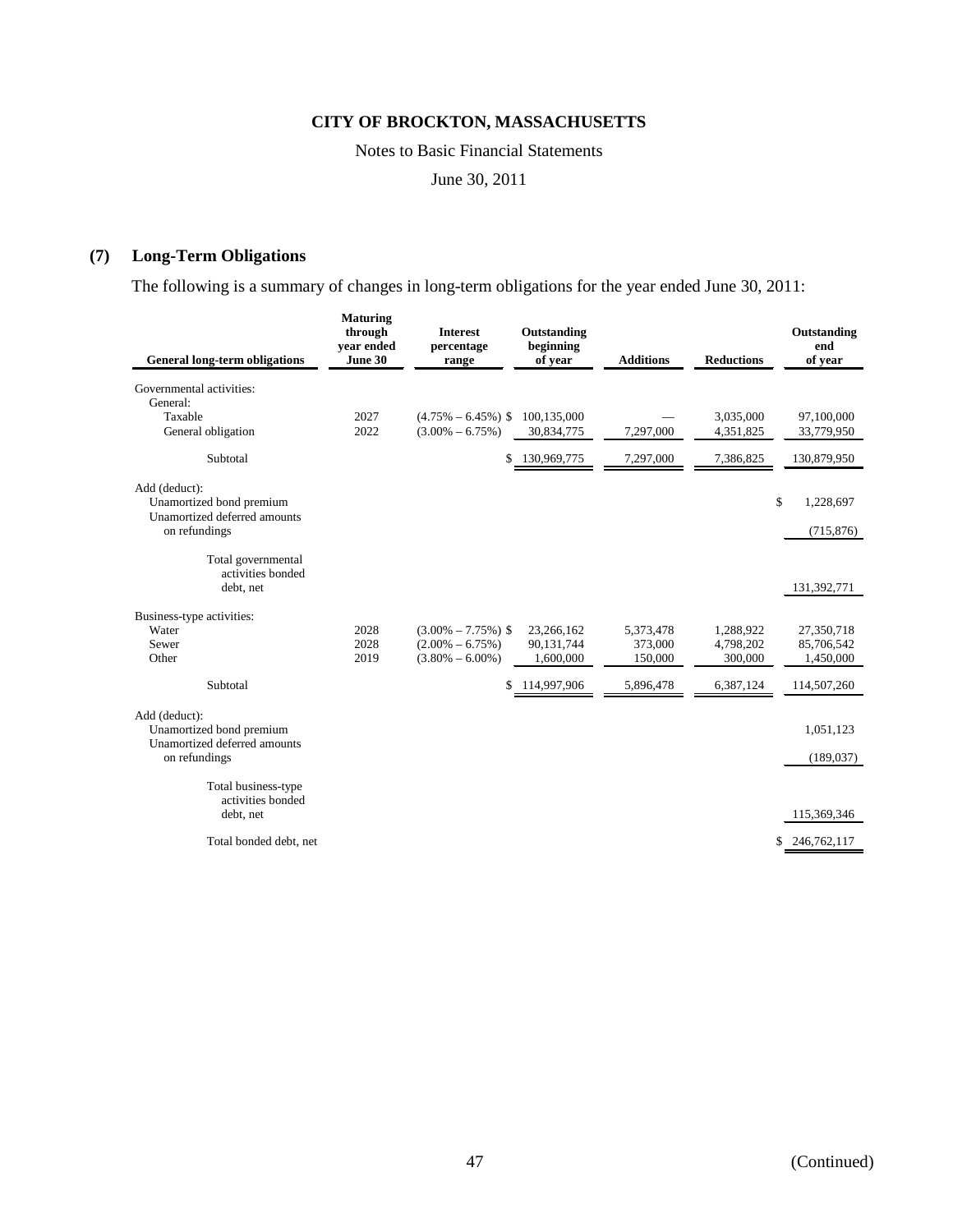#### Notes to Basic Financial Statements

June 30, 2011

| <b>General long-term obligations</b> | <b>Maturing</b><br>through<br>vear ended<br>June 30 | <b>Interest</b><br>percentage<br>range |    | Outstanding<br>beginning<br>of year | <b>Additions</b> | <b>Reductions</b> | Outstanding<br>end<br>of year |
|--------------------------------------|-----------------------------------------------------|----------------------------------------|----|-------------------------------------|------------------|-------------------|-------------------------------|
|                                      |                                                     |                                        |    |                                     |                  |                   |                               |
| Other long-term obligations:         |                                                     |                                        |    |                                     |                  |                   |                               |
| Self-insured benefit plans:          |                                                     |                                        |    |                                     |                  |                   |                               |
| Governmental activities              |                                                     |                                        | \$ | 7,575,833                           | 36,002,294       | 35,645,818        | 7,932,309                     |
| Business-type activities:            |                                                     |                                        |    |                                     |                  |                   |                               |
| Water                                |                                                     |                                        |    | 1,082,808                           | 638,977          | 441,420           | 1,280,365                     |
| Sewer                                |                                                     |                                        |    | 3,022,630                           | 260,842          | 310,405           | 2,973,067                     |
| Other                                |                                                     |                                        |    | 2.876.623                           | 227,746          | 292,955           | 2,811,414                     |
| Compensated absences, net:           |                                                     |                                        |    |                                     |                  |                   |                               |
| Governmental activities              |                                                     |                                        |    | 10,611,572                          | 108,335          | 495,878           | 10,224,029                    |
| Business-type activities:            |                                                     |                                        |    |                                     |                  |                   |                               |
| Water                                |                                                     |                                        |    | 385,671                             |                  | 21,376            | 364,295                       |
| Sewer                                |                                                     |                                        |    | 124,864                             |                  | 34,321            | 90,543                        |
| Other                                |                                                     |                                        |    | 181.470                             | 9,424            | 64,304            | 126,590                       |
| Landfill closure and postclosure     |                                                     |                                        |    |                                     |                  |                   |                               |
| care costs:                          |                                                     |                                        |    |                                     |                  |                   |                               |
| Governmental activities              |                                                     |                                        |    | 1,585,373                           | 1,592,608        |                   | 3,177,981                     |
| Business-type activities:            |                                                     |                                        |    |                                     |                  |                   |                               |
| Sewer                                |                                                     |                                        |    | 1,058,000                           | 23,000           |                   | 1,081,000                     |
| Other post employment benefits       |                                                     |                                        |    |                                     |                  |                   |                               |
| Governmental activities              |                                                     |                                        |    | 96,108,289                          | 64,422,581       | 24, 197, 223      | 136, 333, 647                 |
| Total other long-term                |                                                     |                                        |    |                                     |                  |                   |                               |
| obligations                          |                                                     |                                        | S. | 124,613,133                         | 103,285,807      | 61,503,700        | 166, 395, 240                 |

Included in the general long-term obligations above is \$7,820,000 in State Qualified Bonds (SQB's). SQB's are serial bonds issued as "State Qualified" with approval of the State Emergency Finance Board. The Commonwealth pays debt service on qualified bonds and subsequently withholds the amount of debt service from State aid payments to the City. The City issues SQB's to take advantage of more favorable interest rates. Of the \$7,820,000 of State Qualified debt outstanding at June 30, 2011, \$6,279,000 is for New School Construction, \$1,018,000 is refunding School Land Acquisition general obligation bonds, \$373,000 is refunding Sewer general obligation bonds and \$150,000 is refunding Recreation Irrigation system general obligation bonds. The bond refunding includes expected cash flow savings of approximately \$140 thousand.

During 2011, the City issued \$7,697,130 of Massachusetts Water Pollution Abatement Trust (MWPAT) bonds for the Water fund.

The replacement of water meters and implementation of a City-wide Automatic Meter Reading system consists of a \$6,647,822 loan, coupled with a principal forgiveness clause, from the MWPAT. Of this loan, the City has recognized \$4,324,170 as long-term debt in the Water fund. The balance, \$2,323,652, is principal forgiveness that will turn into a grant once certain criteria are met. The City has recorded the portion for which cash was received related to the principal forgiveness as unearned revenue in the Water fund until such time as all requirements are met and the principal is forgiven.

The upgrades to the Silver Lake and Avon Reservoir Treatment facilities consist of a \$1,049,308 loan from the MWPAT.

The interest rate on the bonds is 2% and due serially through July 15, 2031.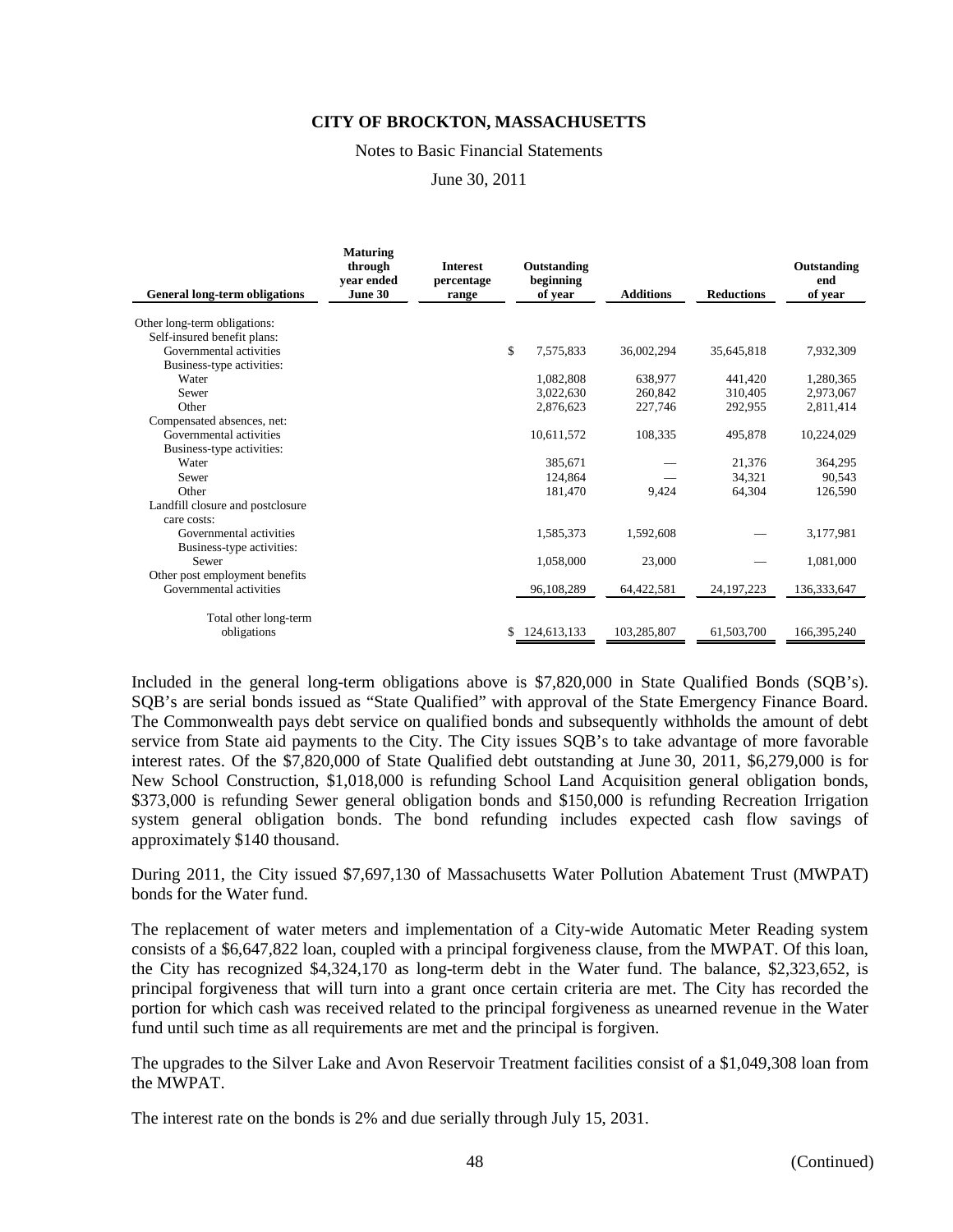Notes to Basic Financial Statements

June 30, 2011

### *Maturity of Bond Indebtedness*

Bond indebtedness outstanding at June 30, 2011 matures as follows:

|                      |                   | <b>Governmental activities</b> |              |
|----------------------|-------------------|--------------------------------|--------------|
|                      | <b>Principal</b>  | <b>Interest</b>                | <b>Total</b> |
| Year ending June 30: |                   |                                |              |
| 2012                 | \$<br>4,610,400   | 6,665,822                      | 11,276,222   |
| 2013                 | 5,031,750         | 6,520,784                      | 11,552,534   |
| 2014                 | 5,556,900         | 6,295,031                      | 11,851,931   |
| 2015                 | 6,071,650         | 6,031,748                      | 12, 103, 398 |
| 2016                 | 6,734,375         | 5,714,573                      | 12,448,948   |
| $2017 - 2021$        | 31,994,875        | 23, 257, 273                   | 55,252,148   |
| $2022 - 2026$        | 43,750,000        | 13,627,836                     | 57, 377, 836 |
| $2027 - 2030$        | 27,130,000        | 1,643,249                      | 28,773,249   |
|                      | \$<br>130,879,950 | 69,756,316                     | 200,636,266  |

| <b>Business-type activities</b> |                 |                  |              |  |  |
|---------------------------------|-----------------|------------------|--------------|--|--|
|                                 |                 |                  | <b>Sewer</b> |  |  |
| <b>Principal</b>                | <b>Interest</b> | <b>Principal</b> | Interest     |  |  |
|                                 |                 |                  |              |  |  |
| \$<br>1,312,022                 | 545,225         | 4,902,527        | 2,146,271    |  |  |
| 2,551,002                       | 570,367         | 4,956,200        | 2,065,632    |  |  |
| 1,524,877                       | 549,634         | 5,109,389        | 1,884,244    |  |  |
| 1,545,748                       | 508,315         | 5,223,620        | 1,738,876    |  |  |
| 1,567,151                       | 465,205         | 5,246,662        | 1,588,555    |  |  |
| 7,672,776                       | 1,682,707       | 26,818,280       | 5,644,182    |  |  |
| 7,293,774                       | 783,173         | 27,091,767       | 2,101,543    |  |  |
| 3,620,719                       | 136,945         | 6,358,097        | 201,657      |  |  |
| 262,649                         | 2,626           |                  |              |  |  |
| 27,350,718                      | 5,244,197       | 85,706,542       | 17,370,960   |  |  |
|                                 |                 | Water            |              |  |  |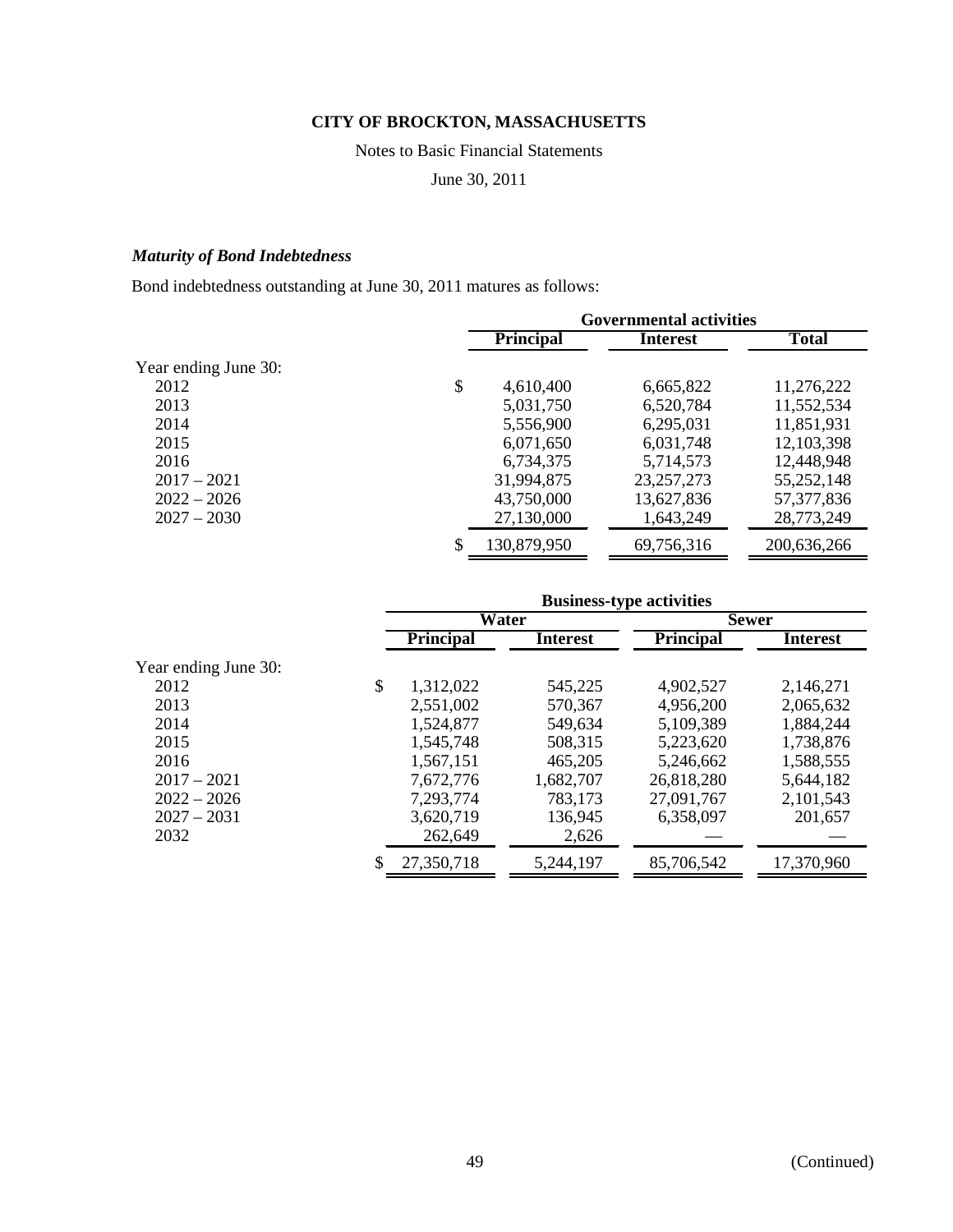### Notes to Basic Financial Statements

### June 30, 2011

|                      | <b>Business-type activities</b> |          |                  |                 |  |  |
|----------------------|---------------------------------|----------|------------------|-----------------|--|--|
|                      | <b>Other</b>                    |          | <b>Total</b>     |                 |  |  |
|                      | <b>Principal</b>                | Interest | <b>Principal</b> | <b>Interest</b> |  |  |
| Year ending June 30: |                                 |          |                  |                 |  |  |
| 2012                 | \$<br>150,000                   | 3,613    | 6,364,549        | 2,695,109       |  |  |
| 2013                 | 150,000                         | 3,000    | 7,657,202        | 2,638,999       |  |  |
| 2014                 | 150,000                         | 1,500    | 6,784,266        | 2,435,378       |  |  |
| 2015                 | 100,000                         |          | 6,869,368        | 2,247,191       |  |  |
| 2016                 | 100,000                         |          | 6,913,813        | 2,053,760       |  |  |
| $2017 - 2021$        | 500,000                         |          | 34,991,056       | 7,326,889       |  |  |
| $2022 - 2026$        | 300,000                         |          | 34,685,541       | 2,884,716       |  |  |
| $2027 - 2031$        |                                 |          | 9,978,816        | 338,602         |  |  |
| 2032                 |                                 |          | 262,649          | 2,626           |  |  |
|                      | \$<br>1,450,000                 | 8,113    | 114,507,260      | 22,623,270      |  |  |

The City has entered into loan agreements with the Massachusetts Water Pollution Abatement Trust (MWPAT) to finance certain water and wastewater related capital improvements. Since the City is legally obligated for the total debt amounts, the full liability has been recorded in the Water and Sewer funds in the accompanying basic financial statements. The City expects to receive \$427,978 and \$3,525,796 of Water and Sewer principal and interest subsidies, respectively, from MWPAT over the remaining life of the loans as follows:

|                      | <b>Business-type activities</b> |                     |                      |                            |                             |                            |  |  |  |
|----------------------|---------------------------------|---------------------|----------------------|----------------------------|-----------------------------|----------------------------|--|--|--|
|                      | Water                           |                     | <b>Sewer</b>         |                            | Total                       |                            |  |  |  |
|                      | <b>Principal</b><br>subsidy     | Interest<br>subsidy | Principal<br>subsidy | <b>Interest</b><br>subsidy | <b>Principal</b><br>subsidy | <b>Interest</b><br>subsidy |  |  |  |
| Year ending June 30: |                                 |                     |                      |                            |                             |                            |  |  |  |
| 2012                 | \$<br>14,353                    | 28.994              | 109.941              | 322.901                    | 124.294                     | 351,895                    |  |  |  |
| 2013                 | 15.397                          | 27.299              | 85.474               | 332.939                    | 100.871                     | 360,238                    |  |  |  |
| 2014                 | 18,036                          | 20,990              | 112,321              | 288,388                    | 130,357                     | 309,378                    |  |  |  |
| 2015                 | 19.393                          | 18.256              | 113.993              | 268,688                    | 133.386                     | 286,944                    |  |  |  |
| 2016                 | 20.456                          | 16.176              | 71,883               | 245,443                    | 92.339                      | 261,619                    |  |  |  |
| $2017 - 2021$        | 116.409                         | 51.856              | 211.284              | 920.461                    | 327.693                     | 972.317                    |  |  |  |
| $2022 - 2026$        | 52,658                          | 7,705               | 182.417              | 259,663                    | 235,075                     | 267,368                    |  |  |  |
| Total                | 256,702                         | 171,276             | 887.313              | 2.638.483                  | 1.144.015                   | 2.809.759                  |  |  |  |

The City is subject to a dual-level general debt limit; the normal debt limit and the double-debt limit. Such limits are equal to 2½% and 5%, respectively, of the valuation of taxable property in the City as last equalized by the Commonwealth's Department of Revenue. Debt may be authorized up to the normal debt limit without state approval. Authorizations under the double-debt limit, however, require the approval of the Commonwealth's Emergency Finance Board. Additionally, there are many categories of general obligation debt, which are exempt from the debt limit but are subject to other limitations.

As of June 30, 2011, the City may issue approximately \$259.7 million of additional general-obligation debt under the normal debt limit. The City has approximately \$223.1 million of debt exempt from the debt limit.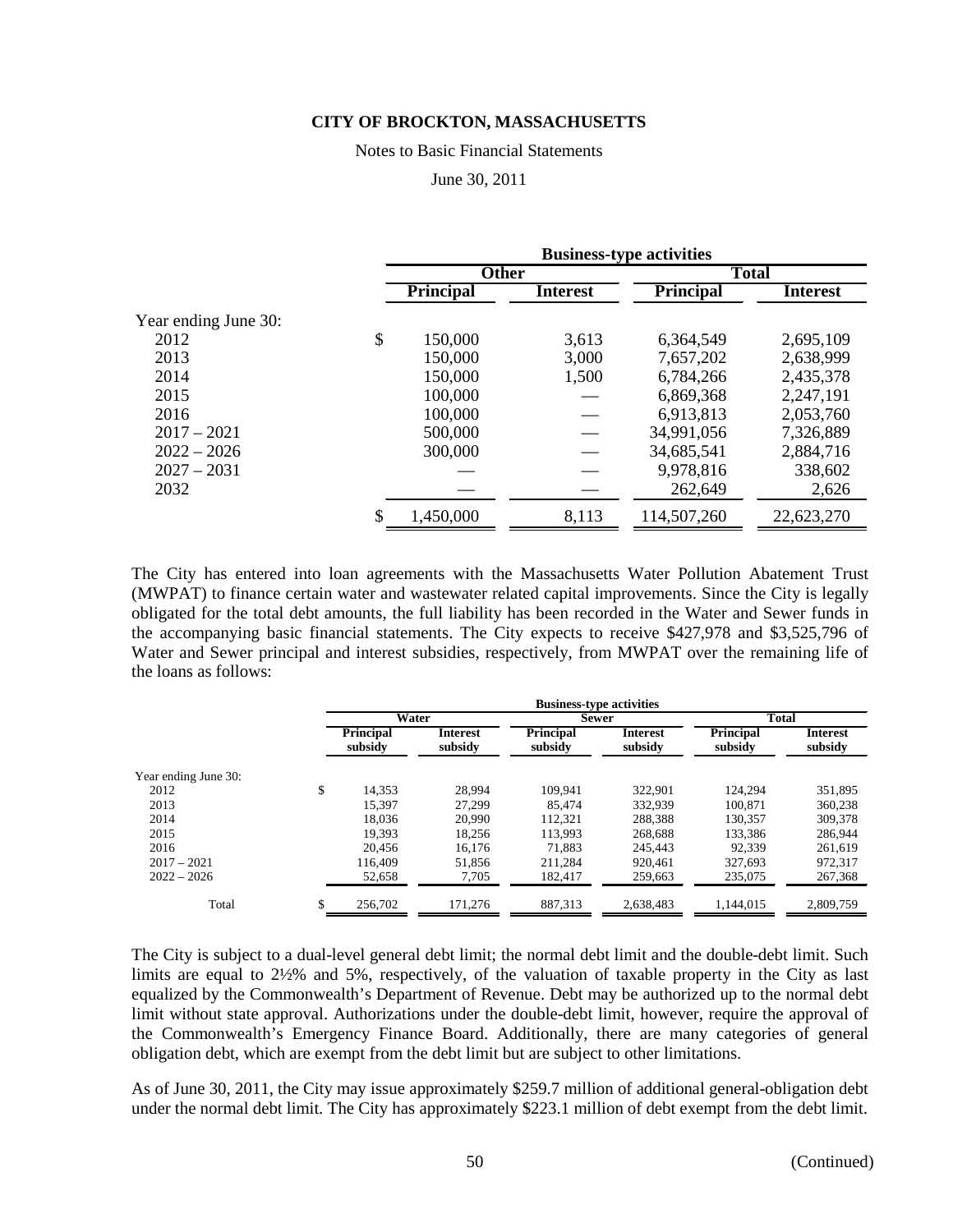Notes to Basic Financial Statements

June 30, 2011

As of June 30, 2011, the City has total authorized unissued debt of \$112.8 million. The remaining authorized unissued debt is intended to finance the following:

| School construction/furnishings | \$ | 44,256,209  |
|---------------------------------|----|-------------|
| School refunding                |    | 950,000     |
| Refunding                       |    | 2,430,000   |
| Pension funding                 |    | 47,710,000  |
| Water projects                  |    | 14,641,473  |
| Sewer projects                  |    | 220,779     |
| Economic development            |    | 2,600,000   |
|                                 | S  | 112,808,461 |

### **(8) Landfill Closure and Postclosure Care Costs**

State and Federal laws and regulations require that the City place a final cover on its landfill sites and perform certain maintenance and monitoring functions at the landfill sites for a minimum of thirty years after closure. In addition to operating expenses related to current activities of the landfill sites, an expense provision and related liability are being recognized based on the future closure and postclosure care costs that will be incurred near or after the date the landfills no longer accept waste. The recognition of these landfill closure and postclosure care costs is based on the amount of the landfills used during the year. The estimated liability for landfill closure and postclosure care costs is based on the percent usage (filled) of the landfills and is as follows at June 30, 2011:

|                                    | Governmental<br>activities | <b>Business-type</b><br>activities<br>(Sewer fund) |
|------------------------------------|----------------------------|----------------------------------------------------|
| Closure and postclosure care costs | 3.177.981                  | 1,081,000                                          |
| Percentage usage (filled)          | 100.00%                    | 47.00%                                             |

It is estimated that an additional \$1,219,000 will be recognized as closure and postclosure care expenses between the date of the balance sheet and the date the Sewer fund landfill is currently expected to be filled to capacity (the year 2047).

The landfill liability recorded by the governmental activities represents postclosure care costs only, as the closure costs have been contractually assumed by a third party in exchange for the future use of the landfill site. As of June 30, 2009, the landfill has been closed and the City began to incur postclosure care costs in fiscal year 2009.

The third party has placed an irrevocable letter of credit in the amount of \$5,485,000 in trust to provide assurance that funds will be available when needed for closure, maintenance, and/or corrective action.

The estimated total current cost of the landfill closure and postclosure care is based on the amount that would be paid if all equipment, facilities, and services required to close, monitor, and maintain the landfills were acquired as of June 30, 2011. However, the actual cost of closure and postclosure care may be higher due to inflation, changes in technology, or changes in landfill laws and regulations.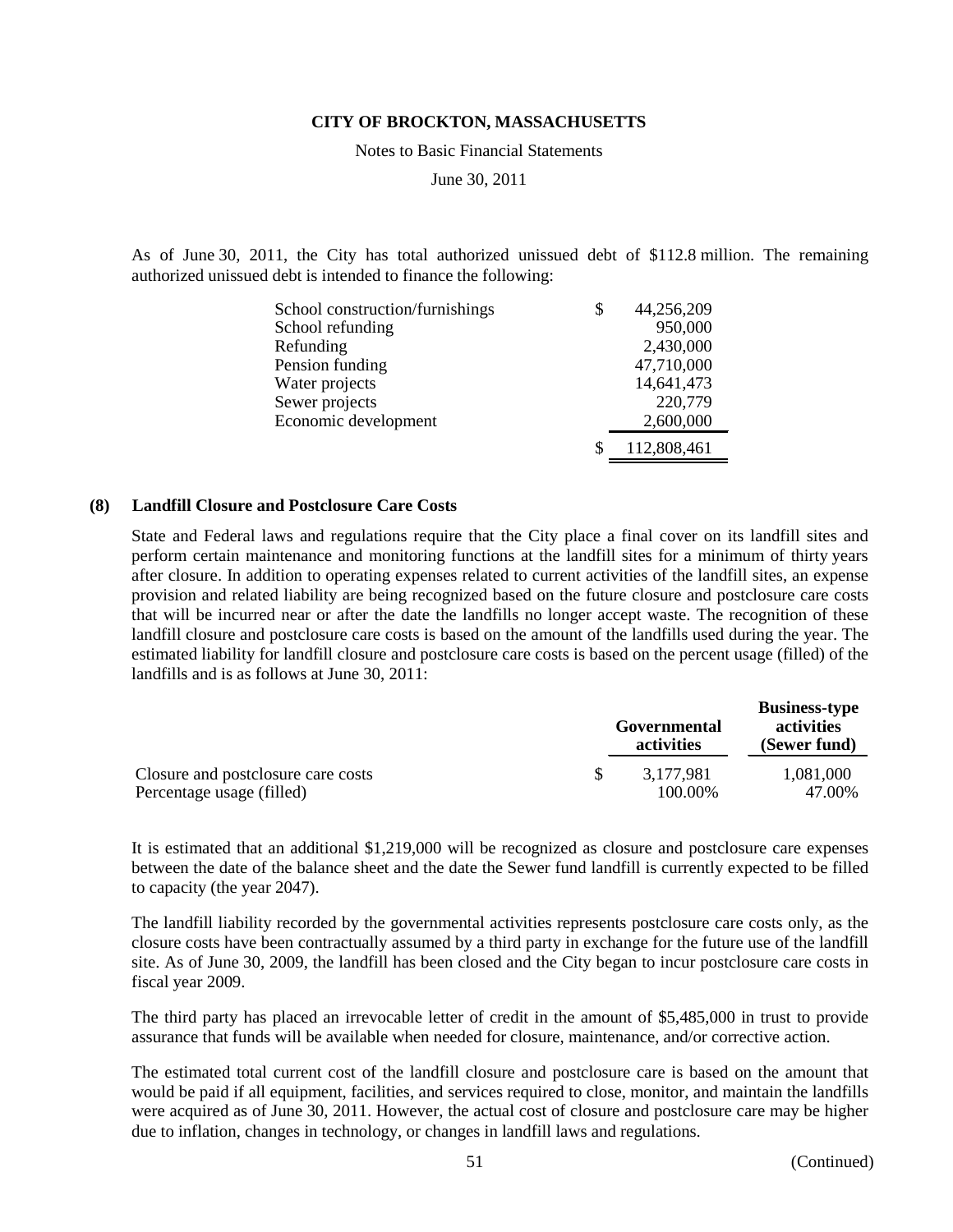#### Notes to Basic Financial Statements

### June 30, 2011

### **(9) Temporary Borrowings**

Under state law and by authorization of the City Council, the City is authorized to borrow on a temporary basis to fund the following:

- Current operating costs prior to the collection of revenues through issuance of revenue anticipation notes (RANs);
- Capital project costs incurred prior to obtaining permanent financing through issuance of bond anticipation notes (BANs); and
- Federal and state-aided capital projects and other program expenditures prior to receiving reimbursement through issuance of federal and state-aid anticipation notes (FANs and SANs).

Temporary loans are general obligations of the City and carry maturity dates which are limited by statute.

Short-term debt activity for the year ended June 30, 2011 was as follows:

|                                                                                                                      | Outstanding<br>as of<br><b>June 30,</b><br>2010 | <b>Additions</b> | <b>Reductions</b> | Outstanding<br>as of<br><b>June 30,</b><br>2011 |
|----------------------------------------------------------------------------------------------------------------------|-------------------------------------------------|------------------|-------------------|-------------------------------------------------|
| Bond anticipation notes payable:<br>Governmental activities:<br>Other governmental funds:<br>Capital projects funds: |                                                 |                  |                   |                                                 |
| School construction                                                                                                  | \$<br>9,000,000                                 | 896,000          | 9,000,000         | 896,000                                         |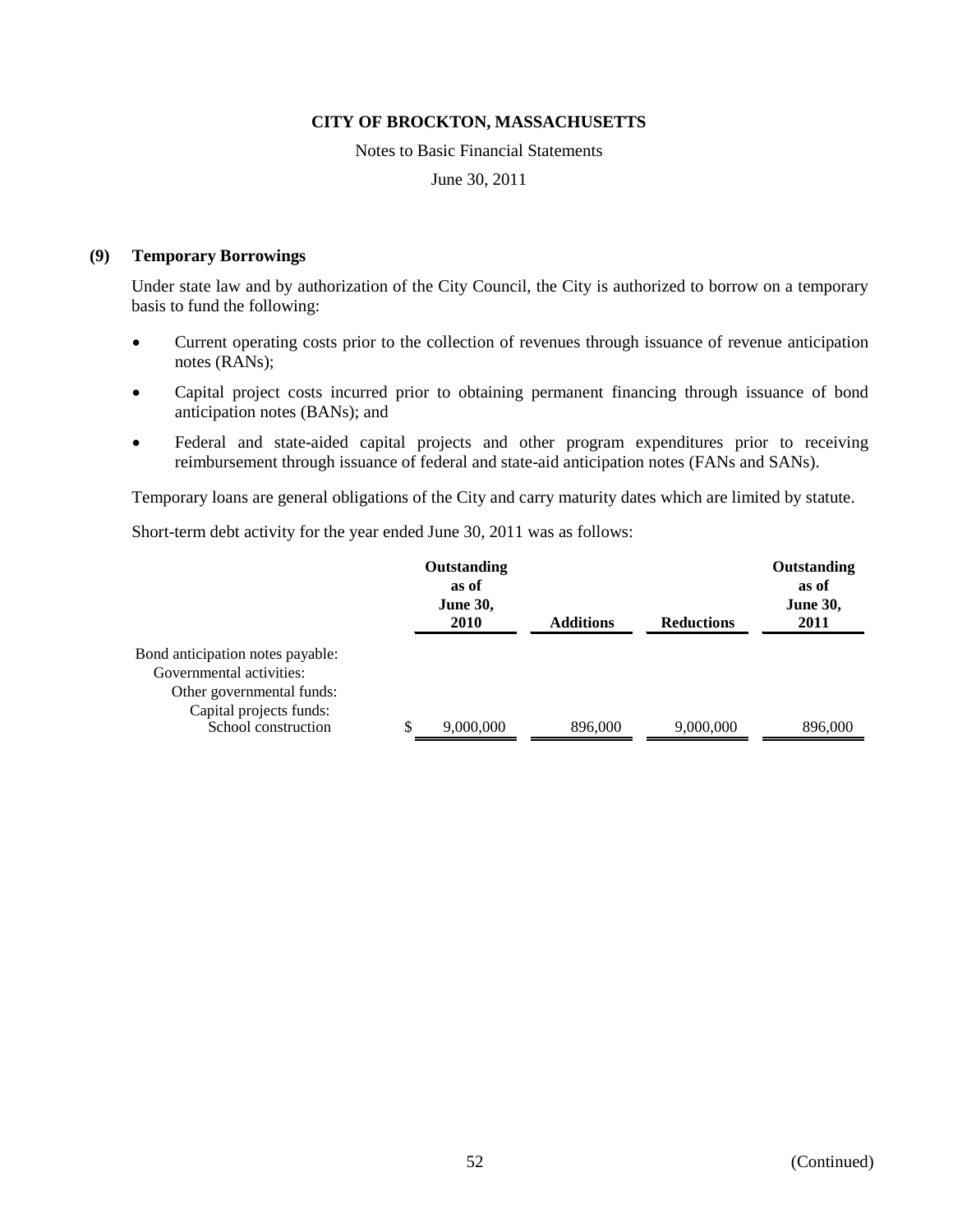#### Notes to Basic Financial Statements

June 30, 2011

### **(10) Operating Transfers**

Operating transfers and their purposes during the year ended June 30, 2011 were as follows:

|                                                                                       |     | <b>Governmental funds</b> |              |            | <b>Enterprise funds</b> |              |  |
|---------------------------------------------------------------------------------------|-----|---------------------------|--------------|------------|-------------------------|--------------|--|
|                                                                                       |     | <b>General</b>            | <b>Other</b> | Water      | <b>Sewer</b>            | <b>Other</b> |  |
| Water receipts $-$ in lieu of taxes                                                   | \$. | 654,704                   |              | (654, 704) |                         |              |  |
| Sewer receipts – in lieu of taxes                                                     |     | 1,327,381                 |              |            | (1,327,381)             |              |  |
| Other Enterprise receipts – in lieu of taxes                                          |     | 170,220                   |              |            |                         | (170, 220)   |  |
| General fund revenue – recreation subsidy                                             |     | (406, 426)                |              |            |                         | 406,426      |  |
| General fund revenue – recreation debt service costs                                  |     | (159, 163)                |              |            |                         | 159,163      |  |
| Parking authority reserve – parking authority                                         |     | 221,900                   | (221,900)    |            |                         |              |  |
| Parking meter fees – parking authority                                                |     | 390,889                   | (390, 889)   |            |                         |              |  |
| Weights and Measures – services                                                       |     | 72,479                    | (72, 479)    |            |                         |              |  |
| <b>Grant Funds</b>                                                                    |     | 17,372                    | (17, 372)    |            |                         |              |  |
| General fund revenue – Capital Projects<br>reimbursements for prior year General Fund |     |                           |              |            |                         |              |  |
| expenses                                                                              |     | 831,485                   | (831, 485)   |            |                         |              |  |
| General fund revenue – Transfer of MEMA                                               |     |                           |              |            |                         |              |  |
| reimbursement to Special Revenue Fund                                                 |     | (45,080)                  | 45,080       |            |                         |              |  |
| General fund revenue – Transfer of Cable Agreement                                    |     |                           |              |            |                         |              |  |
| reimbursement to Special Revenue Fund                                                 |     | (531, 845)                | 531,845      |            |                         |              |  |
| General fund revenue – Transfer for School Roof                                       |     |                           |              |            |                         |              |  |
| Project to Capital Projects Fund                                                      |     | (460,000)                 | 460,000      |            |                         |              |  |
| General fund revenue – Transfer for Water Meter                                       |     |                           |              |            |                         |              |  |
| Audit Project to Special Revenue Fund                                                 |     | (97,000)                  | 97,000       |            |                         |              |  |
| Enterprise fund revenue – reclass of expenditures                                     |     |                           | (75, 193)    | 10,116     | 65,077                  |              |  |
| Total                                                                                 |     | 1,986,916                 | (475, 393)   | (644, 588) | (1,262,304)             | 395,369      |  |

### **(11) Other Postemployment Benefit (OPEB) Disclosures**

GASB Statement No. 45, *Accounting and Financial Reporting by Employers for Postemployment Benefits Other Than Pensions* requires governments to account for other postemployment benefits, primarily healthcare, on an accrual basis rather than on a pay-as-you-go basis. The effect is the recognition of an actuarially required contribution as an expense on the government-wide statement of activities when a future retiree earns their postemployment benefit rather than when they use their postemployment benefit. To the extent that an entity does not fund their actuarially required contribution, a postemployment benefit liability is recognized on the government-wide statement of net assets over time.

In addition to the pension benefits described in note 6, the City provides postemployment health care and life insurance benefits, in accordance with state statute and City ordinance, to participating retirees and their beneficiaries.

As of June 30, 2010, the valuation date, 2,624 retirees and 2,957 active members meet the eligibility requirements as put forth in Chapter 32B of MGL. The City sponsors and participates in a single employer defined benefit OPEB plan. The OPEB plan is administered by the City and does not issue a stand-alone financial report.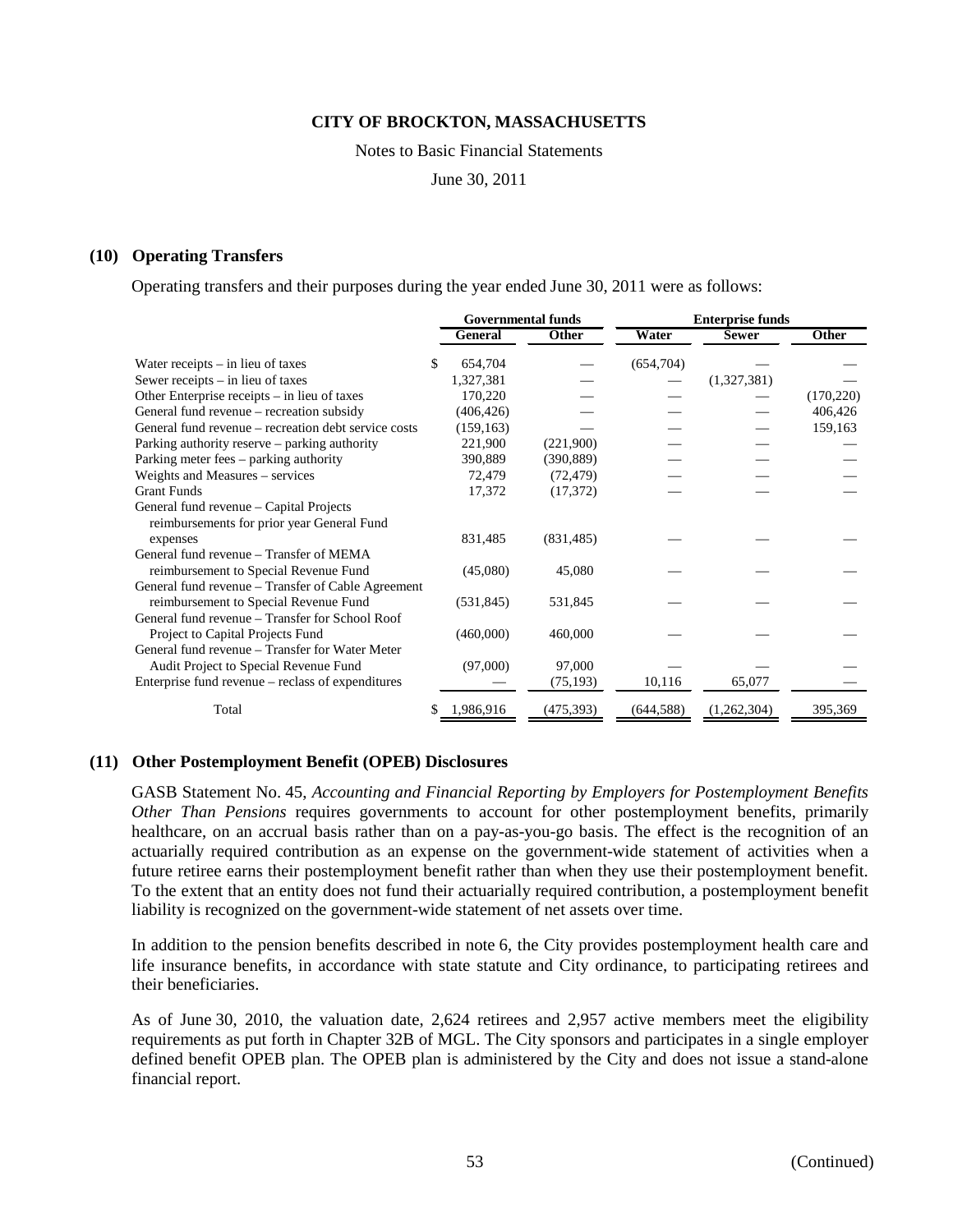Notes to Basic Financial Statements

June 30, 2011

Medical and prescription drug benefits are provided to all eligible retirees not enrolled in Medicare through a variety of plans offered by Blue Cross Blue Shield of Massachusetts and Harvard Pilgrim HealthCare. Medical and prescription drug benefits are provided to retirees enrolled in Medicare through Medicare Supplemental plans offered by Blue Cross Blue Shield of Massachusetts and Harvard Pilgrim HealthCare.

Groups 1 and 2 retirees, including teachers, with at least 10 years or 20 years of creditable service are eligible at age 55 or any age, respectively. Group 4 retirees with at least 10 years or 20 years of creditable service are eligible at age 45 or any age, respectively. Retirees on ordinary or accidental disability retirement are eligible at any age while ordinary disability requires 10 years of creditable service. The surviving spouse is eligible to receive both pre- and post-retirement death benefits, as well as medical and prescription drug coverage.

### *(a) Funding Policy*

Employer and employee contribution rates are governed by the respective collective bargaining agreements. The City currently funds the plan on a pay-as-you-go basis. The City and plan members share the cost of benefits. As of June 30, 2010, the valuation date, the plan members contribute 10% to 25% of the monthly premium cost, depending on the plan in which they are enrolled. The City contributes the balance of the premium cost.

### *(b) Annual OPEB Cost and Net OPEB Obligation*

The City's annual OPEB expense is calculated based on the annual required contribution of the employer (ARC), an amount actuarially determined in accordance with the parameters of GASB Statement No. 45. The ARC represents a level of funding that, if paid on an ongoing basis, is projected to cover the normal cost each year and amortize any unfunded actuarial liability over a period of thirty years. The following table shows the components of the City's annual OPEB cost for the year ending June 30, 2011, the amount actually contributed to the plan, and the change in the City's net OPEB obligation based on an actuarial valuation as of June 30, 2010:

| Annual Required Contribution (ARC)      | S | 60,337,979     |
|-----------------------------------------|---|----------------|
| Interest on net OPEB obligation         |   | 4,084,602      |
| Adjustment to ARC                       |   | (4,023,388)    |
| Annual OPEB cost                        |   | 60,399,193     |
| Contributions made                      |   | (20, 173, 835) |
| Change in net OPEB obligation           |   | 40,225,358     |
| Net OPEB obligation – beginning of year |   | 96,108,289     |
| Net OPEB obligation – end of year       |   | 136, 333, 647  |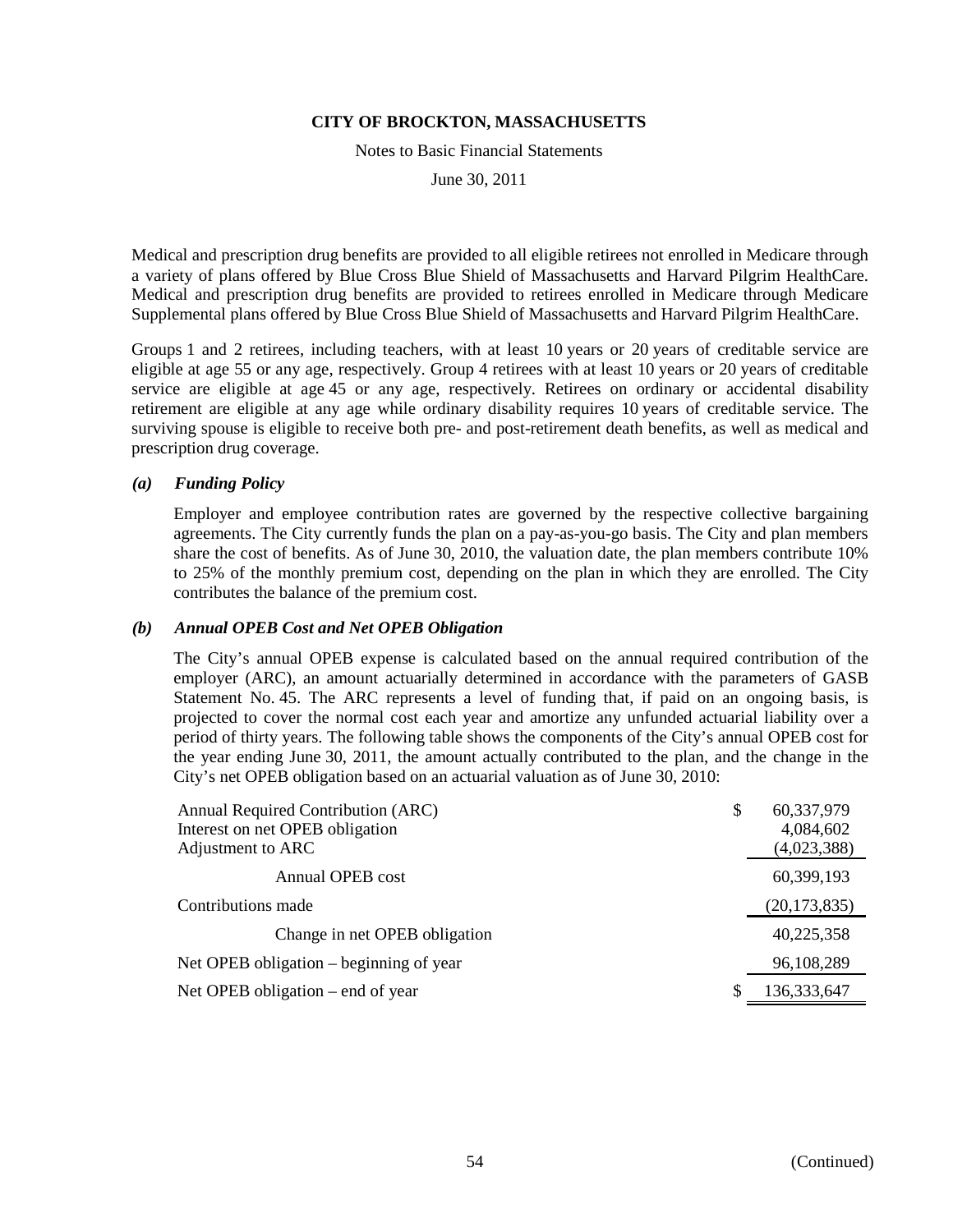Notes to Basic Financial Statements

June 30, 2011

The City's annual OPEB cost, the percentage of annual OPEB cost contributed to the plan, and the net OPEB obligation were as follows:

|                            | Percentage of              |                                 |  |                               |  |
|----------------------------|----------------------------|---------------------------------|--|-------------------------------|--|
|                            | <b>Annual OPEB</b><br>cost | <b>OPEB</b> cost<br>contributed |  | <b>Net OPEB</b><br>obligation |  |
| Fiscal year ended:<br>2011 | 60.399.193                 | 33.40% \$                       |  | 136,333,647                   |  |

The City's net OPEB obligation as of June 30, 2011 is recorded on the government-wide statement of net assets.

### *(c) Funded Status and Funding Progress*

The funded status of the plan as of June 30, 2011, based on an actuarial valuation as of June 30, 2010, was as follows (in thousands):

| Actuarially accrued liability (AAL)<br>Actuarial value of plan assets |              | 693.570 |
|-----------------------------------------------------------------------|--------------|---------|
| Unfunded actuarial accrued liability (UAAL)                           | <sup>8</sup> | 693,570 |
| Funded ratio (actuarial value of plan assets/AAL)                     |              | $-$ %   |
| Covered payroll (active plan members)                                 | <b>S</b>     | 171,103 |
| UAAL as a percentage of covered payroll                               |              | 405.4%  |

Actuarial valuations of an ongoing plan involve estimates of the value of reported amounts and assumptions about the probability of occurrence of events far into the future. Examples include assumptions about future employment, mortality, and the healthcare cost trend. Amounts determined regarding the funded status of the plan and the annual required contributions of the Commission are subject to continual revision as actual results are compared with past expectations and new estimates are made about the future. The schedule of funding progress, presented as required supplementary information following the notes to the financial statements, presents multi-year trend information that shows whether the actuarial value of plan assets is increasing or decreasing over time relative to the actuarial accrued liabilities for benefits.

### *(d) Actuarial Methods and Assumptions*

Projections of benefits for financial reporting purposes are based on the substantive plan (the plan as understood by the City and plan members) and include the types of benefits provided at the time of each valuation and the historical pattern of sharing of benefit costs between the City and plan members to that point. The actuarial methods and assumptions used include techniques that are designed to reduce short-term volatility in actuarial accrued liabilities and the actuarial value of assets, consistent with the long-term perspective of the calculations.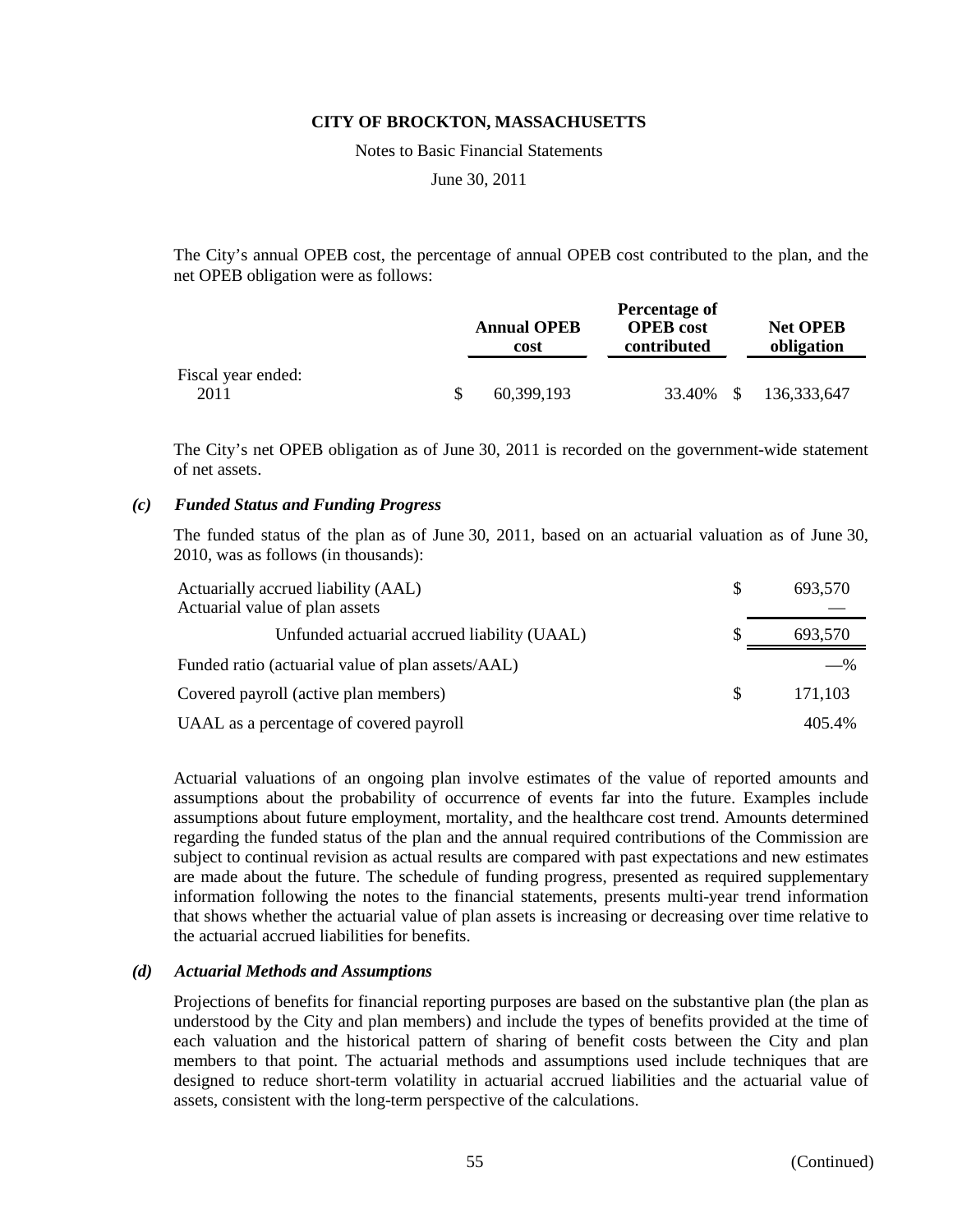Notes to Basic Financial Statements

June 30, 2011

In the June 30, 2010 actuarial valuation, the projected unit credit cost method was used. The actuarial assumptions included a 4.25% investment rate of return and an annual health care cost trend rate of 7.5%, reduced by decrements to an ultimate rate of 5% after 5 years. The City's unfunded actuarial accrued liability is being amortized as a level percentage of pay on a closed basis assuming 4.5% increases. The remaining amortization period at June 30, 2011 was thirty years.

#### **(12) Risk Management**

The City is exposed to various risks of loss related to general liability, property and casualty, workers' compensation, unemployment and employee health, and life insurance claims.

Buildings and property are insured against fire, theft, and natural disaster to the extent that losses exceed a deductible of \$100,000 per incident. Vehicle damage and loss is insured to \$1,000,000 with a deductible of \$1,000.

The City is self insured for workers' compensation and unemployment claims. The City is also self insured for those employees participating in the City's Health Care Plans (Health Care Plans). Approximately 60% of the City's employees participate in preferred provider Health Care Plans.

Both employees and the City contribute to the Health Care Plans based upon a percentage formula, 75% (City) and 25% (employee), with the exception of Blue Cross Blue Shield Master Medical, which is 70% City and 30% employee. The retirees' contribution rate is 25%, except for those retirees who were 65 or older as of July 1, 2003 and whose annual household income was \$21,780 or less for a single person over 65 years of age, or \$29,420 for a two-person household with one person over 65 years of age. For these retirees, the contribution rates are 15% for Blue Cross Blue Shield (BCBS) Master Medical, BCBS Master Medical Carve Out A&B, BCBS Medex III, and BCBS Choice and 10% for HMO Blue, Harvard Pilgrim Healthcare, and Harvard Pilgrim Enhanced. The 15% and 10% rates were established through a Home Rule Petition voted and approved by the City Council and the Massachusetts General Court. Stop loss insurance is carried on the Health Care Plans for claims in excess of \$300,000 per covered person and \$2,000,000 maximum per covered person, with the exception of individual specific deductible of \$400,000 and maximum specific benefit per lifetime of \$2,000,000. The City maintains a working deposit with the administrator of its Blue Cross Blue Shield Health Care Plans. At June 30, 2011, that deposit was \$7,245,000, which includes Dental insurance. The financial arrangement with Harvard Pilgrim is monthly level funding of \$1,325,000 with quarterly adjustments if necessary.

The City is insured for other types of general liability; however, Chapter 258 of the MGL limits the City's liability to a maximum of \$100,000 per claim in all matters except actions relating to federal/civil rights, eminent domain, and breach of contract.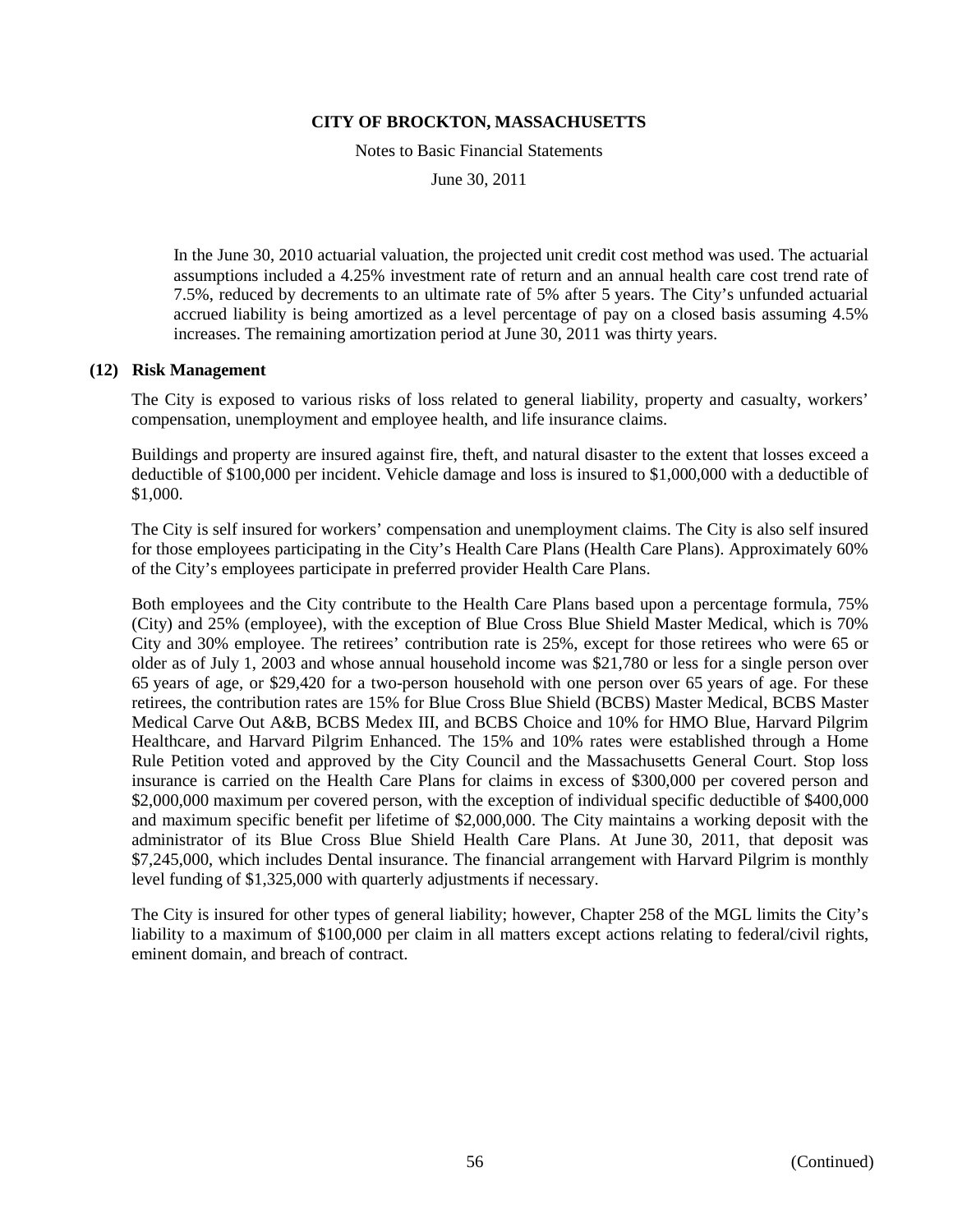Notes to Basic Financial Statements

June 30, 2011

Liabilities for self-insured claims are reported if it is probable that a loss has been incurred and the amount can be reasonably estimated. These losses include an estimate of claims that have been incurred but not reported. Changes in the self-insurance liability for the years ended June 30, 2011 and 2010 were as follows:

|                                                                |   | Workers'<br>compensation<br>plan | <b>Health care</b><br>plans  | <b>Total</b>               |
|----------------------------------------------------------------|---|----------------------------------|------------------------------|----------------------------|
| Balance at June 30, 2009                                       | S | 10,565,800                       | 4,130,500                    | 14,696,300                 |
| Provision for losses/change in estimate<br>Payments for claims |   | 808,229<br>(734, 057)            | 38,403,685<br>(38, 616, 263) | 39,211,914<br>(39,350,320) |
| Balance at June 30, 2010                                       |   | 10,639,972                       | 3,917,922                    | 14,557,894                 |
| Provision for losses/change in estimate<br>Payments for claims |   | 839,993<br>(876, 273)            | 36,289,863<br>(35, 814, 323) | 37,129,856<br>(36,690,596) |
| Balance at June 30, 2011                                       |   | 10,603,692                       | 4,393,462                    | 14,997,154                 |

The liability for claims and judgments consists of governmental and business-type activities in the amount of approximately \$7,923,310 and \$7,064,844, respectively.

### **(13) Commitments**

On May 22, 2001, the City entered into a Water Purchase Agreement (the Agreement) with Inima, Servicios Europeos De Medio Ambiente, S.A. (Inima), jointly with Bluestone Energy Services, operating as Aquaria.

This Agreement provides for obtaining additional water from Aquaria's desalinization facility, which it designed, permitted, constructed, and operates. The plant employs conventional water treatment, followed by a reverse osmosis process to remove salinity. This will provide a minimum of five million gallons daily (MGD) of potable water and will be readily capable of expansion to ten MGD.

The Agreement expires in 2028 unless extended, renewed, or terminated. This Agreement may be renewed for up to 30 additional years in five year renewal terms.

Aquaria makes available to the City a minimum of the Firm Commitment of water on a daily and yearly average basis. The Firm Commitment begins at 1.9 MGD and increases over the 20 years to 4.07 MGD.

At the time that the contract was enacted the schedule for the City's fixed purchase commitment resembled the projected growth in water demand for the City, but the schedule somewhat exceeded this curve, especially in years three to eight. In recent years, water conservation measures and lack of economic growth have resulted in a demand curve, which is significantly less than that assumed in the fixed commitment table. As a result, the increased cost of financing the fixed commitment has fallen more heavily on current users, rather than on new water consumption, than was anticipated when the contract was executed. In the event that other water purchase contracts are executed, the City has the right to offset its fixed commitment to a minimum of 2.0 MGD with the volume commitment of other long term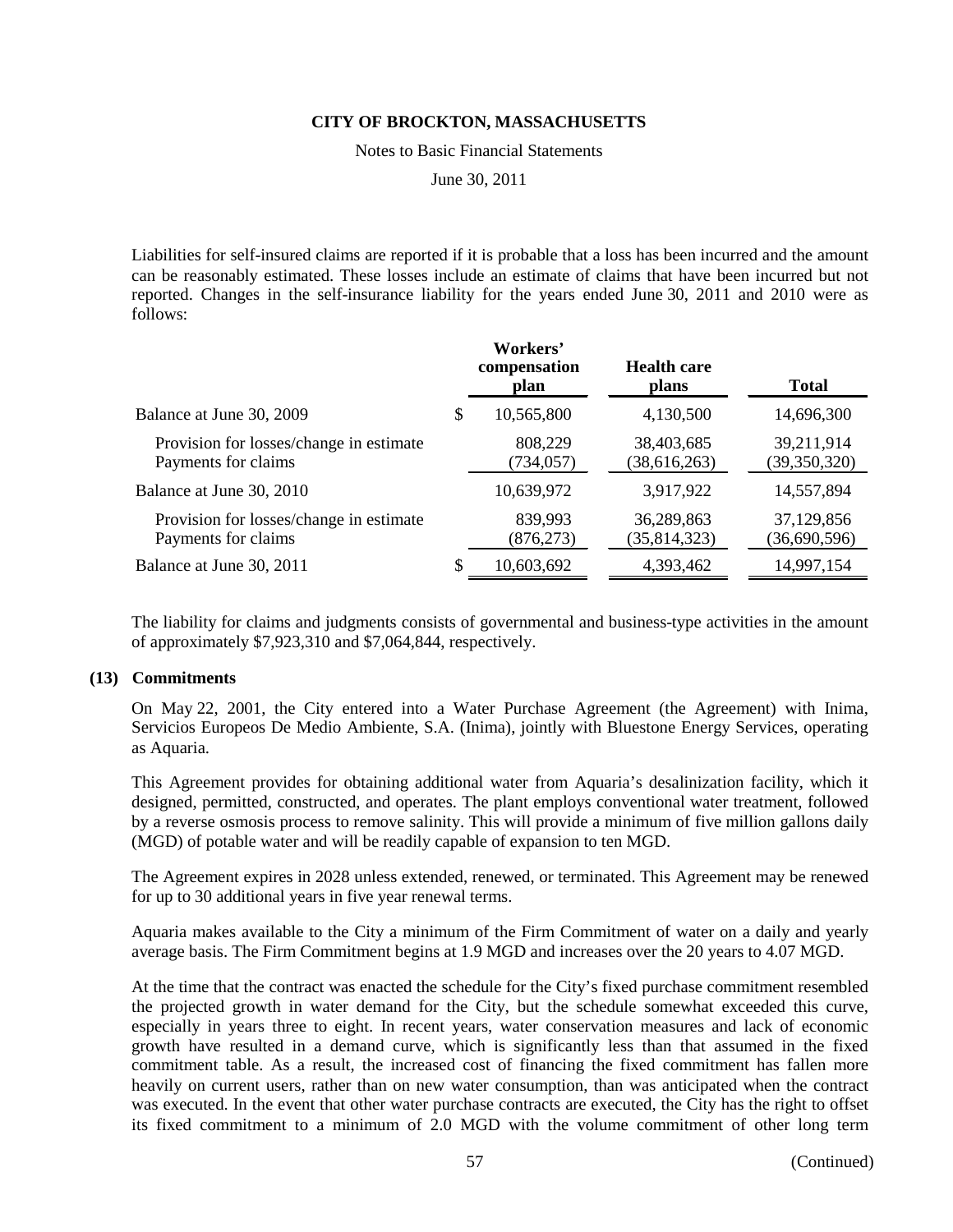Notes to Basic Financial Statements

June 30, 2011

purchasers or the right to reduce by about 50%, on a gallon for gallon basis, its fixed price for its fixed volume commitment.

The rate charged to the City for the Firm Commitment is a fixed annual charge of \$167,480 per year per 0.1 MGD of the City's Firm Commitment; this charge is incurred regardless of whether the City takes the water. In addition, the City incurs an additional charge of \$1.23 per 1,000 gallons for water actually delivered. For example, with a firm commitment of 2.0 MGD plus actual usage of 1.0 MGD for an entire year, the City would pay nearly \$3.8 million. The financial obligation is primarily attached to the fixed price component. The rate structure is permitted to escalate with the Producer Price Index for Finished Goods, excluding food after three years of water delivery. Accordingly, escalation will begin, in the fourth year of the contract, which is at the end of 2011. Fixed and variable charges are recorded in the major Water fund when incurred, which totaled \$5.1 million in fiscal year 2011.

As of June 30, 2011, based on the current fixed annual charge, the City expects to pay \$113.1 million for its Firm Commitment as follows:

|               | Amount            |
|---------------|-------------------|
| Fiscal year:  |                   |
| 2012          | \$<br>5,443,100   |
| 2013          | 5,861,800         |
| 2014          | 5,912,044         |
| 2015          | 5,962,288         |
| 2016          | 6,171,638         |
| $2017 - 2021$ | 33,429,008        |
| $2022 - 2026$ | 34,082,180        |
| $2027 - 2029$ | 16,226,906        |
|               | \$<br>113,088,964 |

#### **(14) Fund Deficits**

The following funds had deficit fund balances at June 30, 2011:

| Other governmental funds:         |              |
|-----------------------------------|--------------|
| Special revenue:                  |              |
| School                            | \$<br>22,991 |
| Federal and state law enforcement | 33,164       |
|                                   | 56,155       |
| <b>Agency Funds:</b>              |              |
| Fire Outside Detail               | 22,403       |
| Police Outside Detail             | 22,827       |
|                                   | 45,230       |
| Total                             | 101,385      |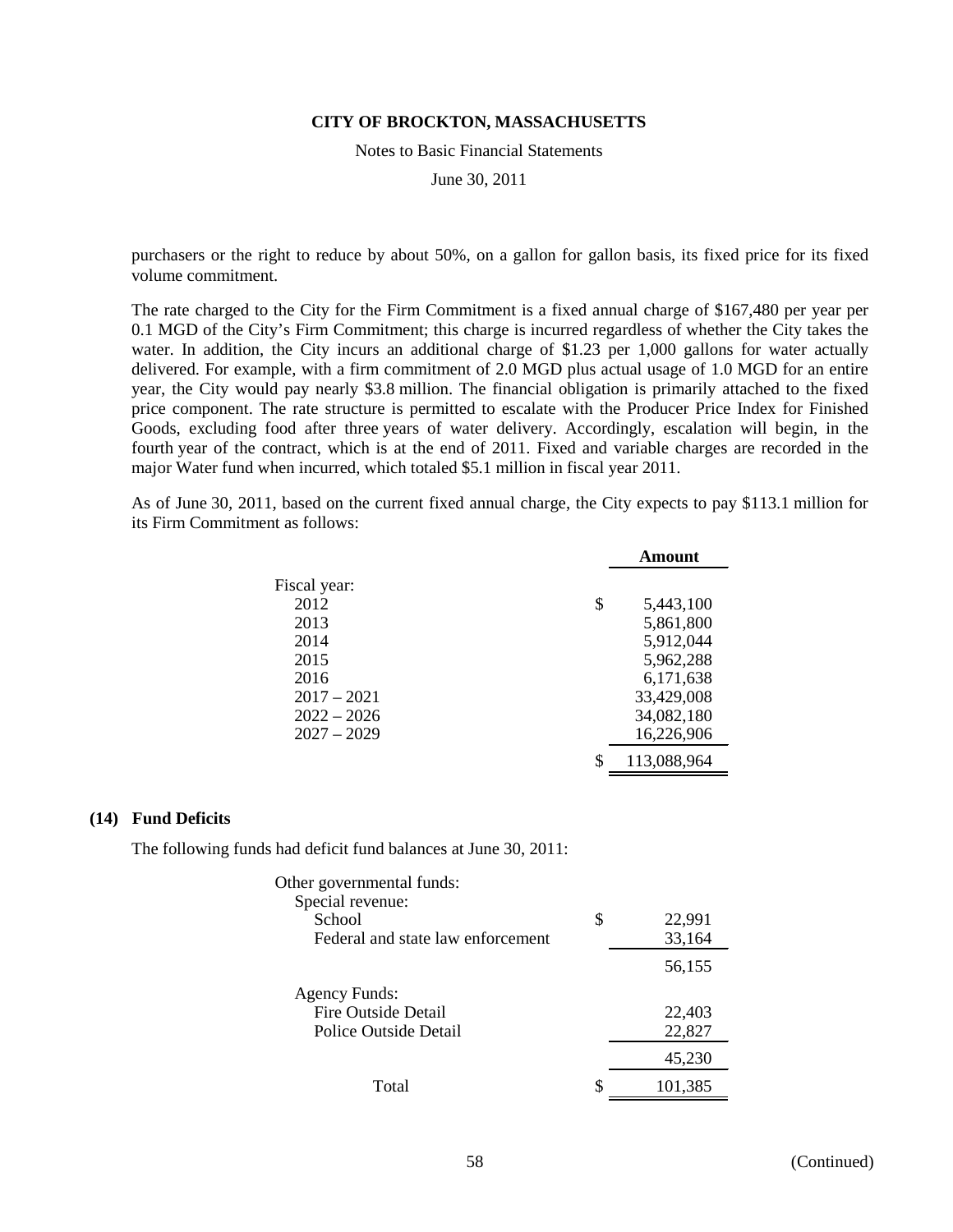Notes to Basic Financial Statements

June 30, 2011

The Special Revenue deficits will be eliminated upon satisfactory completion of federal and state audits. The Agency Fund deficits will be eliminated upon receipt of Fire and Police Outside Details receivable payments from vendors.

### **(15) Fund Balance Classification Details**

The components of fund balance for the City's governmental funds as of June 30, 2011 are as follows:

|                           | <b>General</b>   | Other<br>governmental |
|---------------------------|------------------|-----------------------|
|                           |                  |                       |
| <b>Fund balances</b>      |                  |                       |
| Nonspendable:             |                  |                       |
| Permanent fund principal  | \$               | 5,201,284             |
| Notes receivable          | 7,451,183        |                       |
|                           | 7,451,183        | 5,201,284             |
| Restricted for:           |                  |                       |
| <b>General Government</b> | 26,112,216       | 902,244               |
| <b>Human Services</b>     |                  | 258,958               |
| <b>Public Safety</b>      |                  | 1,257,712             |
| <b>Public Works</b>       |                  | 4,778,835             |
| <b>Culture/Recreation</b> |                  | 421,460               |
| Education                 |                  | 11,661,609            |
|                           | 26,112,216       | 19,280,818            |
| Committed to:             |                  |                       |
| <b>General Government</b> | 4,869,582        |                       |
| <b>Human Services</b>     |                  | 627,004               |
| <b>Public Safety</b>      |                  | 863,718               |
|                           | 4,869,582        | 1,490,722             |
| Assigned to:              |                  |                       |
| General Government        | 17,854,723       | 18,422                |
| <b>Human Services</b>     | 7,904            |                       |
| <b>Public Safety</b>      | 49,891           | 994                   |
| <b>Public Works</b>       | 75,843           | 8,416                 |
| Culture/Recreation        | 540,354          |                       |
| Education                 | 1,924,468        | 319,406               |
|                           | 20,453,183       | 347,238               |
| Unassigned                | 18,920,418       | (56, 155)             |
| Total fund balances       | \$<br>77,806,582 | 26,263,907            |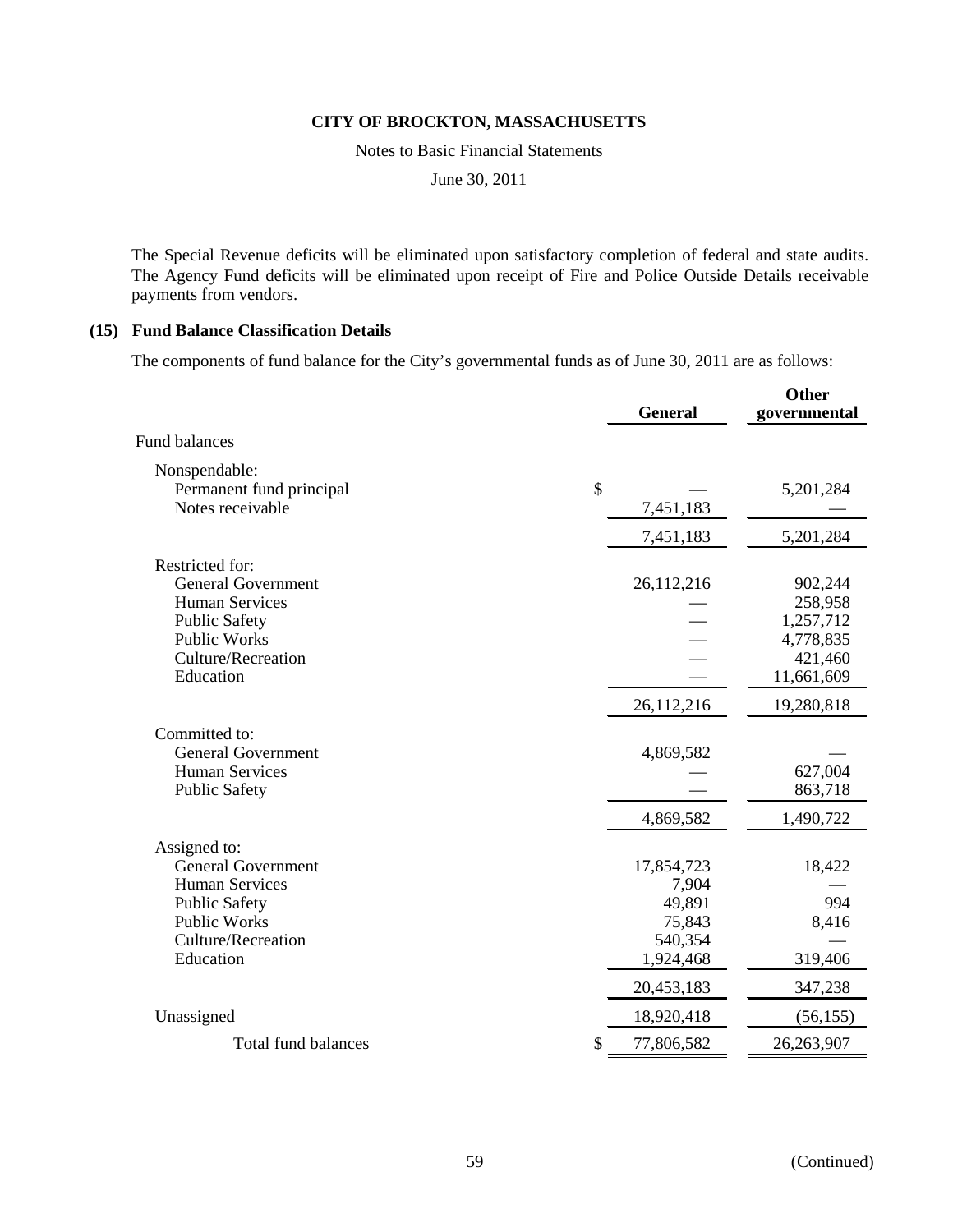Notes to Basic Financial Statements

June 30, 2011

### **(16) Subsequent Event**

On November 3, 2011, the City issued a total of \$6,560,000 General Obligation Municipal Purpose Bonds. The bonds funded \$1,200,000 in High School Stadium Renovations and \$5,360,000 in Refunding Bonds. The refunding bonds will be used to advanced refund a portion of the City's \$15,616,000 General Obligation Municipal Purpose Loan of 2002 Bonds. Interest on the bonds will be payable semiannually on June 15 and December 15, commencing on June 15, 2012. The interest rates range from 2% to 5% and are due serially through June 15, 2022.

On November 17, 2011, the City entered into a Loan Guarantee Assistance for a total of \$1,600,000. The bonds funded \$1,600,000 in Parking Garage Renovations. Interest on the bonds will be payable semiannually on February 1 and August 1, commencing on February 1, 2012.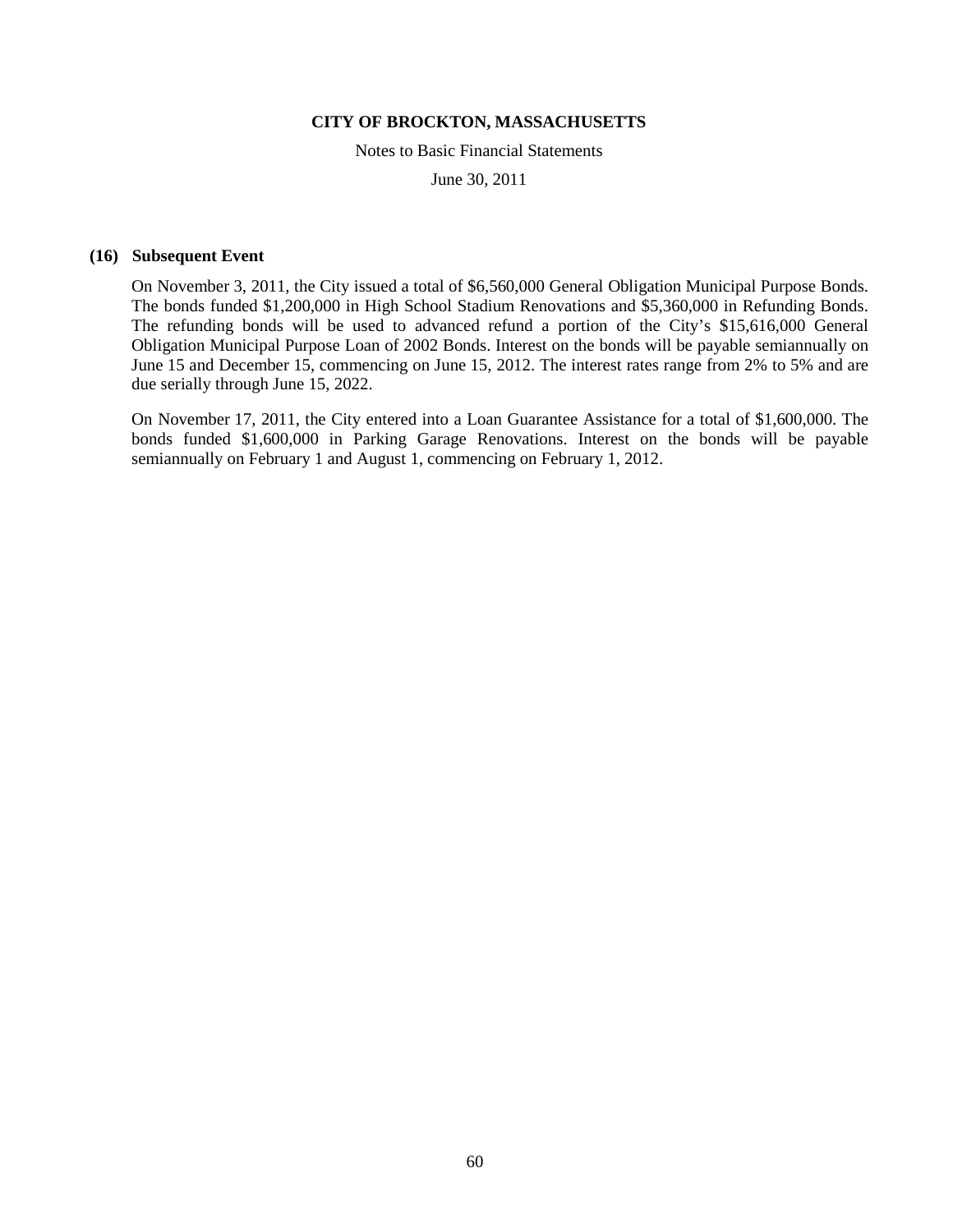#### Budgetary Comparison Schedule – General Fund Required Supplementary Information

### June 30, 2011

### (Unaudited)

**Variance**

|                                       |                         |                |   | <b>Actual</b><br>amounts | with final<br>budget |
|---------------------------------------|-------------------------|----------------|---|--------------------------|----------------------|
|                                       | <b>Budgeted amounts</b> |                |   | (budgetary               | positive             |
|                                       | <b>Original</b>         | Final          |   | basis)                   | (negative)           |
| Resources (inflows):                  |                         |                |   |                          |                      |
| Real and personal property taxes, net | \$<br>101,010,317       | 101,010,317    |   | 101,889,931              | 879,614              |
| Motor vehicle and other excise        | 5,770,000               | 5,770,000      |   | 5,894,058                | 124,058              |
| Penalties and interest on taxes       | 1,460,000               | 1,460,000      |   | 1,399,808                | (60, 192)            |
| Payments in lieu of taxes             | 235,000                 | 235,000        |   | 191,011                  | (43,989)             |
| User charges and other revenue        | 3,310,000               | 3,310,000      |   | 5,881,632                | 2,571,632            |
| Fees                                  | 335,000                 | 335,000        |   | 1,220,042                | 885,042              |
| Licenses and permits                  | 1,075,000               | 1,075,000      |   | 2,138,531                | 1,063,531            |
| Intergovernmental                     | 151,725,268             | 151,725,269    |   | 151,705,529              | (19,740)             |
| Fines                                 | 550,000                 | 550,000        |   | 431,418                  | (118,582)            |
| Investment income                     | 250,000                 | 250,000        |   | 308,533                  | 58,533               |
| Transfers in                          | 4,858,103               | 4,858,103      |   | 7,385,802                | 2,527,699            |
| Amounts available for appropriation   | 270,578,688             | 270,578,689    |   | 278,446,295              | 7,867,606            |
| Charges to appropriations (outflows): |                         |                |   |                          |                      |
| Current:                              |                         |                |   |                          |                      |
| General government                    | 11,605,842              | 11,702,842     |   | 10,579,402               | 1,123,440            |
| Public safety                         | 38,786,109              | 38,786,109     |   | 36,653,531               | 2,132,578            |
| Education                             | 144,295,718             | 144,595,718    |   | 144, 184, 128            | 411,590              |
| Public works                          | 7,109,476               | 7,109,476      |   | 8,616,441                | (1,506,965)          |
| Human services                        | 2,067,819               | 2,367,819      |   | 2,076,328                | 291,491              |
| Culture and recreation                | 1,890,662               | 1,890,662      |   | 1,863,975                | 26,687               |
| State and county assessments          | 5,686,037               | 5,686,037      |   | 5,658,876                | 27,161               |
| Pension and fringe benefits           | 53,479,153              | 53,479,153     |   | 49,867,516               | 3,611,637            |
| Court judgment                        | 204,100                 | 204,100        |   | 201,903                  | 2,197                |
| Capital outlay                        | 64,729                  | 64,729         |   | 64,700                   | 29                   |
| Debt service                          | 15,230,960              | 15,230,960     |   | 13,422,228               | 1,808,732            |
| <b>Transfers out</b>                  | 1,599,423               | 1,599,423      |   | 1,566,426                | 32,997               |
| Total charges to appropriations       | 282,020,028             | 282,717,028    |   | 274,755,454              | 7,961,574            |
| Excess (deficiency) of resources      |                         |                |   |                          |                      |
| over charges to appropriations        | (11, 441, 340)          | (12, 138, 339) | S | 3,690,841                | 15,829,180           |
| Other budget items:                   |                         |                |   |                          |                      |
| Free cash                             | 9,656,070               | 9,656,070      |   |                          |                      |
| Other available funds                 | 1,785,270               | 2,482,269      |   |                          |                      |
| Total other budget items              | 11,441,340              | 12,138,339     |   |                          |                      |
| Net budget                            | \$                      |                |   |                          |                      |
|                                       |                         |                |   |                          |                      |

See notes to required supplementary information.

See accompanying independent auditors' report.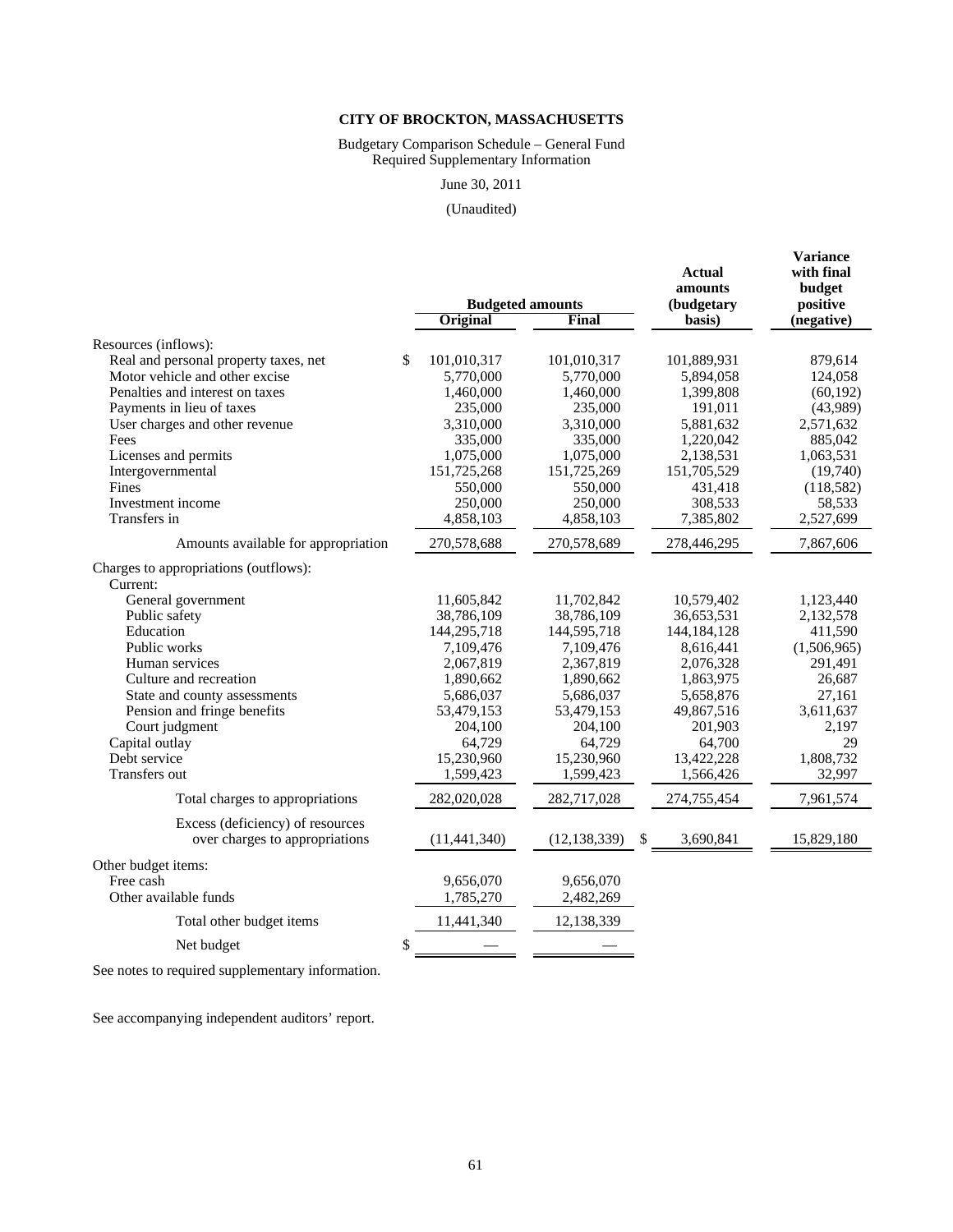Notes to Required Supplementary Information

June 30, 2011

### **Note A – Budgetary Basis of Accounting**

The City must establish its property tax rate each year so that the resulting property tax levy will comply with the limits required by Proposition 2½ and also constitute that amount which will equal the sum of (a) the aggregate of all annual appropriations for expenditures and transfers, plus (b) provision for the prior fiscal year's deficits, if any, less (c) the aggregate of all nonproperty tax revenue and transfers projected to be received by the City, including available surplus funds.

The budgets for all departments and operations of the City, except that of public schools, are prepared under the direction of the Mayor. The School Department budget is prepared by the School Committee. Original and supplemental appropriations are submitted by the Mayor and approved by the City Council. The Finance Department independently develops revenue estimates, which effectively limit total expenditures consistent with the City's Chief Financial Officer's requirement under Chapter 324 of the Acts of 1990 to certify the affordability of spending requests.

The City's annual budget is prepared on a basis other than GAAP. The "actual" amounts column of the Budgetary Comparison Schedule is presented on a "budgetary basis" to provide a meaningful comparison with the budget. The major differences between the budget and GAAP bases are that:

- (a) Budgeted revenues are recorded when cash is received, except for real estate and personal property taxes, which are recorded as revenue when levied (budget), as opposed to when susceptible to accrual (GAAP).
- (b) Encumbrances and continuing appropriations are recorded as the equivalent of expenditures (budget), as opposed to a reservation of fund balance (GAAP).

### **Note B – Expenditures in Excess of Budget**

In fiscal year 2011, the City had expenditures in excess of budgeted appropriations totaling, \$1,904,733 in the Snow and Ice line item. As required by Massachusetts General Law, the City will raise this deficit in their 2012 budget.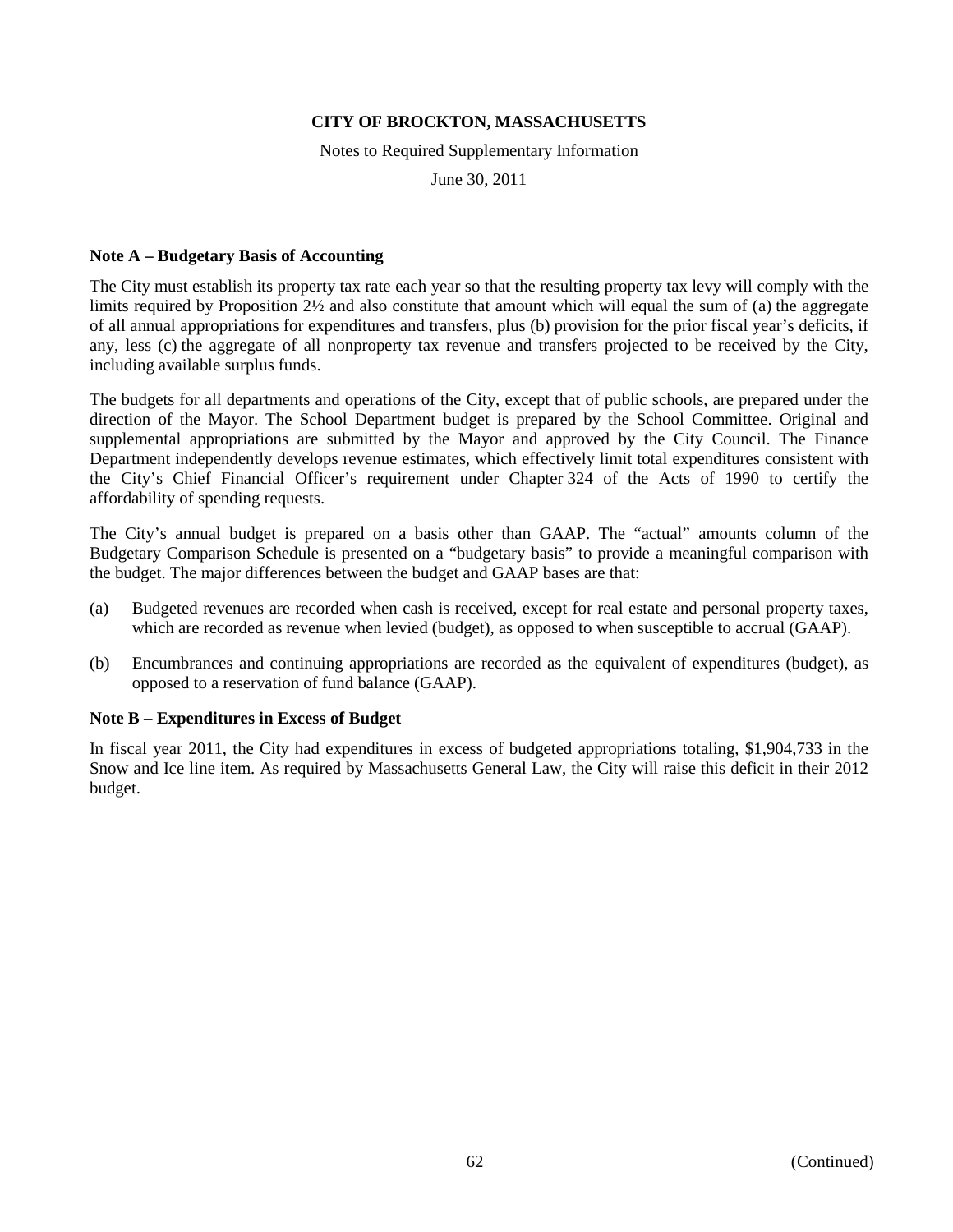Notes to Required Supplementary Information

June 30, 2011

### **Note C – Explanation of Differences between Budgetary Inflows and Outflows and GAAP Revenues and Expenditures – General Fund**

| Budgetary inflows and GAAP revenues:                                            |                   |
|---------------------------------------------------------------------------------|-------------------|
| Actual amounts (budgetary basis) "amounts available for appropriation" from     |                   |
| the budgetary comparison schedule                                               | \$<br>278,446,295 |
| Differences - budget to GAAP:                                                   |                   |
| Property and excise taxes and intergovernmental revenues are reported as a      |                   |
| budgetary resource on the cash basis, rather than on the modified accrual basis | 510,380           |
| Contributions for health claims are not reported as a budgetary resource        | 13,134,609        |
| Interest earned for health claims are not reported as a budgetary resource      | 3,969             |
| Transfers from other funds are inflows of budgetary resources but are not       |                   |
| revenues for financial reporting purposes                                       | (6,146,432)       |
| Total revenues as reported on the statement of revenues, expenditures,          |                   |
| and changes in fund balances                                                    | \$<br>285,948,821 |
|                                                                                 |                   |
| Budgetary outflows and GAAP expenditures:                                       |                   |
| Actual amounts (budgetary basis) "total charges to appropriation" from the      |                   |
| budgetary comparison schedule                                                   | \$<br>274,755,454 |
| Differences – budget to GAAP:                                                   |                   |
| Enterprise fund related budgetary expenditures are recorded as reductions to    |                   |
| transfers for GAAP purposes                                                     | (2,299,371)       |
| Health claims expenditures and accruals are not reported as charges to          |                   |
| appropriations on a budgetary basis                                             | 20,399,035        |
| Adjustments for expenditures, encumbrances, and accruals, net                   | 1,475,065         |
| Transfers to other funds are outflows of budgetary appropriations but are not   |                   |
| expenditures for financial reporting purposes                                   | (4,159,513)       |
| Total expenditures as reported on the statements of revenues,                   |                   |
| expenditures and changes in fund balances                                       | \$<br>290,170,670 |